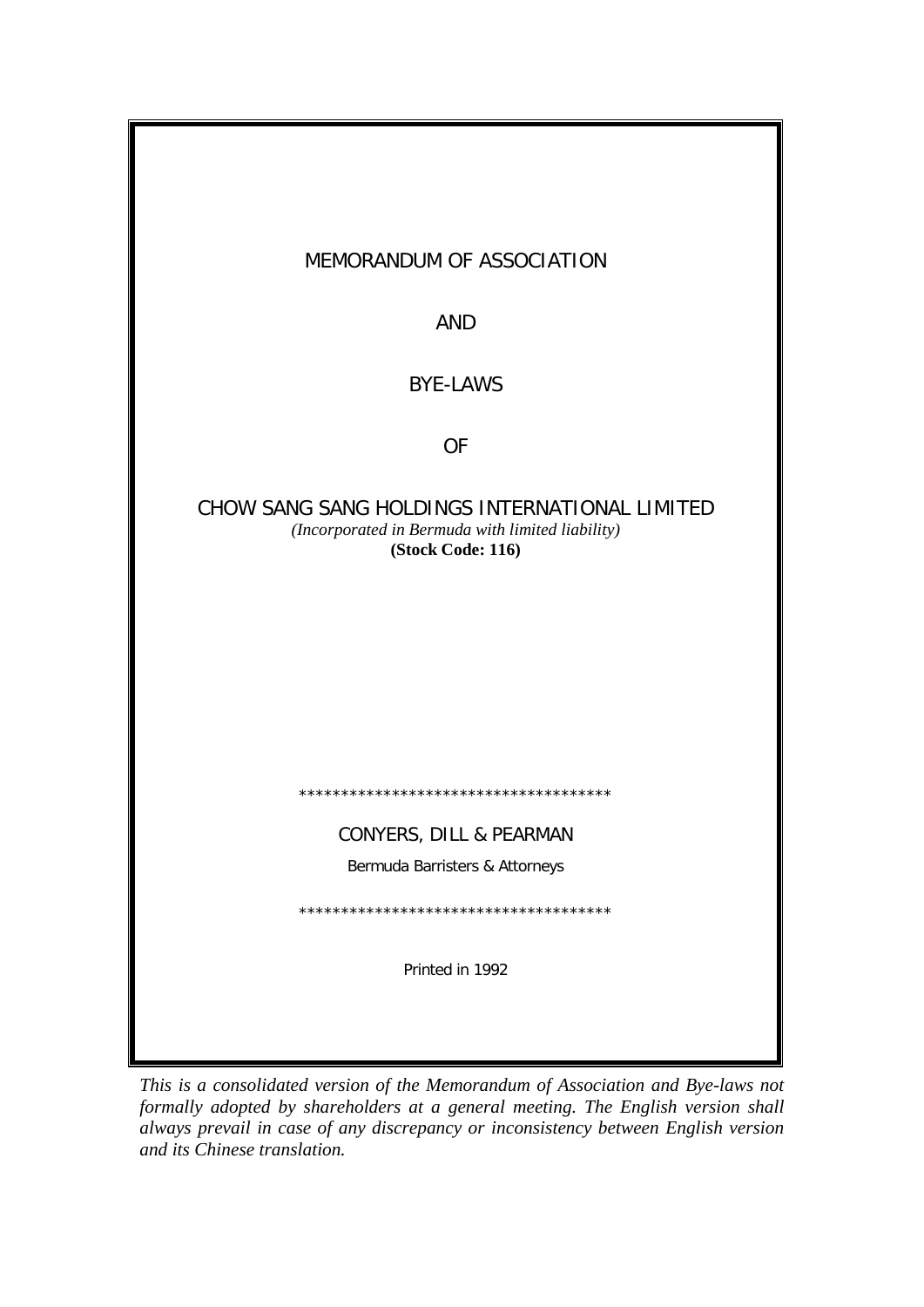# **TABLE OF CONTENTS**

| Bye-laws |  |
|----------|--|
|          |  |
|          |  |
|          |  |
|          |  |
|          |  |
|          |  |
|          |  |
|          |  |
|          |  |
|          |  |
|          |  |
|          |  |
|          |  |
|          |  |
|          |  |
|          |  |
|          |  |
|          |  |
|          |  |
|          |  |
|          |  |
|          |  |
|          |  |
|          |  |
|          |  |
|          |  |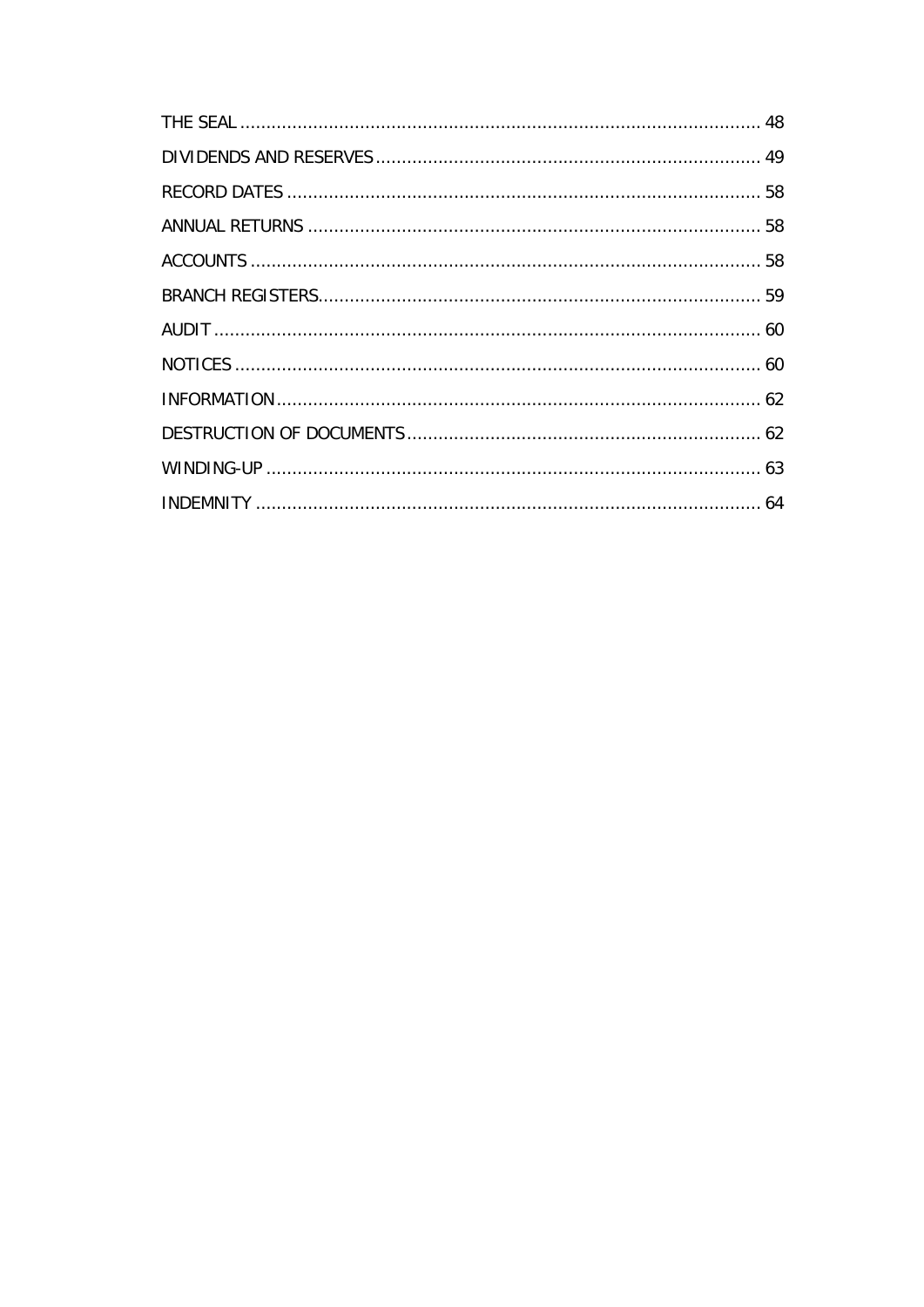#### **FORM NO.2**

## **BERMUDA**

## **THE COMPANIES ACT 1981**

## **MEMORANDUM OF ASSOCIATION OF**

#### **COMPANY LIMITED BY SHARES**

(Section 7(1) and (2))

## **MEMORANDUM OF ASSOCIATION**

#### **OF**

## <span id="page-3-0"></span>**CHOW SANG SANG HOLDINGS INTERNATIONAL LIMITED**

(hereinafter referred to as "the Company")

- 1. The liability of the members of the Company is limited to the amount (if any) for the time being unpaid on the shares respectively held by them.
- 2. We, the undersigned, namely,

| <b>NAME</b>                    | <b>ADDRESS</b>                                                                     | <b>BERMUDIAN</b><br><b>STATUS</b><br>(Yes/No) | <b>NATIONALITY</b> | NUMBER OF<br><b>SHARES</b><br><b>SUBSCRIBED</b> |
|--------------------------------|------------------------------------------------------------------------------------|-----------------------------------------------|--------------------|-------------------------------------------------|
| <b>John</b><br>M. Sharpe       | Clarendon<br>House<br>2 Church<br><b>Street</b><br>Hamilton HM11<br><b>Bermuda</b> | Yes                                           | <b>British</b>     | One Share                                       |
| <b>Nicholas</b><br>B. Dill, Jr | -ditto-                                                                            | Yes                                           | <b>British</b>     | One Share                                       |
| Donald<br>H. Malcolm           | -ditto-                                                                            | N <sub>o</sub>                                | <b>British</b>     | One Share                                       |

do hereby respectively agree to take such number of shares of the Company as may be allotted to us respectively by the provisional directors of the Company, not exceeding the number of shares for which we have respectively subscribed, and to satisfy such calls as may be made by the directors, provisional directors or promoters of the Company in respect of the shares allotted to us respectively.

3. The Company is to be an exempted Company as defined by the Companies Act 1981.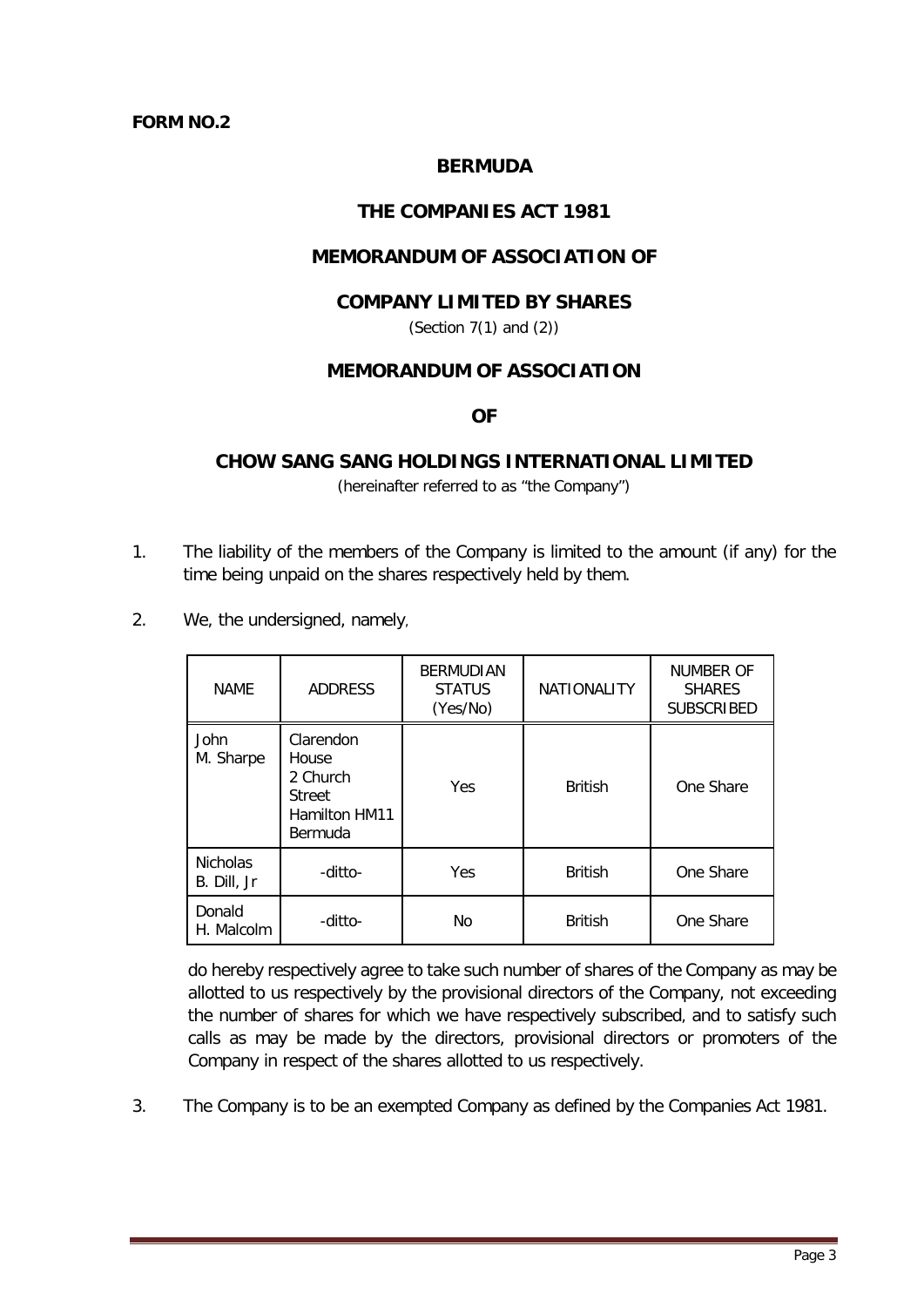4. The Company has power to hold land situated in Bermuda not exceeding in all, including the following parcels

- Nil

- 5. The Company does not propose to carry on business in Bermuda.
- 6. ^The authorised share capital of the Company is HK\$100,000.00 divided into shares of HK\$0.25 each. The Minimum subscribed share capital of the Company is HK\$100,000.00.
- 7. The objects for which the Company is formed and incorporated are
	- 1) to act and to perform all the functions of a holding company in all its branches and to co-ordinate the policy and administration of any subsidiary company or companies wherever incorporated or carrying on business or of any group of companies of which the Company or any subsidiary company is a member or which are in any manner controlled directly or indirectly by the Company;
	- 2) to act as an investment company and for that purpose to acquire and hold upon any terms and, either in the name of the company or that of any nominee, shares, stock, debentures, debenture stock, annuities, notes, mortgages, bonds, obligations and securities, foreign exchange, foreign currency deposits and commodities, issued or guaranteed by any company wherever incorporated or carrying on business, or by any government, sovereign, ruler, commissioners, public body or authority, supreme, municipal, local or otherwise, by original subscription, tender, purchase, exchange, underwriting, participation in syndicates or in any other manner and whether or not fully paid up, and to make payments thereon as called up or in advance of calls or otherwise and to subscribe for the same, whether conditionally or absolutely, and to hold the same with a view to investment, but with the power to vary any investments, and to exercise and enforce all rights and powers conferred by or incident to the ownership thereof, and to invest and deal with the moneys of the Company not immediately required upon such securities and in such manner as may be from time to time determined;
	- 3) as set out in paragraphs (b) to (n) and (p) to (t) inclusive of the Second Schedule to the Companies Act 1981;
	- 4) to enter into any guarantee, contract of indemnity or suretyship and to assure support or secure with or without consideration or benefit the performance of any obligations of any person or persons and to guarantee the fidelity of individuals filling or about to fill situations of trust or confidence.
- $\wedge$  The authorised share capital of the Company was increased from HK\$100,000.00 to HK\$250,000,000.00 by the creation of an additional 999,600,000 shares of HK\$0.25 each by a resolution passed on 24 April 1992.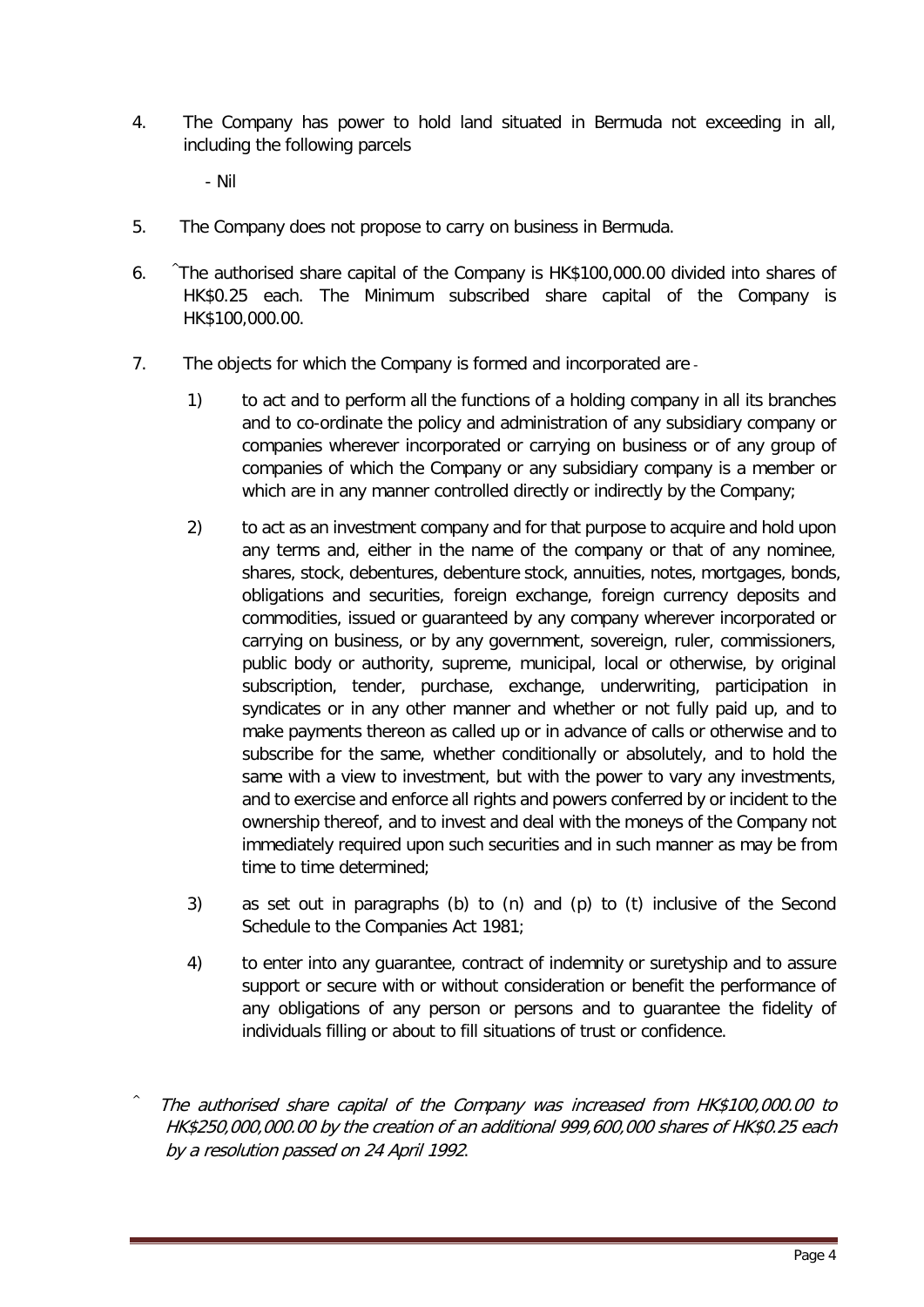- 8. Power of the Company
	- 1) the Company shall, pursuant to Section 42 of the Companies Act 1981, have the power to issue preference shares which are, at the option of the holder, liable to be redeemed;
	- 2) the Company shall, pursuant to Section 42A of the Company Act 1981, have the power to purchase its own shares;
	- 3) the Company shall have the power to grant pensions, annuities, or other allowances, including allowances on death, to or for the benefit of any directors, officers or employees or former directors, officers or employees of the Company or any company which at any time is or was a subsidiary or a holding company or another subsidiary of a holding company of the Company or otherwise associated with the Company or of any predecessor in business of any of them, and to the relations, connections or dependants of any such persons, and to other persons whose service or services have directly or indirectly been of benefit to the Company or whom the Company considers have any moral claim on the Company or to their relations, connections or dependants, and to establish or support or aid in the establishment or support of any association, institutions, clubs, schools, building and housing schemes, funds and trusts, and to make payments toward insurance or other arrangements likely to benefit any such persons or otherwise advance the interests of the Company or of its Members, and to subscribe, guarantee or pay money for any purpose likely, directly or indirectly, to further the interests of the Company or of its Members or for any national, charitable, benevolent, educational, religious, social, public, general or useful object;
	- 4) the Company shall not have the powers set out in paragraphs 1 and 8 of the First Schedule to the Companies Act 1981.

Signed by each subscriber in the presence of at least one witness attesting the signature thereof -

| John M. Sharpe       | C. Hayward  |  |
|----------------------|-------------|--|
| Nicholas B. Dill, Jr | C. Hayward  |  |
| Donald H. Malcolm    | C. Hayward  |  |
| (Subscribers)        | (Witnesses) |  |

SUBSCRIBED THIS TWENTY-FIRST DAY OF JANUARY, 1992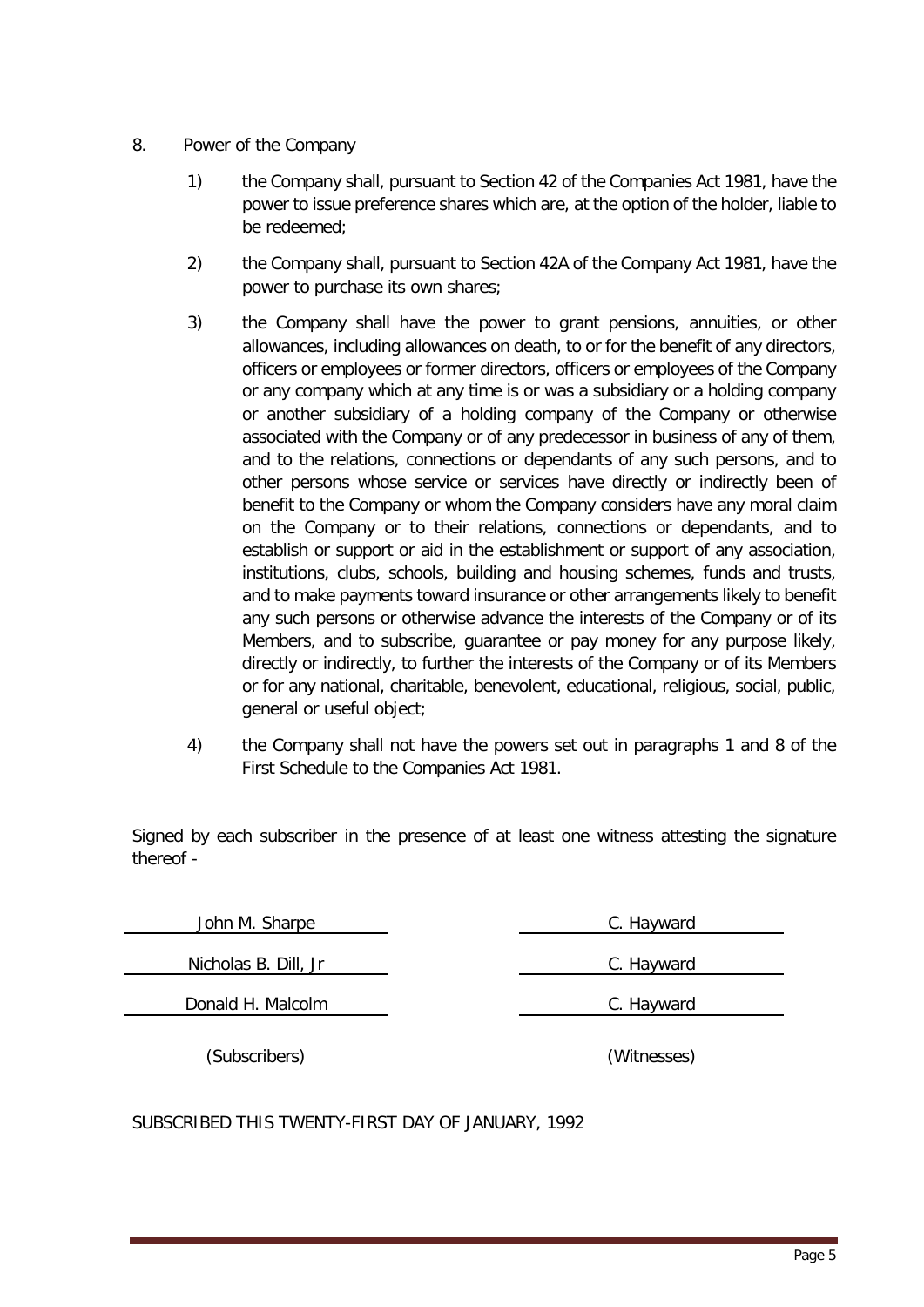# **THE COMPANIES ACT 1981**

## **FIRST SCHEDULE**

A company limited by shares may exercise all or any of the following powers subject to any provision of the law or its memorandum -

- 1. to carry on any other business capable of being conveniently carried on in connection with its business or likely to enhance the value of or making profitable any of its property or rights;
- 2. to acquire or undertake the whole or any part of the business, property and liabilities of any person carrying on any business that the company is authorized to carry on;
- 3. to apply for register, purchase, lease, acquire, hold, use, control, licence, sell, assign or dispose of patents, patent rights, copyrights, trade marks, formulae, licences, inventions, processes, distinctive marks and similar rights;
- 4. to enter into partnership or into any arrangement for sharing of profits, union of interests, co-operation, joint venture, reciprocal concession or otherwise with any person carrying on or engaged in or about to carry on or engage in any business or transaction that the company is authorized to carry on or engage in or any business or transaction capable of being conducted so as benefit the company;
- 5. to take or otherwise acquire and hold securities in any other body corporate having objects altogether or in part similar to those of the company or carrying on any business capable of being conducted so as to benefit the company;
- 6. subject to section 96 to lend money to any employee or to any person having dealings with the company or with whom the company proposes to have dealings or to any other body corporate any of whose shares are held by the company;
- 7. to apply for, secure or acquire by grant, legislative enactment, assignment, transfer, purchase or otherwise and to exercise, carry out and enjoy any charter, licence, power, authority, franchise, concession, right or privilege, that any government or authority or any body corporate or other public body may be empowered to grant, and to pay for, aid in and contribute toward carrying it into effect and to assume any liabilities or obligations incidental thereto;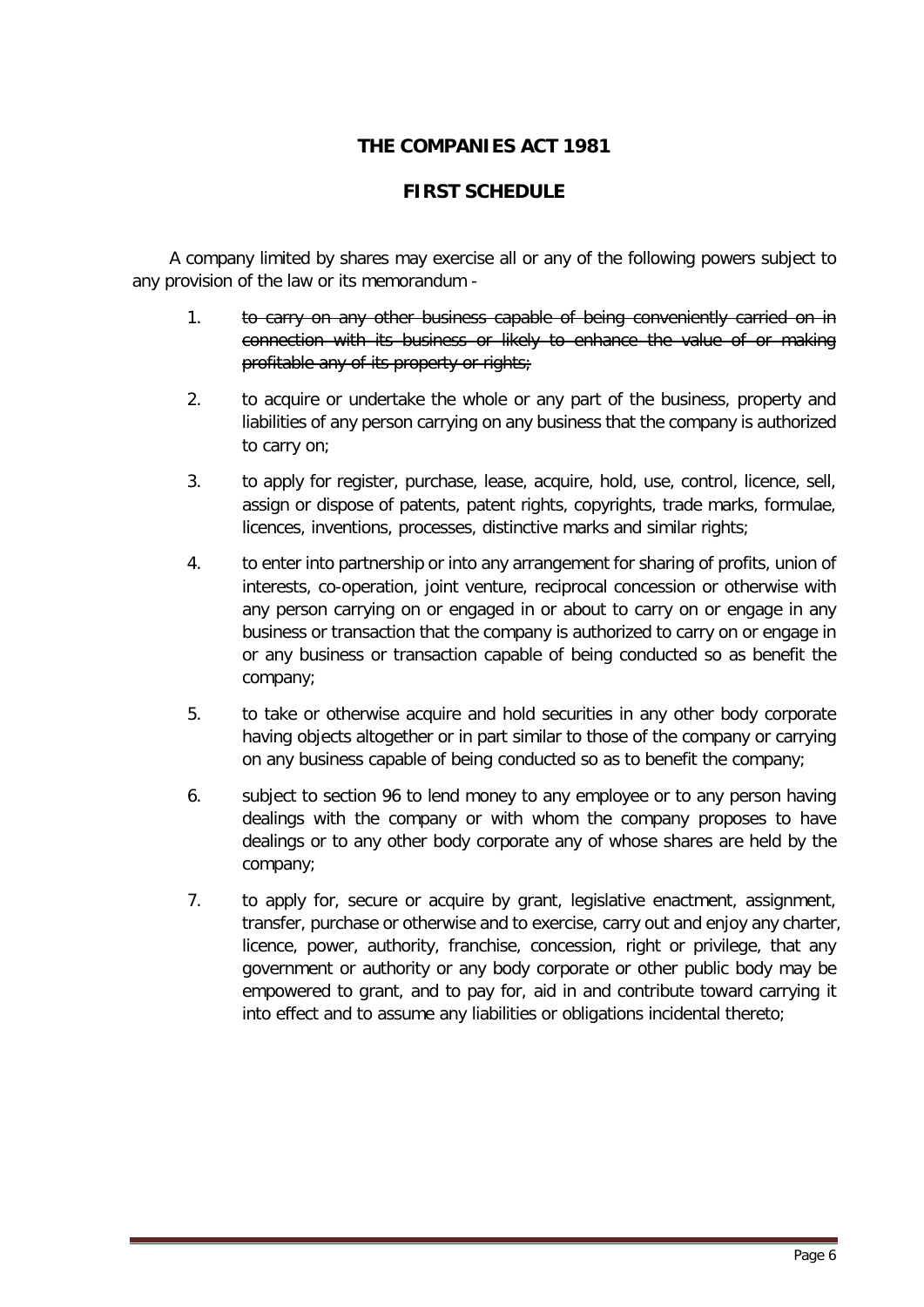- 8. to establish and support or aid in the establishment and support of associations, institutions, funds or trusts for the benefit of employees or former employees of the company or its predecessors, or the dependants or connections of such employees or former employees, and grant pensions and allowances, and make payments towards insurance or for any object similar to those set forth in this paragraph, and to subscribe or guarantee money for charitable, benevolent, educational or religious objects or for any exhibition or for any public, general or useful objects;
- 9. to promote any company for the purpose of acquiring or taking over any of the property and liabilities of the company or for any other purpose that may benefit the company;
- 10. to purchase, lease, take in exchange, hire or otherwise acquire any personal property and any rights or privileges that the company considers necessary or convenient for the purposes of its business;
- 11. to construct, maintain, alter, renovate and demolish any buildings or works necessary or convenient for its objects;
- 12. to take land in Bermuda by way of lease or letting agreement for a term not exceeding twenty-one years, being land bona fide required for the purposes of the business of the company and with the consent of the Minister granted in his discretion to take land in Bermuda by way of lease or letting agreement for a similar period in order to provide accommodation or recreational facilities, for its officers and employees and when no longer necessary for any of the above purposes to terminate or transfer the lease or letting agreement;
- 13. except to the extent, if any, as may be otherwise expressly provided in its incorporating Act or memorandum and subject to the provisions of this Act every company shall have power to invest the moneys of the Company by way of mortgage of real or personal property of every description in Bermuda or elsewhere and to sell, exchange, vary, or dispose of such mortgage as the company shall from time to time determine;
- 14. to construct, improve, maintain, work, manage, carry out or control any roads, ways, tramways, branches or sidings, bridges, reservoirs, watercourses, wharves, factories, warehouses, electric works, shops, stores and other works and conveniences that may advance the interests of the company and contribute to, subsidize or otherwise assist or take part in the construction, improvement, maintenance, working, management, carrying out or control thereof;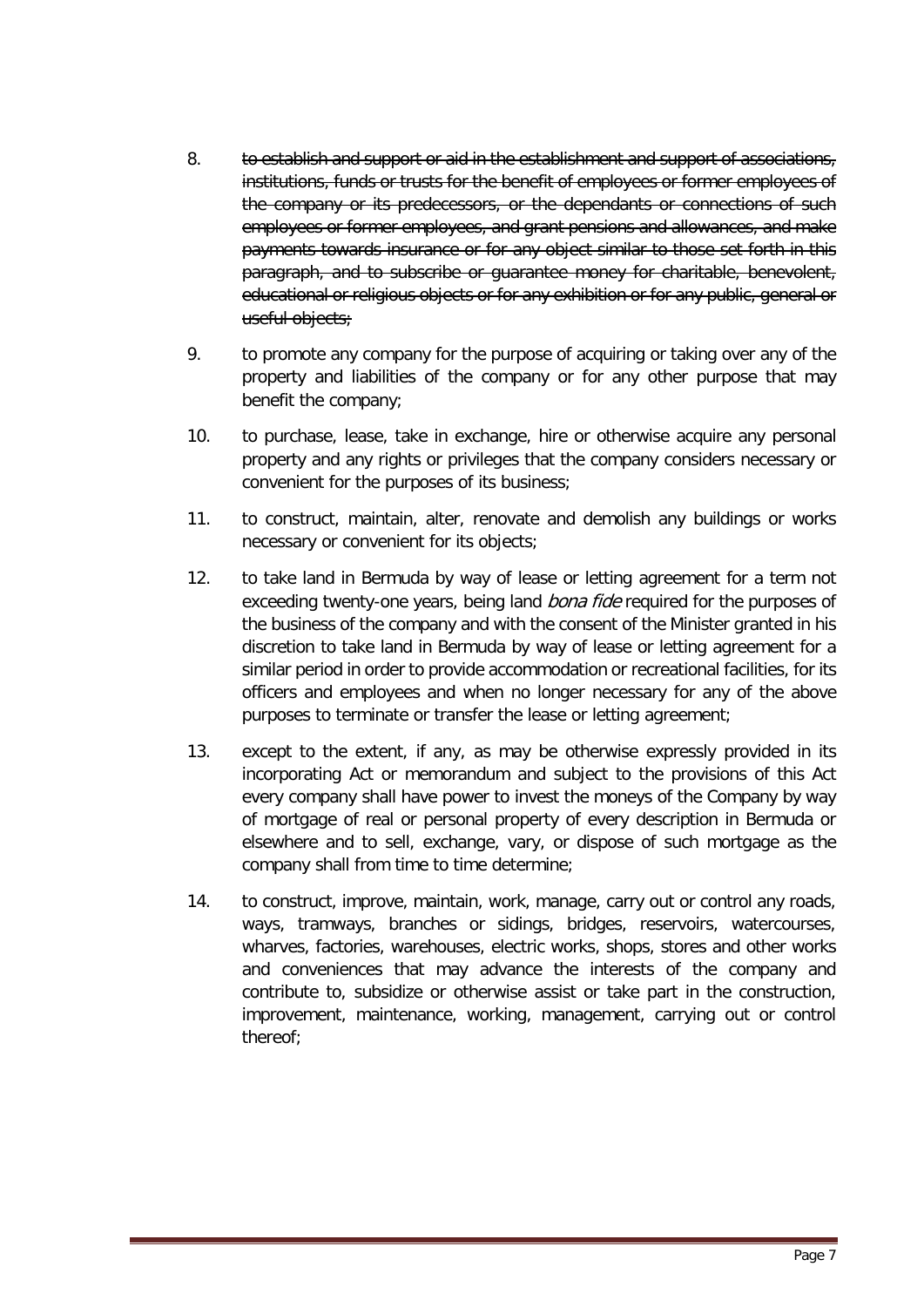- 15. to raise and assist in raising money for, and aid by way of bonus, loan, promise, endorsement, guarantee or otherwise, any person and guarantee the performance or fulfilment of any contracts or obligations of any person, and in particular guarantee the payment of the principal of and interest on the debt obligations of any such person;
- 16. to borrow or raise or secure the payment of money in such manner as the company may think fit;
- 17. to draw, make, accept, endorse, discount, execute and issue bills of exchange, promissory notes, bills of lading, warrants and other negotiable or transferable instruments;
- 18. when properly authorized to do so, to sell, lease, exchange or otherwise dispose of the undertaking of the company or any part thereof as an entirety or substantially as an entirety for such consideration as the company thinks fit;
- 19. to sell, improve, manage, develop, exchange, lease, dispose of, turn to account or otherwise deal with the property of the company in the ordinary course of its business;
- 20. to adopt such means of making known the products of the company as may seem expedient, and in particular by advertising, by purchase and exhibition of works of art or interest, by publication of books and periodicals and by granting prizes and rewards and making donations;
- 21. to cause the company to be registered and recognized in any foreign jurisdiction, and designate persons therein according to the laws of that foreign jurisdiction or to represent the company and to accept service for and on behalf of the company of any process or suit;
- 22. to allot and issue fully-paid shares of the company in payment or part payment of any property purchased or otherwise acquired by the company or for any past services performed for the company;
- Act 72/1982 23. to distribute among the members of the company in cash, kind, specie or otherwise as may be resolved, by way of dividend, bonus or in any other manner considered advisable, any property of the company, but not so as to decrease the capital of the company unless the distribution is made for the purpose of enabling the company to be dissolved or the distribution, apart from this paragraph, would be otherwise lawful;
	- 24. to establish agencies and branches;
	- 25. to take or hold mortgages, hypothecs, liens and charges to secure payment of the purchase price, or of any unpaid balance of the purchase price, of any part of the property of the company of whatsoever kind sold by the company, or for any money due to the company from purchasers and others and to sell or otherwise dispose of any such mortgage, hypothec, lien or charge;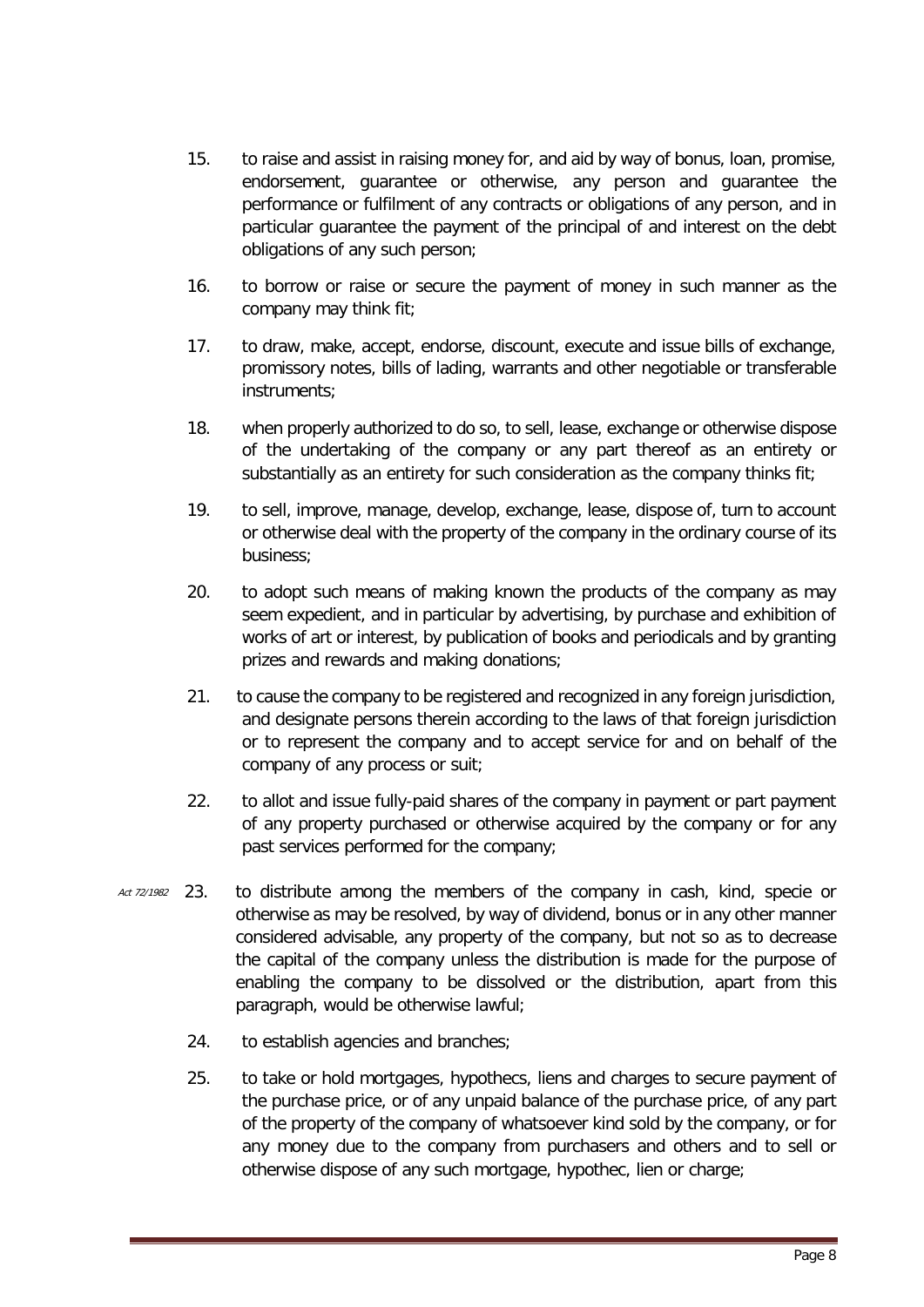- 26. to pay all costs and expenses of or incidental to the incorporation and organization of the company;
- 27. to invest and deal with the moneys of the company not immediately required for the objects of the company in such manner as may be determined;
- 28. to do any of the things authorized by this subsection and all things authorized by its memorandum as principals, agents, contractors, trustees or otherwise, and either alone or in conjunction with others;
- 29. to do all such other things as are incidental or conducive to the attainment of the objects and the exercise of the powers of the company.

Every company may exercise its powers beyond the boundaries of Bermuda to the extent to which the laws in force where the powers are sought to be exercised permit.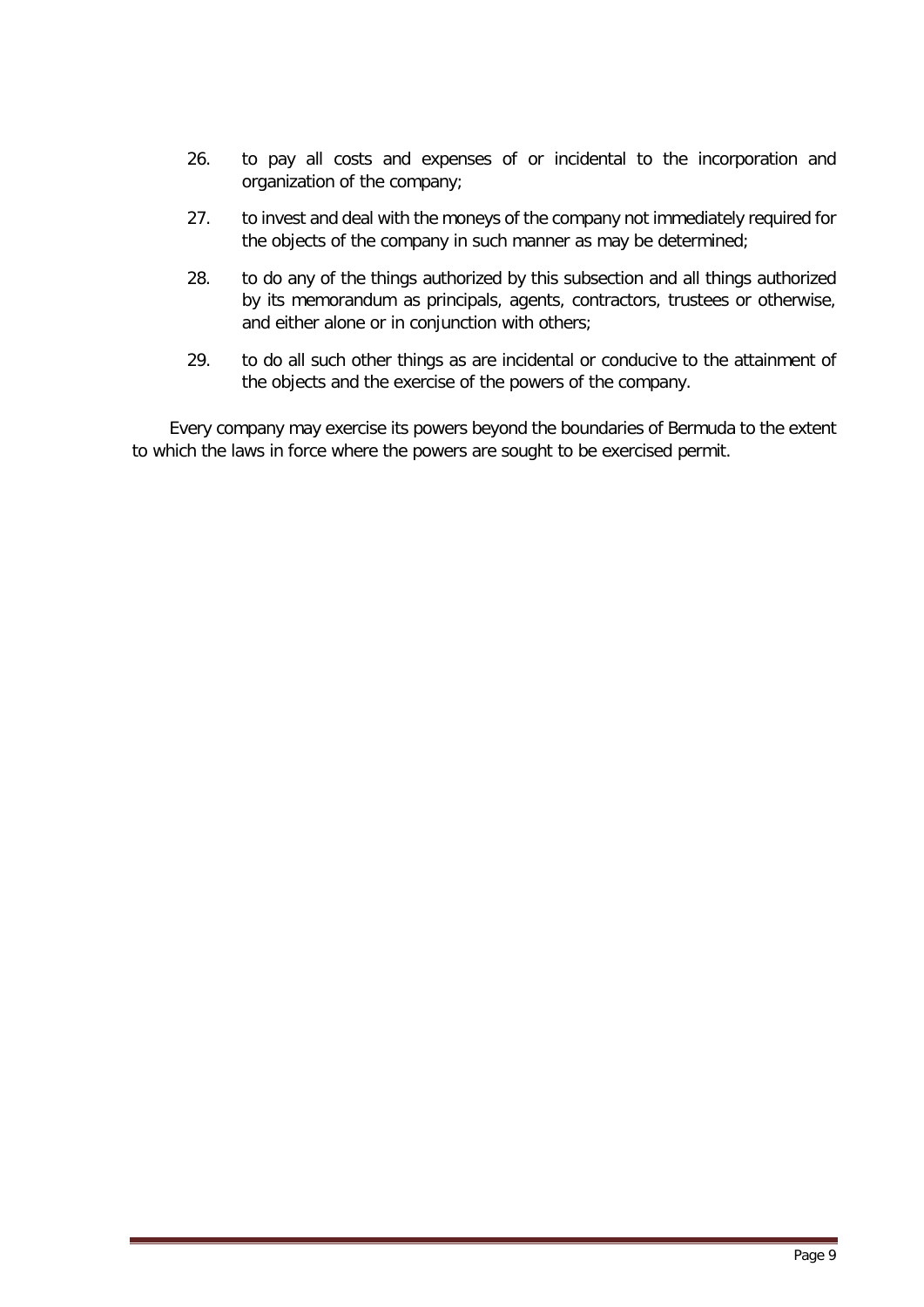# **THE COMPANIES ACT 1981**

## **SECOND SCHEDULE**

A company may by reference include in its memorandum any of the following objects that is to say the business of -

- (a) insurance and re-insurance of all kinds;
- (b) packaging of goods of all kinds;
- (c) buying, selling and dealing in goods of all kinds;
- (d) designing and manufacturing of goods of all kinds;
- (e) mining and quarrying and exploration for metals, minerals, fossil fuels and precious stones of all kinds and their preparation for sale or use;
- (f) exploring for, the drilling for, the moving, transporting and refining petroleum and hydro carbon products including oil and oil products;
- (g) scientific research including the improvement, discovery and development of processes, inventions, patents and designs and the construction, maintenance and operation of laboratories and research centres;
- (h) land, sea and air undertakings including the land, ship and air carriage of passengers, mails and goods of all kinds;
- (i) ships and aircraft owners, managers, operators, agents, builders and repairers;
- (j) acquiring, owning, selling, chartering, repairing or dealing in ships and aircraft;
- (k) travel agents, freight contractors and forwarding agents;
- (l) dock owners, wharfingers, warehousemen;
- (m) ship chandlers and dealing in rope, canvas oil and ship stores of all kinds;
- (n) all forms of engineering;
- (o) developing, operating, advising or acting as technical consultants to any other enterprise or business;
- (p) farmers, livestock breeders and keepers, graziers, butcher, tanners and processors of and dealers in all kinds of live and dead stock, wool, hides, tallow, grain, vegetables and other produce;
- (q) acquiring by purchase or otherwise and holding as an investment inventions, patents, trade marks, trade names, trade secrets, designs and the like;
- (r) buying, selling, hiring, letting and dealing in conveyances of any sort; and
- (s) employing, providing, hiring out and acting as agent for artists, actors, entertainers of all sorts, authors, composers, producers, engineers and experts or specialists of any kind.
- (t) to acquire by purchase or otherwise hold, sell, dispose of and deal in real property situated outside Bermuda and in personal property of all kinds wheresoever situated,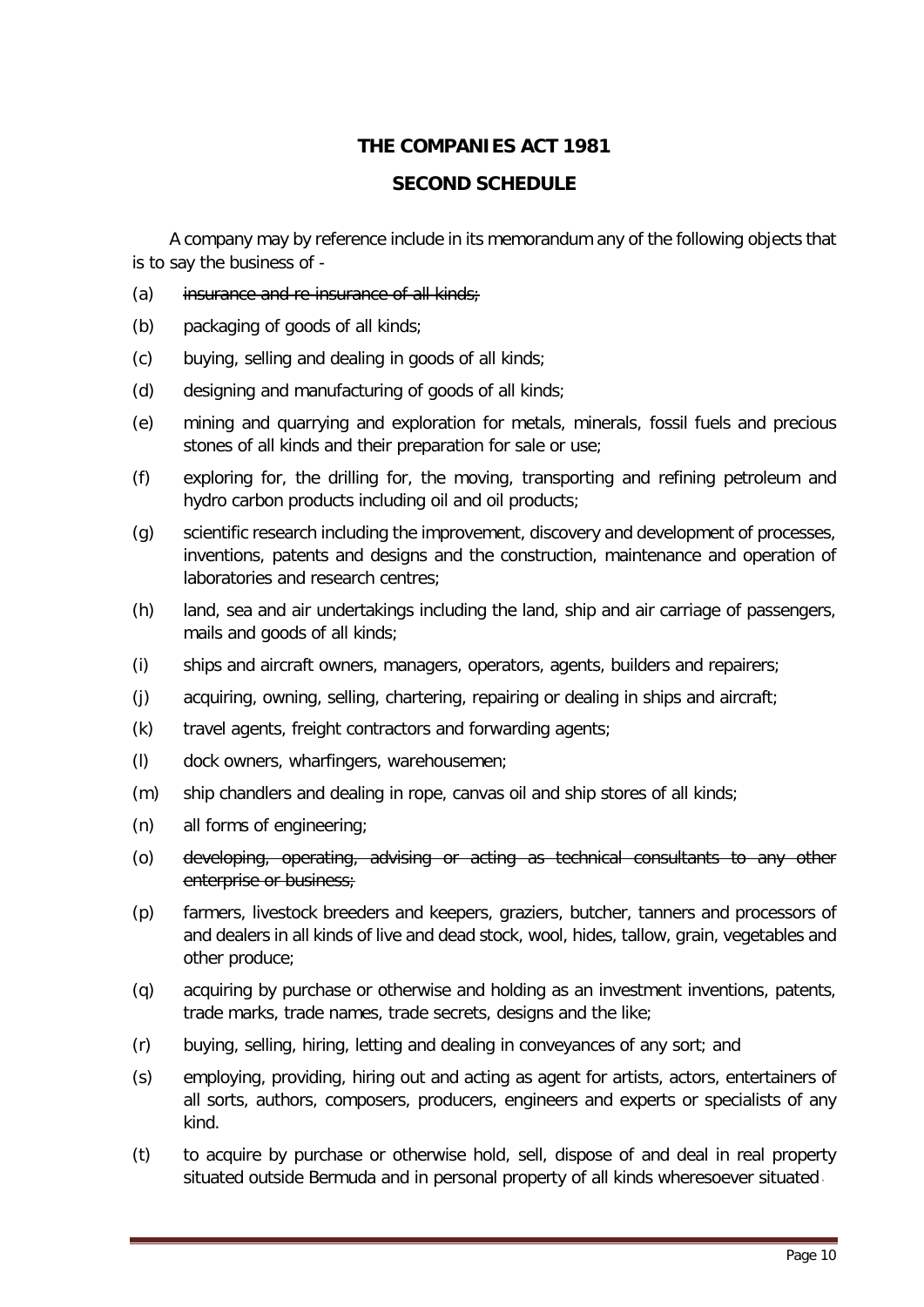## **BERMUDA**

#### **THE COMPANIES ACT 1981**

## **COMPANY LIMITED BY SHARES**

#### **BYE-LAWS**

#### **OF**

#### <span id="page-11-0"></span>**CHOW SANG SANG HOLDINGS INTERNATIONAL LIMITED**

#### **PRELIMINARY**

<span id="page-11-1"></span>1. In these regulations unless there is something in the subject or context inconsistent therewith:

"the Act" means the Companies Act 1981 of Bermuda as modified from time to time;

"associates" as defined from time to time by any Designated Stock Exchange;

"Bermuda" means the Islands of Bermuda;

"the Bye-laws" or "these presents" means the Bye-laws of the Company for the time being in force;

"capital" means the share capital from time to time of the Company;

"the Company" or "this Company" means Chow Sang Sang Holdings International Limited incorporated in Bermuda on 31 January 1992;

"Designated Stock Exchange" means a stock exchange which is an appointed stock exchange for the purposes of the Act in respect of which the shares of the Company are listed or quoted and where such appointed stock exchange deems such listing or quotation to be the primary listing or quotation of the shares of the Company;

"the Directors" means the Board of Directors of the Company or the Directors present at a meeting of Directors at which a quorum is present, and references in the Bye-Laws to Directors shall be to both executive and non-executive Directors unless otherwise indicated;

"dollars" or "HK\$" means Hong Kong Dollars;

"member" means a person who is entered on the register as the holder of shares in the capital of the Company;

"Memorandum of Association" means the Memorandum of Association of the Company for the time being in force;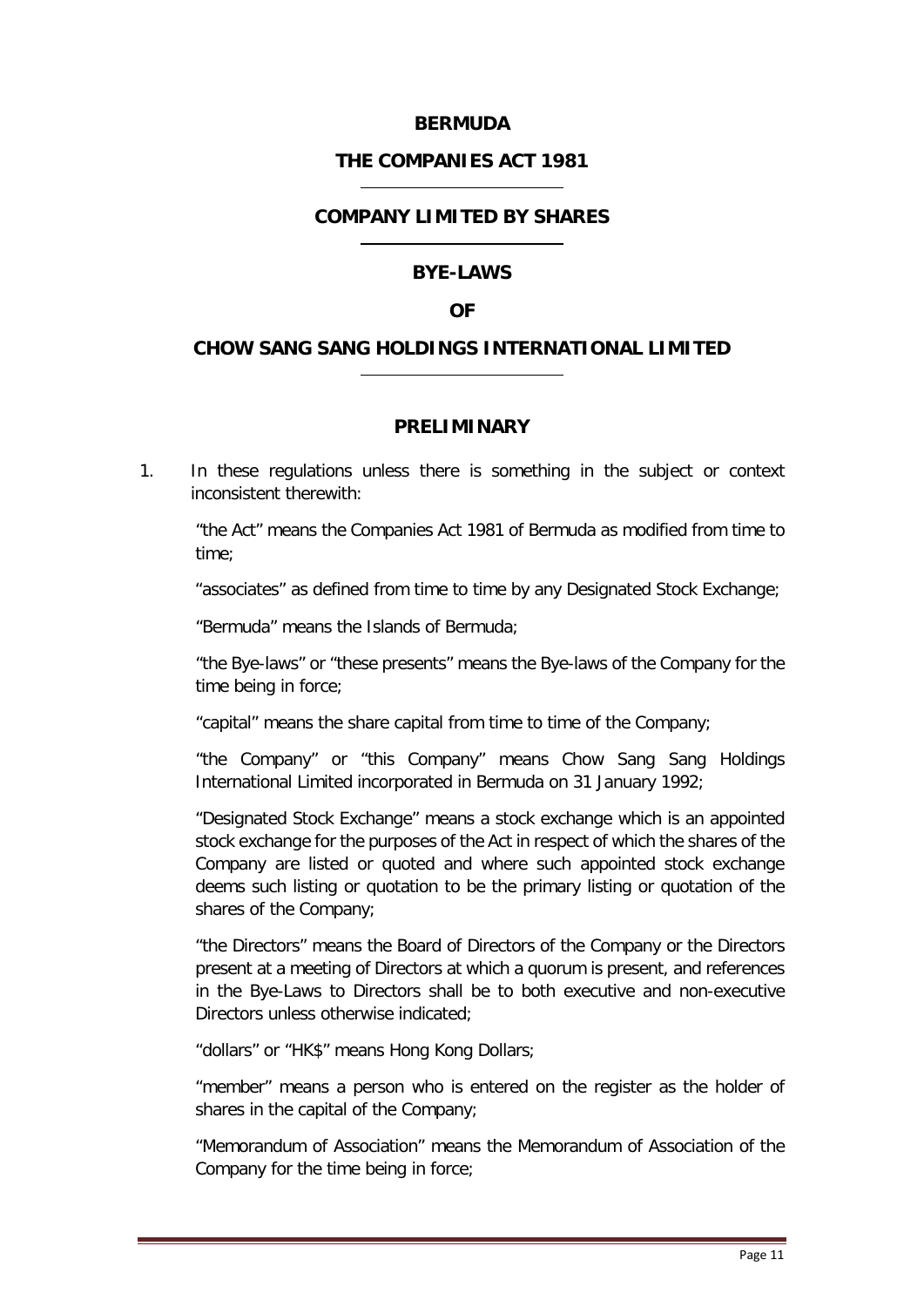"month" means calendar month;

"office" means the registered office for the time being of the Company;

"ordinary resolution" means a resolution passed by a simple majority of the votes cast by such members as being entitled so to do, vote in person or, where proxies are allowed, by proxy, at a general meeting of the Company at which a quorum is present and of which not less than 14 days' notice has been duly given;

"paid up" or "paid" includes credited as paid up or paid;

"published in the newspaper" means published a paid advertisement in the newspaper in the manner pursuant to any applicable laws, rules and regulations;

"the register" means principal register of members and, where applicable, any branch register of members of the Company to be kept pursuant to the Act;

"secretary" includes any person appointed to perform the duties of secretary temporarily and any duly appointed assistant or acting secretary;

"seal" means the common seal of the Company or where the context permits, the duplicate seal of the Company for use in any particular state, country or territory outside Bermuda;

"share(s)" means share(s) in the capital of the Company and includes stock except where a distinction between stock and shares is express or implied;

"shareholders" or "members" means the duly registered holders of shares;

"special resolution" means a resolution passed by not less than three-fourths of the votes cast by such members as, being entitled so to do, vote in person or, where proxies are allowed, by proxy, at a general meeting of the Company at which a quorum is present and of which not less than 21 days' notice, specifying the intention to propose the resolution as a special resolution, has been duly given, provided that if it is so agreed by a majority in number of the members having the right to attend and vote at any such meeting, being a majority together holding not less than 95% in nominal value of the shares giving that right, a resolution may be proposed and passed as a special resolution at a meeting of which less than 21 days' notice has been given;

"Statutes" means the Act and all other legislation of the legislature of Bermuda for the time being in force concerning or affecting the Company, the Memorandum of Association and/or the Bye-Laws;

"in writing" or "written" includes printing, lithography and other means of representing or reproducing words or figures in a visible form;

"year" means calendar year.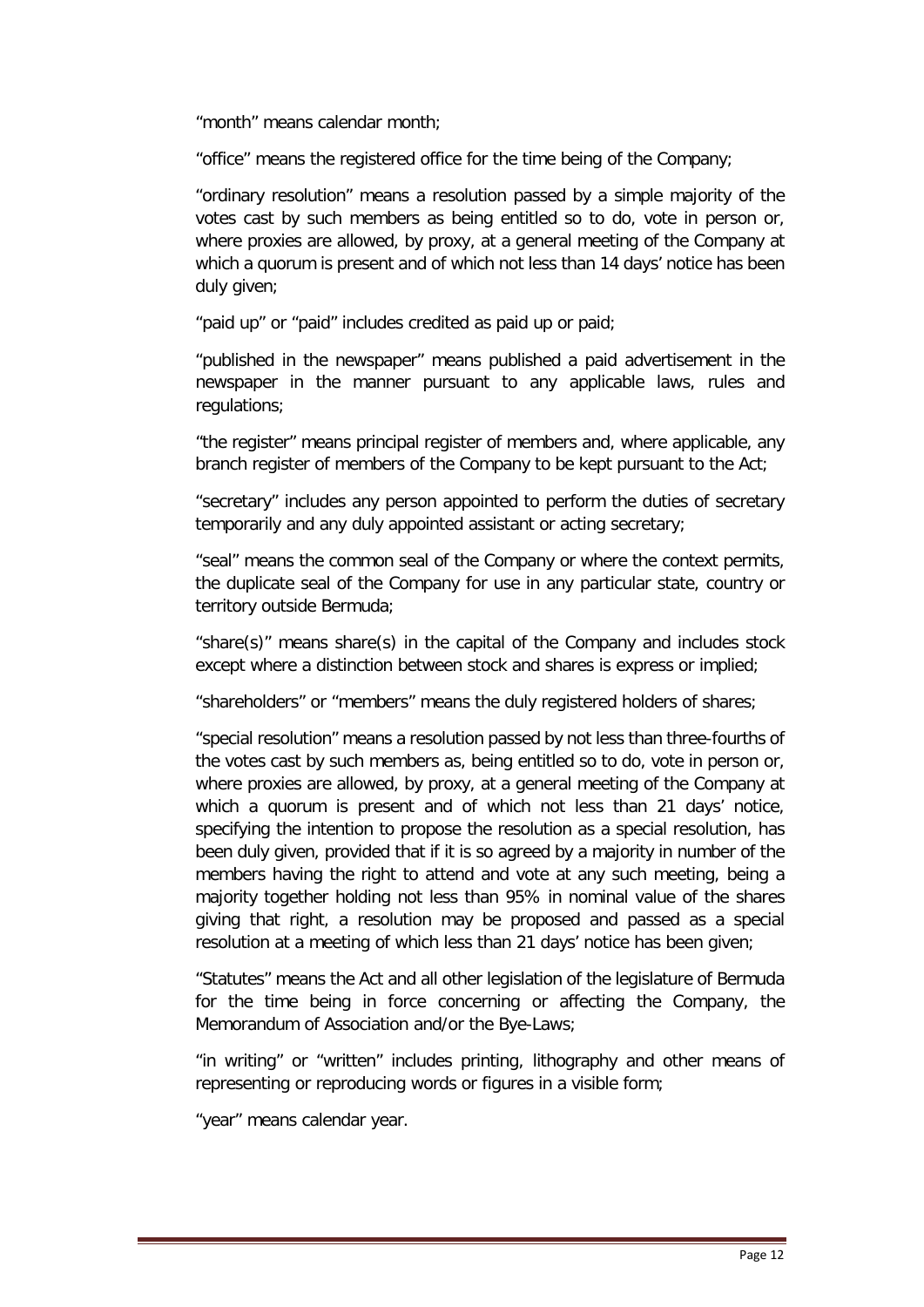- 2. (A) The singular includes the plural and vice versa. Words importing any gender include the other genders.
	- (B) Save as aforesaid any words or expressions defined in the Act shall if not inconsistent with the subject or context bear the same meaning in these presents.
	- (C) The headings shall not affect the construction of these presents.
- 3. Subject to the provisions of the Act, the Company may at any time and from time to time by special resolution alter or amend the Memorandum of Association or the Bye-Laws in whole or in part.

## **CAPITAL AND SHARES**

- <span id="page-13-0"></span>4. (A) The capital of the Company is divided into shares of HK\$0.25 each.
	- (B) Subject to the provisions of the Act and of the Bye-Laws relating to new shares, all unissued shares in the Company including any new shares created upon an increase of capital shall be under the control of the Directors who may offer, allot, grant options over or otherwise dispose of them to such persons, on such terms and conditions and at such times as the Directors shall in their sole and absolute discretion think fit, but so that no shares shall be issued at a discount.
- 5. (A) The Company may at any time pay a commission or brokerage to any person for subscribing or agreeing to subscribe (whether absolutely or conditionally) for any shares in the Company or procuring or agreeing to procure subscriptions (whether absolute or conditional) for any shares in the Company but so that the conditions and requirements of the Act shall be observed and complied with and in each case the commission or brokerage shall not exceed 10 per cent of the price at which the shares are issued.
	- (B) Subject to the provisions of the Act, the Directors may issue warrants to subscribe for any class of shares or securities of the Company on such terms as they may from time to time determine. Where share warrants are issued to bearer, no new warrant shall be issued to replace one that has been lost unless the Directors are satisfied beyond reasonable doubt that the original has been destroyed and have received an indemnity in satisfactory form with regard to the issue of any new warrant.
- 6. (A) Subject to the provisions, if any, in that behalf of the Memorandum of Association and without prejudice to any special rights previously conferred on the holders of existing shares, any share may be issued with such preferred, deferred or other special rights or such restrictions, whether in regard to dividend, voting, return of share capital or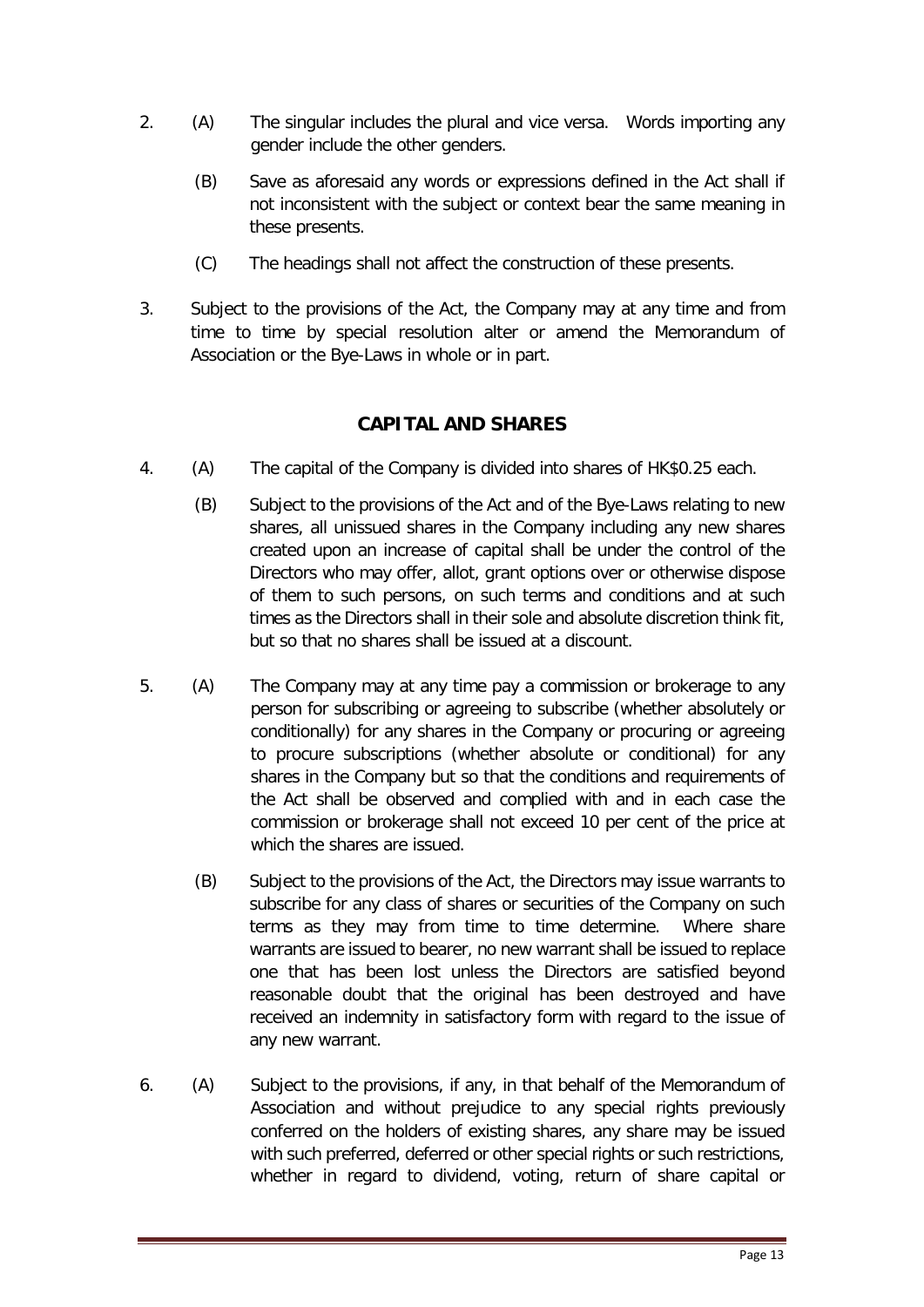otherwise, as the Company may from time to time by ordinary resolution determine (or, in the absence of any such determination or so far as the same shall not make specific provision but subject to the provisions of the Act and the Bye-Laws, as the Directors may determine) (provided that where the capital includes preference shares, adequate voting rights will, in appropriate circumstances, be secured to holders of preference shares; where the capital includes shares which do not carry voting rights, the words "non-voting" shall appear in the designation of such shares; and where the capital includes shares with different voting rights, the words "restricted voting" or "limited voting" shall be included in the designation of each class of shares other than those with the most favourable voting rights), and subject to sections 42 and 43 of the Act any preference share may, with the sanction of a special resolution, be issued or converted into shares that, at a determinable date or at the option of the Company or the holder if so authorised by its memorandum of association are liable to be redeemed on such terms and in such manner as the Company before the issue or conversion may by such special resolution determine.

- (B) The Company may by ordinary resolution, before the issue of any new shares, make any provisions as to the issue and allotment of such shares including, but without prejudice to the generality of the foregoing, a provision that the new shares or any of them shall be offered in the first instance to all the holders for the time being of shares of any class in proportion to the number of the shares held by them respectively but in default of any such determination, such shares may be dealt with as if they formed part of the capital of the Company existing prior to the issue of the same.
- 7. (A) If at any time the capital is divided into different classes of shares, the rights attached to any class (unless otherwise provided by the terms of issue of the shares of that class) may subject to the provisions of the Act, be varied with the consent in writing of the holders of three-fourths in nominal value of the issued shares of that class or with the sanction of a special resolution passed at a separate general meeting of the holders of the shares of that class. To any such separate general meeting all the provisions of the Bye-Laws as to general meetings of the Company shall mutatis mutandis apply, but so that the necessary quorum (other than at an adjourned meeting) shall be two persons at least holding or representing by proxy or authorised representative not less than one-third of the issued shares of the class, that every holder of shares of the class shall be entitled on a poll to one vote for every such share held by him, that any holder of shares of the class present in person or by proxy or authorised representative may demand a poll and that at any adjourned meeting of such holders two holders present in person or by proxy or authorised representative (whatever the number of shares held by them) shall be a quorum.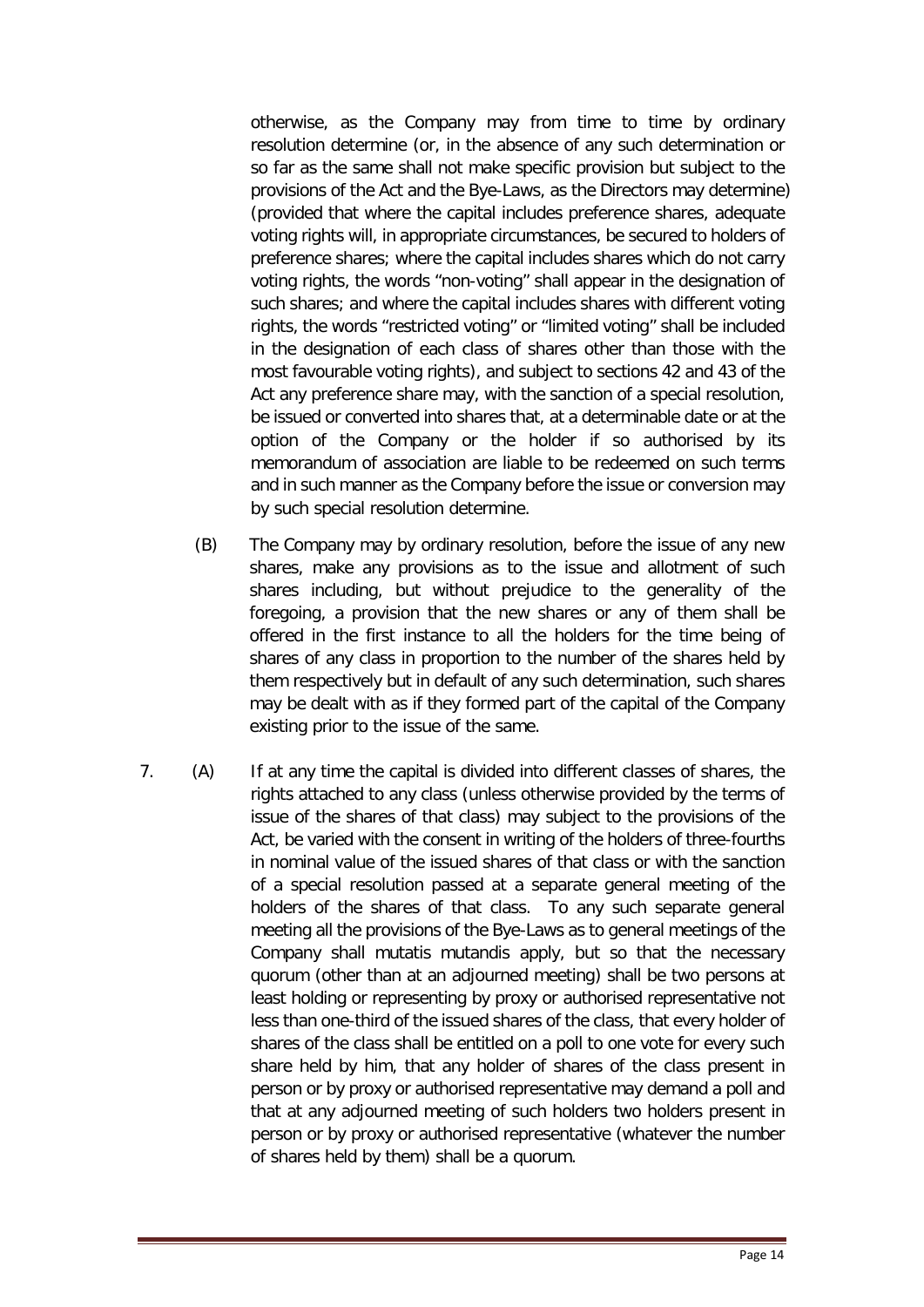- (B) The rights conferred upon the holders of the shares of any class issued with preferred or other rights shall not, unless otherwise expressly provided by the terms of issue of the shares of that class, be deemed to be varied by the creation or issue of further shares ranking pari passu therewith.
- 8. Except as otherwise expressly provided by the Bye-Laws or required by law or ordered by a court of competent jurisdiction, no person shall be recognised by the Company as holding any share upon any trust and the Company shall not be bound by or be compelled in any way to recognise (even when having notice thereof) any equitable, contingent, future or partial interest in any share or any interest in any fractional part of a share or (except only as otherwise provided by these Bye-Laws or by law) any other rights in respect of any share except an absolute right to the entirety thereof in the registered holder.
- 9. (A) Subject to the Statutes and, where applicable, the rules of any Designated Stock Exchange, the Company may in accordance with any scheme for the time being in force and approved by the Members in general meeting provide, directly or indirectly, money or other financial assistance for the purpose of or in connection with a purchase of, or subscription for, fully or partly paid shares in the Company or any holding company of the Company, being a purchase of or subscription for shares by a trustee of or to be held by or for the benefit of employees of the Company, any of its subsidiaries, any holding company of the Company or any subsidiary of any such holding company, in each such case whether incorporated in Bermuda or elsewhere and whether or not a wholly-owned subsidiary of the Company including any directors holding a salaried employment or office with or in any such company and so that the residual beneficiary of any such trust may be or include a charitable object.
	- (B) Subject to the Statutes and, where applicable, the rules of any Designated Stock Exchange, the Company may give financial assistance on such terms as the Directors think fit to directors and bona fide employees of the Company, its subsidiaries and any holding company of the Company and/or any subsidiary of any such holding company, in each such case whether incorporated in Bermuda or elsewhere and whether or not a wholly-owned subsidiary of the Company, in order that they may buy shares (fully or partly paid) in the Company or any holding company of the Company and such terms may include a provision stating that when a director ceases to be a director of, or an employee ceases to be employed by the Company or such other company, shares bought with such financial assistance shall or may be sold to the Company or such other company on such terms as the Directors think fit.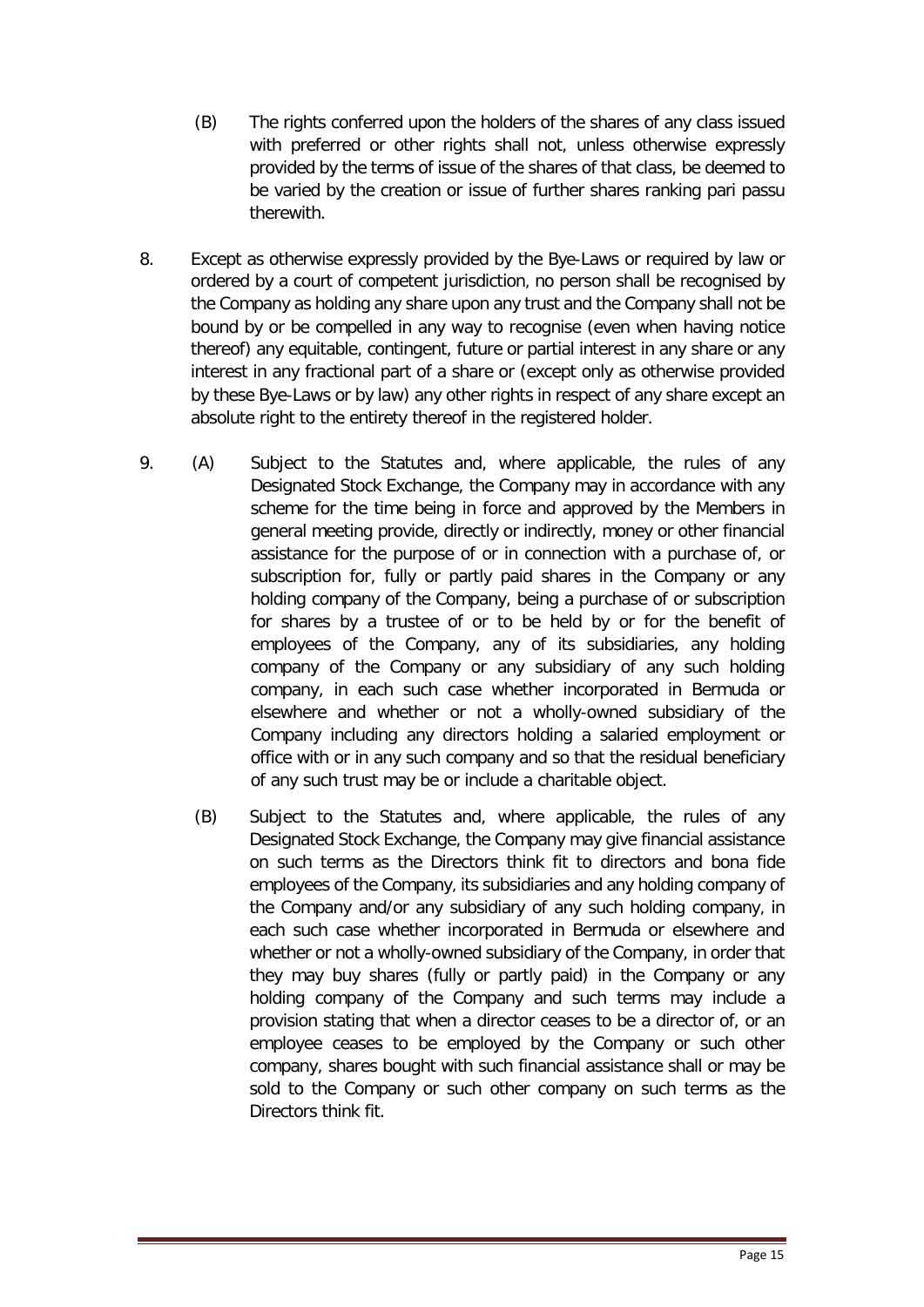10. Subject to the provisions of the Statutes and the Memorandum of Association and where applicable, subject further to compliance with the rules and regulations of the Designated Stock Exchange on which the shares of the Company are listed and any other relevant regulatory authority, the Directors may exercise the power of the Company to purchase or otherwise acquire its own shares and/or warrants upon such terms and subject to such conditions as the Directors may deem fit. Where the Directors exercise the power of the Company to purchase for redemption a redeemable share, purchases not made through the market or by tender shall be limited to a maximum price and if purchases are made by tenders, the tenders shall be available to all members alike.

## **REGISTER OF MEMBERS AND SHARE CERTIFICATES**

- <span id="page-16-0"></span>11. (A) Subject to the Act, the Directors shall cause to be kept at such place as they shall deem fit a register of the members and there shall be entered therein the particulars required under the Act.
	- (B) The Company may establish and maintain a branch register of members in accordance with Bye-Law 159.
	- (C) Except where the register is closed in accordance with the Act, the register and any branch register shall during business hours be open to the inspection of any member without charge.
	- (D) The reference to business hours is subject to such reasonable restrictions as the Company in general meeting may impose, but so that not less than 2 hours in each day are to be allowed for inspection.
	- (E) Any member may require a copy of the register, or of any part thereof, on payment of HK\$0.25, or such lesser sum as the Company may prescribe, for every 100 words or fractional part thereof required to be copied. The Company shall cause any copy so required by any person to be sent to that person within a period of 10 days commencing on the date next after the date on which the request is received by the Company.
- 12. (A) Every person whose name is entered as a member in the register shall be entitled without payment to receive within 2 months after allotment or lodgment of transfer (or within such other period as the conditions of issue shall provide) one certificate for all his shares or, if he shall so request, in a case where the allotment or transfer is of a number of shares in excess of the number for the time being forming a stock exchange board lot, upon payment, in the case of a transfer, of a fee as shall for the time being be approved by the Designated Stock Exchange on which the shares of the Company are listed for every certificate after the first or such lesser sum as the Directors shall from time to time determine, such number of certificates for shares in stock exchange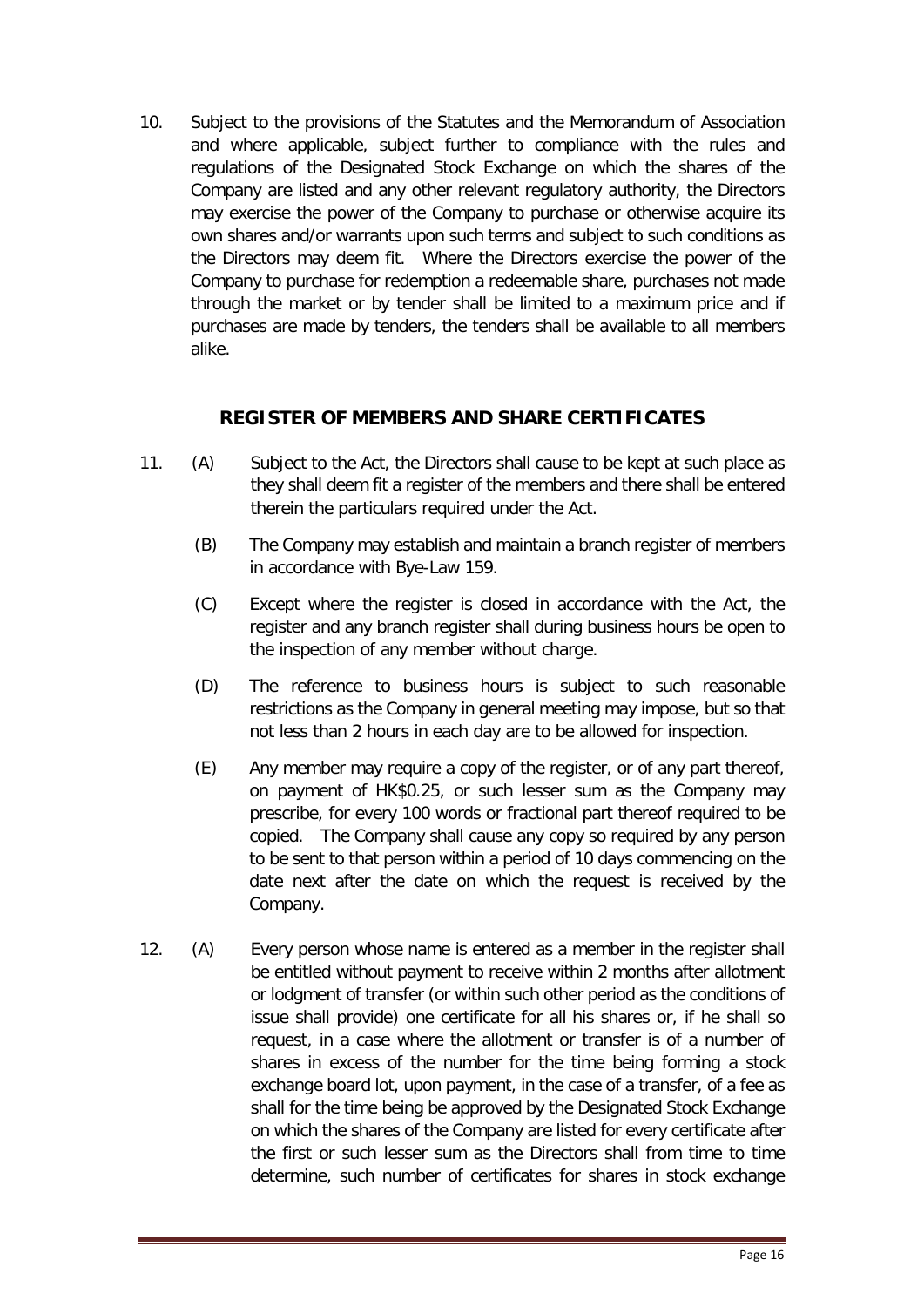board lots or multiples thereof as he shall request and one for the balance (if any) of the shares in question, provided that in respect of a share or shares held jointly by several persons the Company shall not be bound to issue a certificate or certificates to each such person and the issue and delivery of a certificate or certificates to one of several joint holders shall be sufficient delivery to all such holders.

- (B) Every certificate for shares or debentures or representing any other form of security of the Company shall be issued under the seal.
- (C) Every share certificate hereafter issued shall specify the number of shares in respect of which it is issued and may otherwise be in such form as the Directors may from time to time prescribe.
- 13. If a share certificate is defaced, worn out, lost or destroyed, it may be replaced on payment of such fee, if any, not exceeding HK\$2 (or such higher amount as shall for the time being be approved by the Designated Stock Exchange on which the shares of the Company are listed) and on such terms, if any, as to publication of notices, evidence and indemnity and to payment of any exceptional costs and the reasonable out-of-pocket expenses of the Company in investigating such evidence and preparing such indemnity as the Directors may think fit and, where it is defaced or worn out, after delivery of the defaced or worn out certificate to the Company.
- 14. If any share shall stand in the names of 2 or more persons, the person first named in the register shall be deemed the sole holder thereof as regards service of notices and, subject to the provisions of the Bye-Law, all or any other matters connected with the Company, except the transfer of the share.

#### **LIEN**

<span id="page-17-0"></span>15. The Company shall have a first and paramount lien on every share (not being a fully paid up share) for all moneys (whether presently payable or not) called or payable at a fixed time in respect of that share; and the Company shall also have a first and paramount lien and charge on all shares (other than fully paid up shares) standing registered in the name of a single member for all the debts and liabilities of such member or his estate to the Company and whether the same shall have been incurred before or after notice to the Company of any equitable or other interest of any person other than such member and whether the period for the payment or discharge of the same shall have actually arrived or not and notwithstanding that the same are joint debts or liabilities of such member or his estate and any other person, whether a member of the Company or not; but the Directors may at any time declare any share to be for some specified period wholly or in part exempt from the provisions of this Bye-Law. The Company's lien, if any, on a share shall extend to all dividends, bonuses and distributions payable in respect thereof.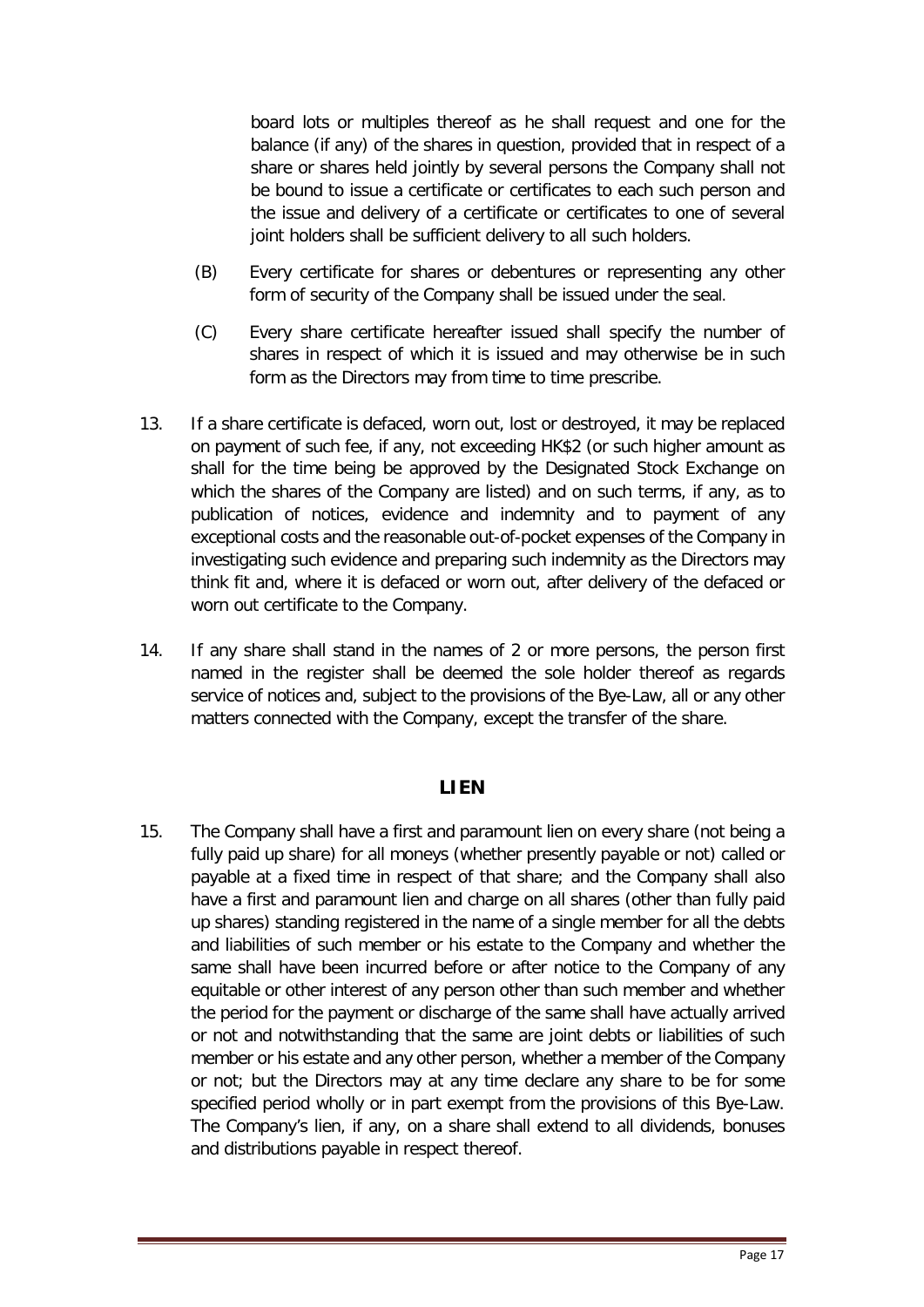- 16. The Company may sell, in such manner as the Directors think fit, any shares on which the Company has a lien but no sale shall be made unless some sum in respect of which the lien exists is presently payable or the liability or engagement in respect of which such lien exists is liable to be presently fulfilled or discharged nor until the expiration of 14 days after a notice in writing, stating and demanding payment of such sum presently payable or specifying the liability or engagement and demanding fulfilment or discharge thereof and giving notice of intention to sell in default, shall have been given to the registered holder for the time being of the share, or the person entitled thereto by reason of the death, mental disorder or bankruptcy of the registered holder.
- 17. The net proceeds of such sale after the payment of the costs thereof shall be received by the Company and applied in or towards payment, fulfilment or discharge of the debt or liability or engagement in respect whereof the lien exists, so far as the same is presently payable or due to be fulfilled or discharged, and any residue shall (subject to a like lien for debts or liabilities or engagements not presently payable or due to be fulfilled or discharged as existed upon the shares prior to the sale and upon surrender, if required by the Company, for cancellation of the certificate for the shares sold) be paid to the person who was the holder of such shares immediately before the sale of such shares. For giving effect to any such sale the Directors may authorise some person to transfer the shares sold to the purchaser thereof. The purchaser shall be registered as the holder of the shares comprised in any such transfer and he shall not be bound to see to the application of the purchase money, nor shall his title to the shares be affected by any irregularity or invalidity in the proceedings in reference to the sale.

# **CALLS ON SHARES**

<span id="page-18-0"></span>18. The Directors may from time to time make such calls as they may think fit upon the members in respect of all or any part of the moneys unpaid on the shares held by them respectively (whether on account of the nominal value of the shares and/or by way of premiums) and not by the conditions of issue or allotment thereof made payable at a date fixed by or in accordance with such terms of issue or allotment; and each member shall (subject to receiving at least 14 days' notice specifying the time and place of payment and to whom such call shall be paid) pay to the Company at the time and place and to the person so specified the amount called on his shares. A call shall be deemed to have been made when the resolution of the Directors authorising such call is passed and may be made payable in one sum or by instalments. A call may be revoked or postponed as the Directors may determine. A person upon whom a call is made shall remain liable on such call notwithstanding any subsequent transfer of the shares in respect of which the call was made.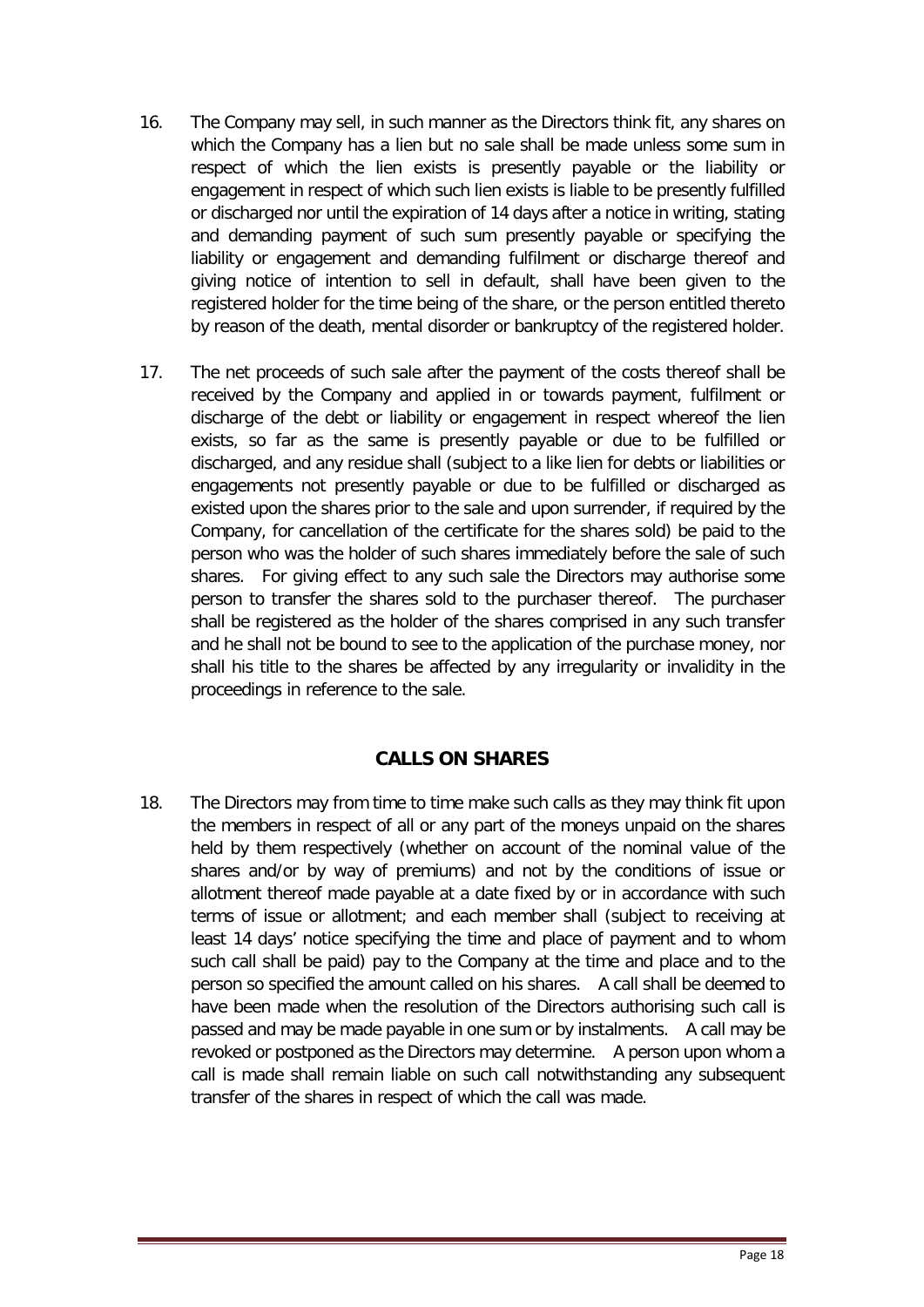- 19. A copy of the notice referred to in Bye-Law 18 shall be sent to the members in the manner in which notices may be sent to members by the Company as herein provided.
- 20. In addition to the giving of notice in accordance with Bye-Law 18, notice of the person appointed to receive payment of every call and of the time and place appointed for payment may be given to the members affected by notice to be published in the newspaper or published in such manner or by any other means as may be required or accepted by the Designated Stock Exchange or relevant regulatory bodies or pursuant to any applicable laws, rules and regulations.
- 21. The joint holders of a share shall be jointly and severally liable to pay all calls and instalments due in respect of such share or other moneys due in respect thereof.
- 22. The Directors may from time to time at their discretion extend the time fixed for any call and may extend such time as regards all or any of the members whom, by reason of residence outside Hong Kong or other cause, the Directors may deem entitled to any such extension but no member shall be entitled to any such extension except as a matter of grace and favour.
- 23. If a sum called in respect of a share is not paid before or on the day appointed for payment thereof, the person from whom the sum is due shall pay interest upon the sum at such rate not exceeding, without the sanction of the Company in general meeting, 20 per cent per annum as the Directors shall fix from the day appointed for the payment thereof to the time of the actual payment but the Directors shall be at liberty to waive payment of that interest wholly or in part.
- 24. No member shall be entitled to receive any dividend or bonus or to be present and vote (save as proxy for another member who is entitled) at any general meeting, either personally or by proxy or authorised representative or be reckoned in a quorum or to exercise any other privilege as a member until all calls and instalments due from him to the Company, whether alone or jointly with any other person, together with interest and expenses (if any) shall have been paid.
- 25. On the trial or hearing of any action or other proceedings for the recovery of any money due for any call, it shall be sufficient to prove that the name of the member sued is entered in the register as the holder, or one of the holders, of the shares in respect of which such debt accrued; that the resolution making the call is duly recorded in the minute book; and that notice of such call was duly given to the member sued, in pursuance of the Bye-Laws; and it shall not be necessary to prove the appointment of the Directors who made such call nor any other matters whatsoever and the proof of the matters aforesaid only shall be conclusive evidence of the existence of the debt.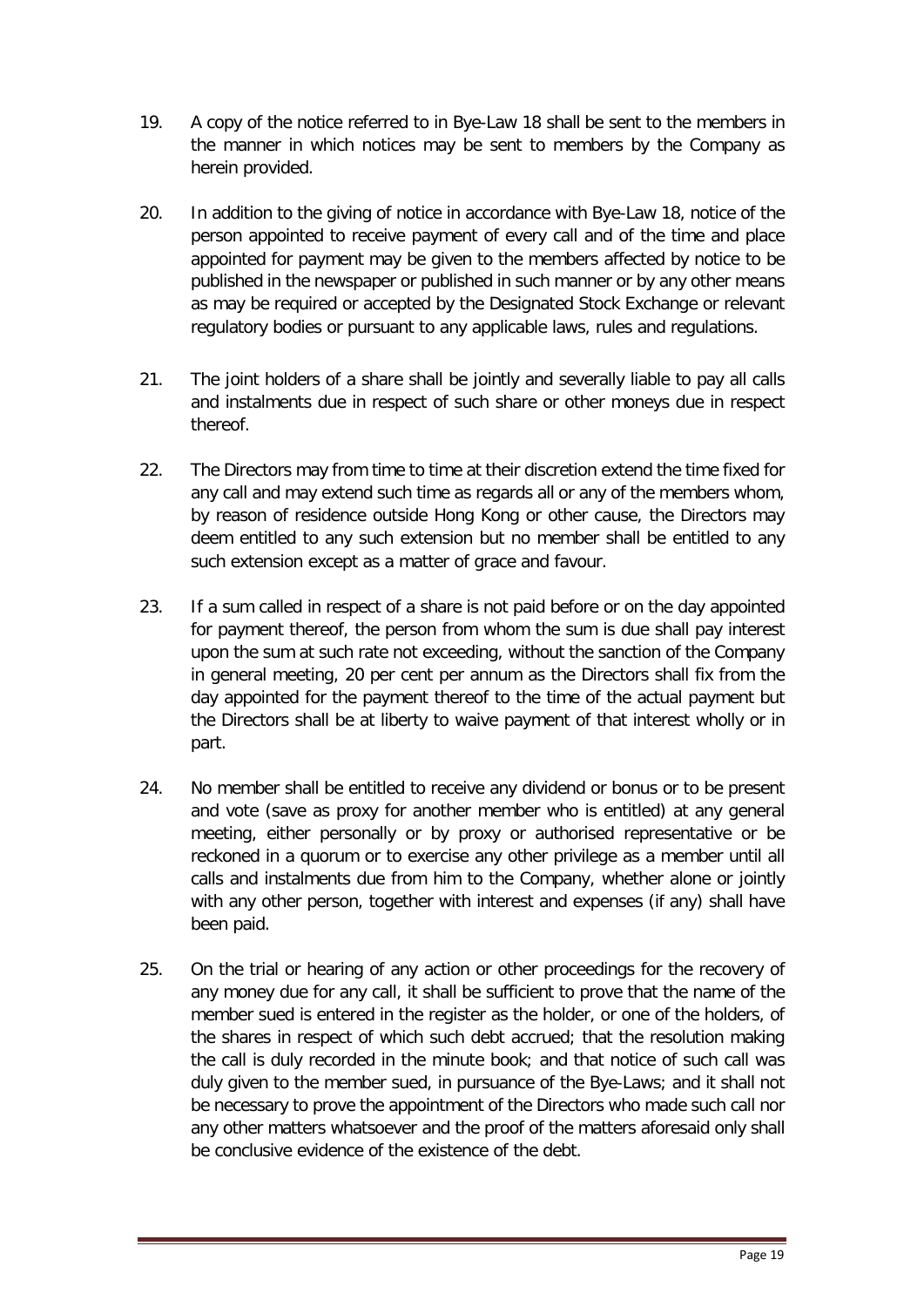- 26. Any sum (whether on account of the nominal value of the share and/or by way of premium) which by the terms of issue or allotment of a share becomes payable upon allotment or at any date fixed by or in accordance with such terms of issue or allotment shall for all the purposes of the Bye-Laws be deemed to be a call duly made, notified and payable on the date on which by the terms of issue or allotment the same becomes payable. In case of non-payment all the relevant provisions of the Bye-Laws as to payment of interest and expenses, forfeiture or otherwise shall apply as if such sum had become payable by virtue of a call duly made and notified.
- 27. The Directors may make arrangements on the issue of shares for differences in the amount of calls to be paid and in the times of payment between one allottee or holder and another.
- 28. The Directors may, if they think fit, receive from any member willing to advance the same and either in money or money's worth all or any part of the moneys uncalled and unpaid or instalments not yet payable upon any shares held by him; and upon all or any of the moneys so advanced may (until the same would, but for such advance, become presently payable) pay interest at such rate (not exceeding, without the sanction of the Company in general meeting, 6 per cent per annum) as may be agreed upon between the member paying the sum in advance and the Directors. The Directors may at any time repay the amount so advanced or any part thereof upon giving to such member not less than one month's notice in writing of their intention in that behalf, unless before the expiration of such notice the amount proposed to be repaid shall have been called up on the shares in respect of which it was advanced in which event the same shall be applied in or towards satisfaction of the call under the applicable provisions of the Bye-Laws.

# **FORFEITURE OF SHARES**

- <span id="page-20-0"></span>29. If a member fails to pay in full any call or instalment of a call on the day appointed for the payment thereof, the Directors may at any time thereafter during such time as any part of the call or instalment remains unpaid, without prejudice to the provisions of Bye-Law 24, serve a notice on him requiring payment of so much of the call or instalment as is unpaid together with any interest which may have accrued and which may still accrue up to the date of actual payment.
- 30. The notice shall name a further day (not earlier than 14 days after the date of service of the notice) on or before which and the place where the payment required by the notice is to be made and shall state that in the event of non-payment at or before the time and at the place appointed the shares in respect of which the call was made will be liable to be forfeited.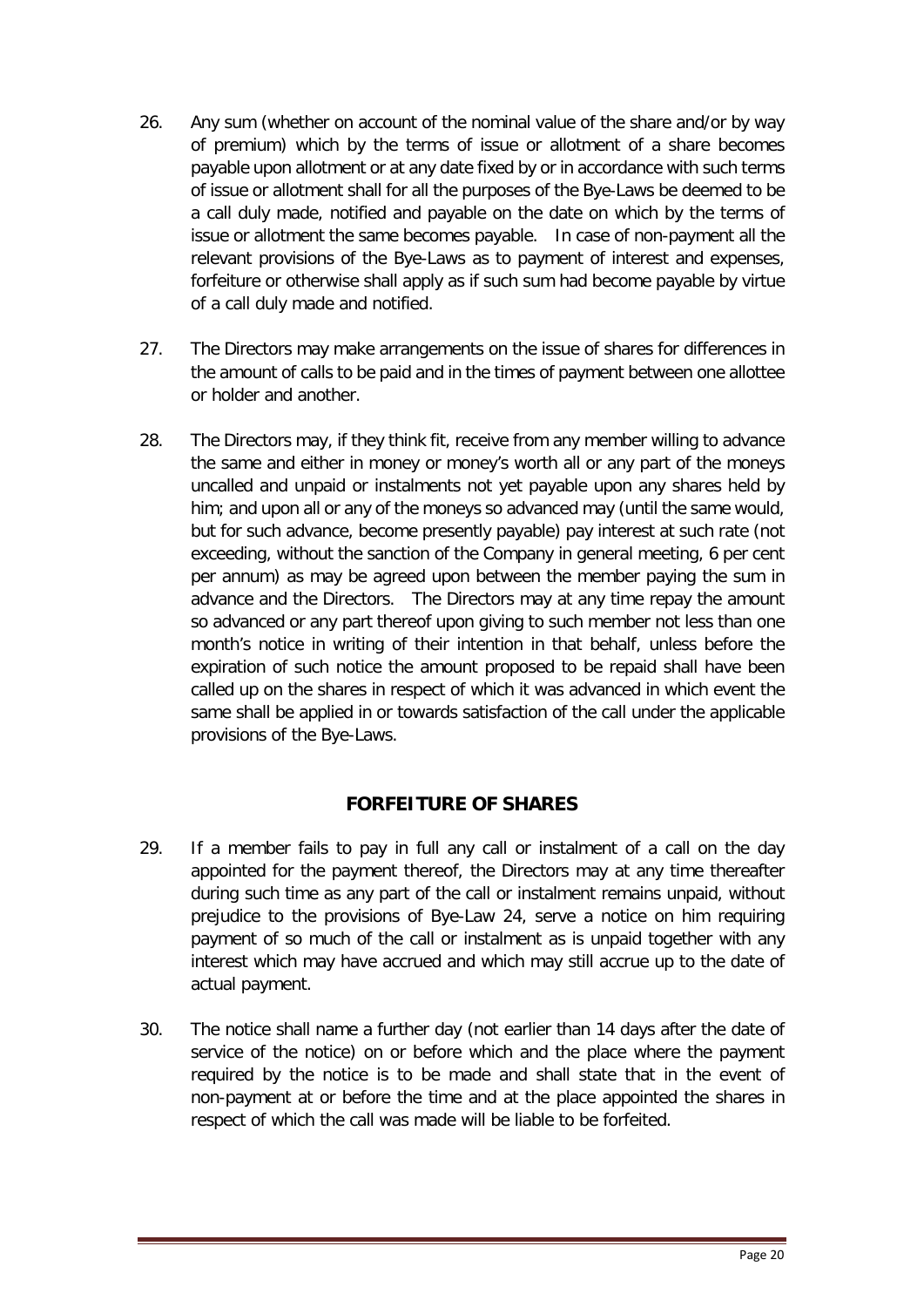- 31. If the requirements of any such notice as aforesaid are not complied with, any share in respect of which the notice has been given may at any time thereafter, before the payment required by the notice has been made, be forfeited by a resolution of the Directors to that effect. Such forfeiture shall include all dividends and bonuses declared in respect of the forfeited shares but not paid before the forfeiture. The Directors may accept a surrender of any share liable to be forfeited hereunder and in such case, references in these presents to forfeiture shall include surrender.
- 32. Until cancelled in accordance with the requirements of the Act, any share so forfeited shall be deemed to be the property of the Company and may be sold, reallotted or otherwise disposed of either to the person who was, before the forfeiture, the holder thereof or entitled thereto or to any other person on such terms and in such manner as the Directors think fit and at any time before a sale or disposition thereof the forfeiture may be cancelled on such terms as the Directors think fit.
- 33. A person whose shares have been forfeited shall cease to be a member in respect of the forfeited shares but shall, notwithstanding, remain liable to pay to the Company all calls already made and moneys which, at the date of forfeiture, were presently payable by him to the Company in respect of the shares and without any deduction or allowance for the value of the shares at the date of forfeiture (together with interest thereon at such rate not exceeding 10 per cent per annum as the Directors may prescribe from the date of forfeiture if the Directors think fit to enforce payment of such interest) but his liability shall cease if and when the Company shall receive payment in full of all such calls, monies and interests in respect of the shares. For the purposes of this Bye-Law, any sum which by the terms of issue of a share is payable thereon at a fixed time which is subsequent to the date of forfeiture, whether on account of the nominal value of the share and/or by way of premium, shall, notwithstanding that such time has not yet arrived be deemed to be payable at the date of forfeiture and the same shall become due and payable immediately upon the forfeiture but interest thereon shall only be payable in respect of any period between the said fixed time and, if later, the date of actual payment.
- 34. A statutory declaration in writing to the effect that the declarant is a Director or the secretary of the Company and that a share in the Company has been duly forfeited or surrendered on a date stated in the declaration shall be conclusive evidence of the facts therein stated as against all persons claiming to be entitled to the share. The Company may receive the consideration, if any, given for the share on any sale, reallotment or disposition thereof and may, subject to the restrictions contained in the Bye-Laws, execute a transfer of the share in favour of the person to whom the share is sold, reallotted or disposed of and he shall thereupon be registered as the holder of the share and shall not be bound to see to the application of the purchase money, if any, nor shall his title to the share be affected by any irregularity or invalidity in the proceedings in reference to the forfeiture, sale, reallotment or disposal of the share.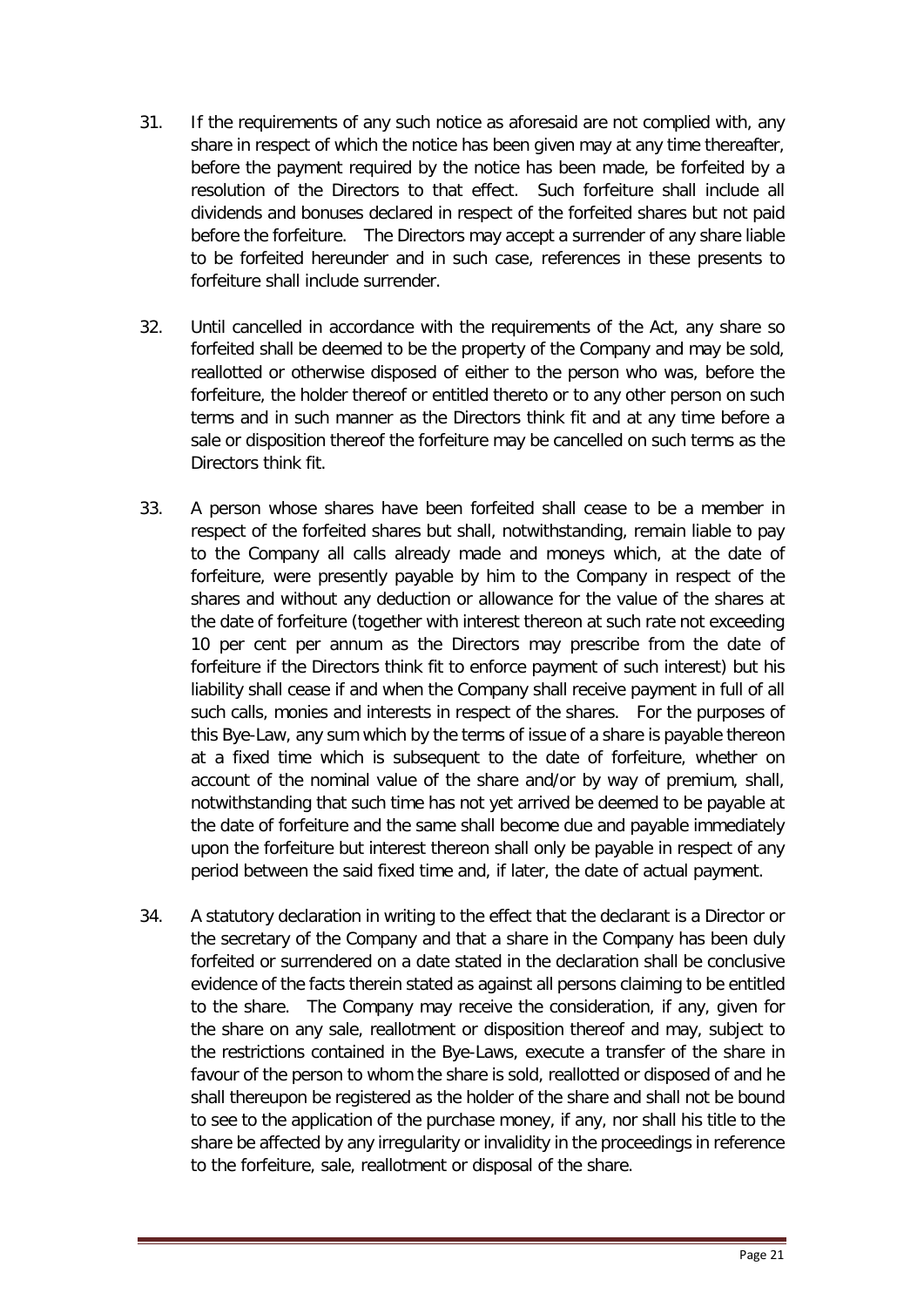- 35. When any share shall have been forfeited, notice of the resolution shall be given to the member in whose name it stood immediately prior to the forfeiture and an entry of the forfeiture, with the date thereof, shall forthwith be made in the register.
- 36. (A) Notwithstanding any such forfeiture as aforesaid, the Directors may at any time, before any shares so forfeited shall have been sold, reallotted or otherwise disposed of, permit the shares forfeited to be redeemed upon the terms of payment of all calls and interest due upon and expenses incurred in respect of the shares and upon such further terms (if any) as they think fit.
	- (B) The forfeiture of a share shall not prejudice the right of the Company to any call already made or instalment payable thereon.
	- (C) The provisions of these Bye-Laws as to forfeiture shall apply in the case of non-payment of any sum which, by the terms of issue of a share, becomes payable at a fixed time, whether on account of the nominal value of the share or by way of premium, as if the same had been payable by virtue of a call duly made and notified.

## **STOCK**

- <span id="page-22-0"></span>37. To the extent permitted by Statutes, the Company may from time to time by ordinary resolution convert any paid up shares into stock and may from time to time by like resolution reconvert any stock into paid up shares of any denomination.
- 38. The holders of stock may transfer the same or any part thereof in the same manner and subject to the same regulations as and subject to which the shares from which the stock arose might prior to conversion have been transferred or as near thereto as circumstances admit Provided that the Directors may from time to time, if they think fit, fix the minimum amount of stock transferable and restrict or forbid the transfer of fractions of that minimum but so that such minimum shall not exceed the nominal amount of the shares from which the stock arose. No warrants to bearer shall be issued in respect of any stock.
- 39. The holders of stock shall, according to the amount of the stock held by them, have the same rights, privileges and advantages as regards dividends, participation in assets on a winding-up, voting at meetings and other matters as if they held the shares from which the stock arose but no such privilege or advantage (except participation in the dividends and profits of the Company) shall be conferred by an amount of stock which would not, if existing in shares, have conferred such privilege or advantage.
- 40. Such of the provisions of the Bye-Laws as are applicable to paid up shares shall apply to stock and the words "share" and "member" herein shall include "stock" and "stockholder".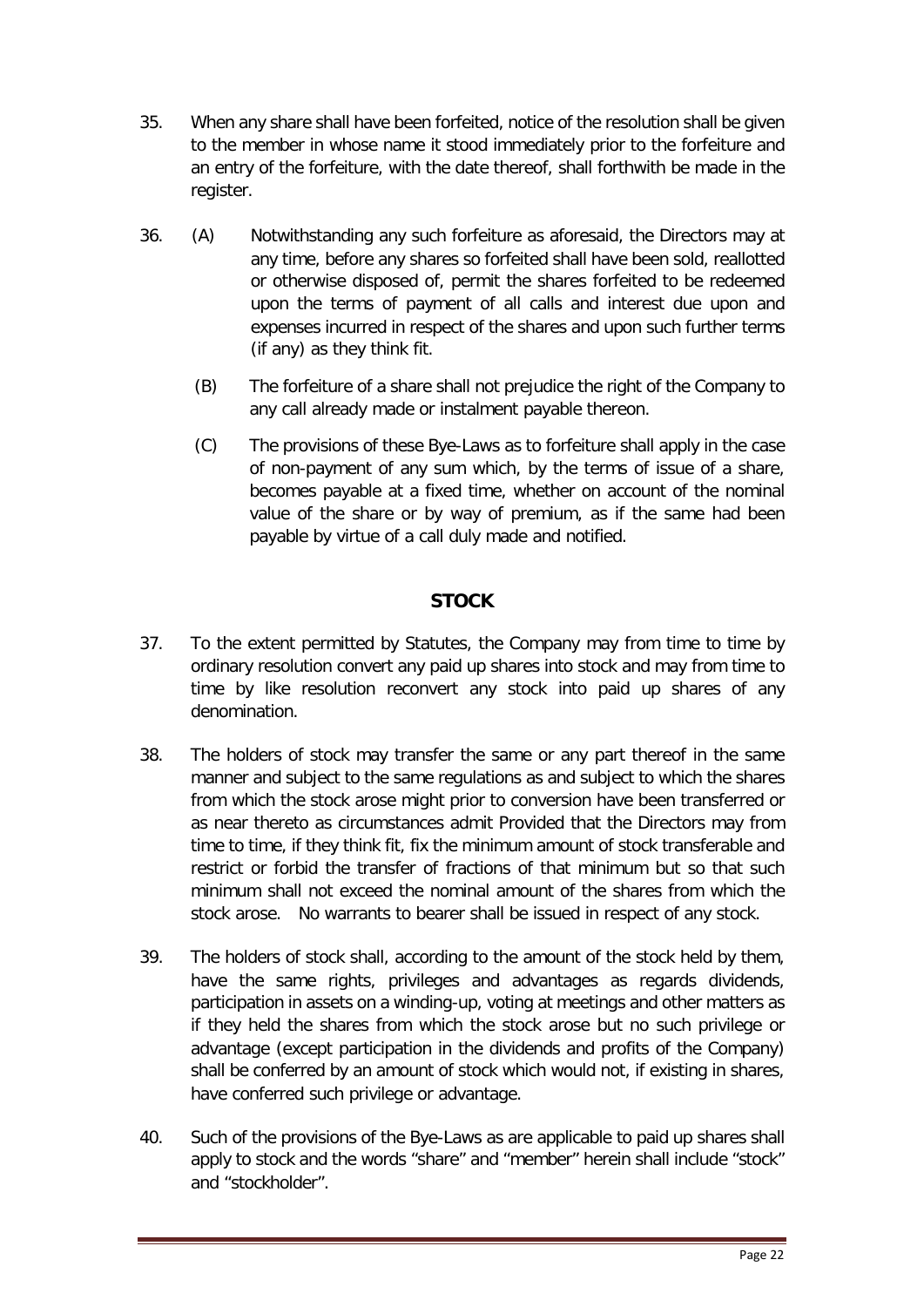## **TRANSFER OF SHARES**

- <span id="page-23-0"></span>41. (A) All transfers of shares may be effected by transfer in writing in any usual or common form or in any other form acceptable to the Directors and may be under hand or by mechanically executed signature.
	- (B) The instrument of transfer shall be executed by or on behalf of both the transferor and the transferee provided that the Directors may dispense with the execution of the instrument of transfer by the transferee in any case which they think fit in their discretion to do so.
	- (C) The transferor shall remain the holder of the shares concerned until the name of the transferee is entered in the register in respect thereof.
- 42. Nothing in the Bye-Laws shall preclude the Directors from recognising a renunciation of the allotment or provisional allotment of any share by the allottee in favour of some other person. The Directors in their sole and absolute discretion and without assigning any reason therefor may decline to register any transfer of shares which are not fully paid up to a person of whom they do not approve and they may also refuse to register any transfer of share (not being a fully paid up share) on which the Company has a lien. The Directors shall not register a transfer to a person who is known to them to be an infant or a person of unsound mind or under any other legal disability but the Directors shall not be bound to enquire into the age or soundness of mind or legal ability of any transferee.
- 43. Every instrument of transfer shall be left at the office or at such other place as the Directors may appoint for registration accompanied by the certificate of the shares to be transferred and such other evidence as the Directors may reasonably require to prove the title of the transferor or his right to transfer the shares. If the Directors refuse to register a transfer they shall within 2 months after the date on which the transfer was lodged with the Company send to each of the transferor and transferee notice of the refusal. All instruments of transfer which are registered shall be retained by the Company but any instrument of transfer which the Directors may decline to register shall (except in the case of fraud) be returned to the person depositing the same together with the share certificate and such other evidence as aforesaid within 2 months after the date on which the transfer was lodged with the Company.
- 44. The Directors may also decline to recognise any instrument of transfer unless:-
	- (i) a fee of HK\$2 (or such higher amount as shall for the time being be approved by the Designated Stock Exchange on which the shares of the Company are listed) or such lesser sum as the Directors may from time to time require is paid to the Company for registering any transfer or other document relating to or affecting the title to the shares involved or for otherwise making an entry in the register relating to such shares;
	- (ii) the instrument of transfer is in respect of only one class of shares;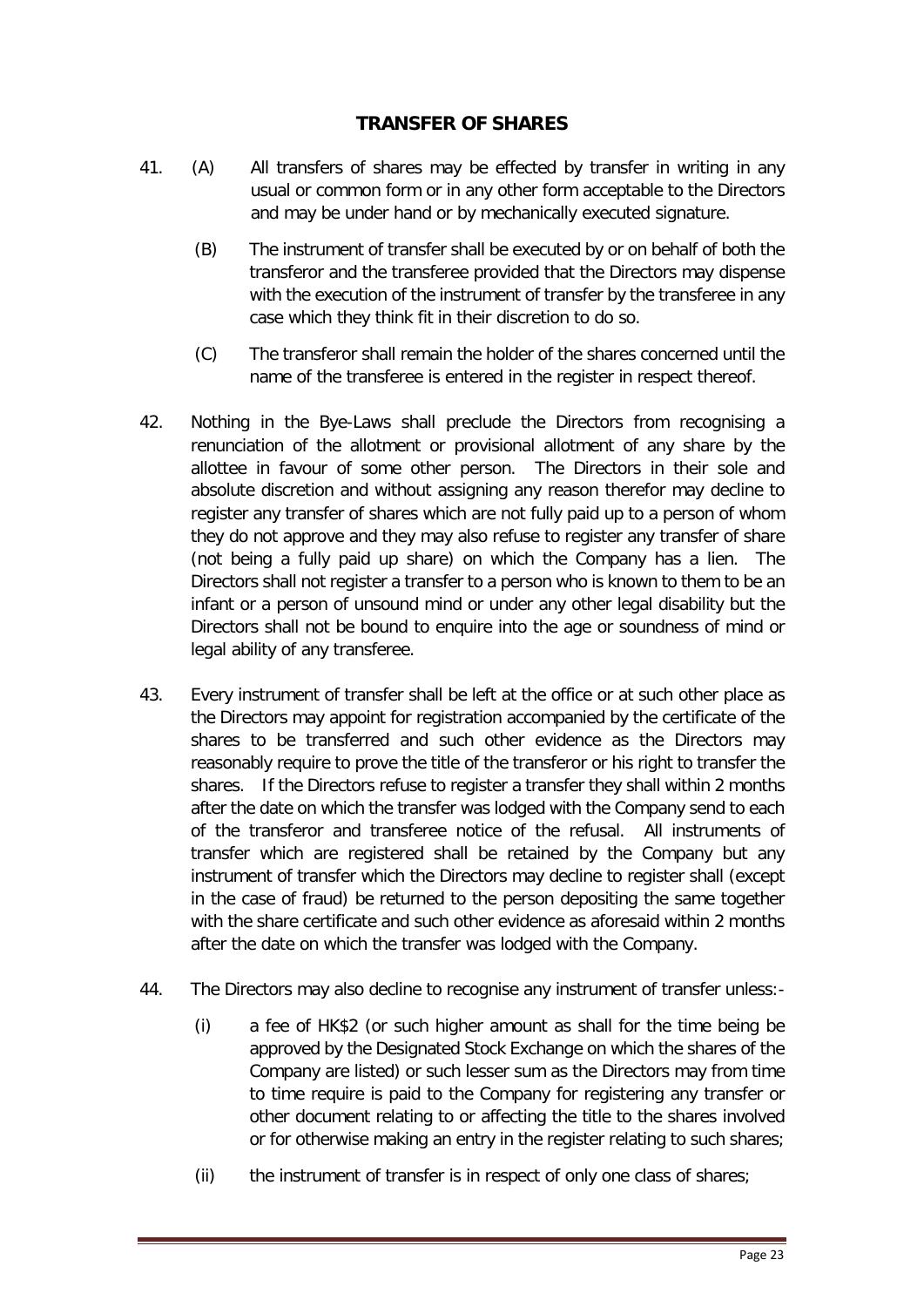- (iii) if applicable, the instrument of transfer is properly stamped; and
- (iv) in the case of a transfer to joint holders, the number of joint holders to whom the share is to be transferred does not exceed 4.
- 45. Upon every transfer of shares the certificate relating to the shares to be transferred held by the transferor shall be given up to be cancelled and shall forthwith be cancelled accordingly and a new certificate shall be issued without charge to the transferee in respect of the shares transferred to him and if any of the shares included in the certificate so given up shall be retained by the transferor a new certificate in respect thereof shall be issued to him without charge.
- 46. The registration of transfers may, by giving notice with notice period as required by any applicable laws, rules and regulations and published in the newspaper or published in such manner or by any other means as may be required or accepted by the Designated Stock Exchange or relevant regulatory bodies or pursuant to any applicable laws, rules and regulations, be suspended and the register closed at such times and for such periods as the Directors may from time to time determine provided always that such registration shall not be suspended or the register closed for more than 30 days in any year.

## **UNTRACED SHAREHOLDERS**

- <span id="page-24-0"></span>47. (A) Without prejudice to the rights of the Company under paragraph (B) of this Bye-Law, the Company may cease sending dividend warrants by post if such warrants have been left uncashed on 2 consecutive occasions, provided however that the Company may exercise the power to cease sending dividend warrants by post after the first occasion on which such a warrant is returned undelivered.
	- (B) The Company shall have the power to sell, in such manner as the Directors think fit, any shares of a member who is untraceable, but no such sale shall be made unless:-
		- (i) all cheques or warrants, being not less than 3 in total number, for any sum payable in cash to the holder of such shares in respect of them sent in the manner authorised by the Bye-Laws of the Company have remained uncashed for a period of 12 years;
		- (ii) the Company has not at any time during the 12 year period received any indication of the existence of the member or of any person who is entitled to such shares; and
		- (iii) upon expiry of the 12 year period, the Company has caused an advertisement to be published in the newspaper or published in such manner or by any other means as may be required or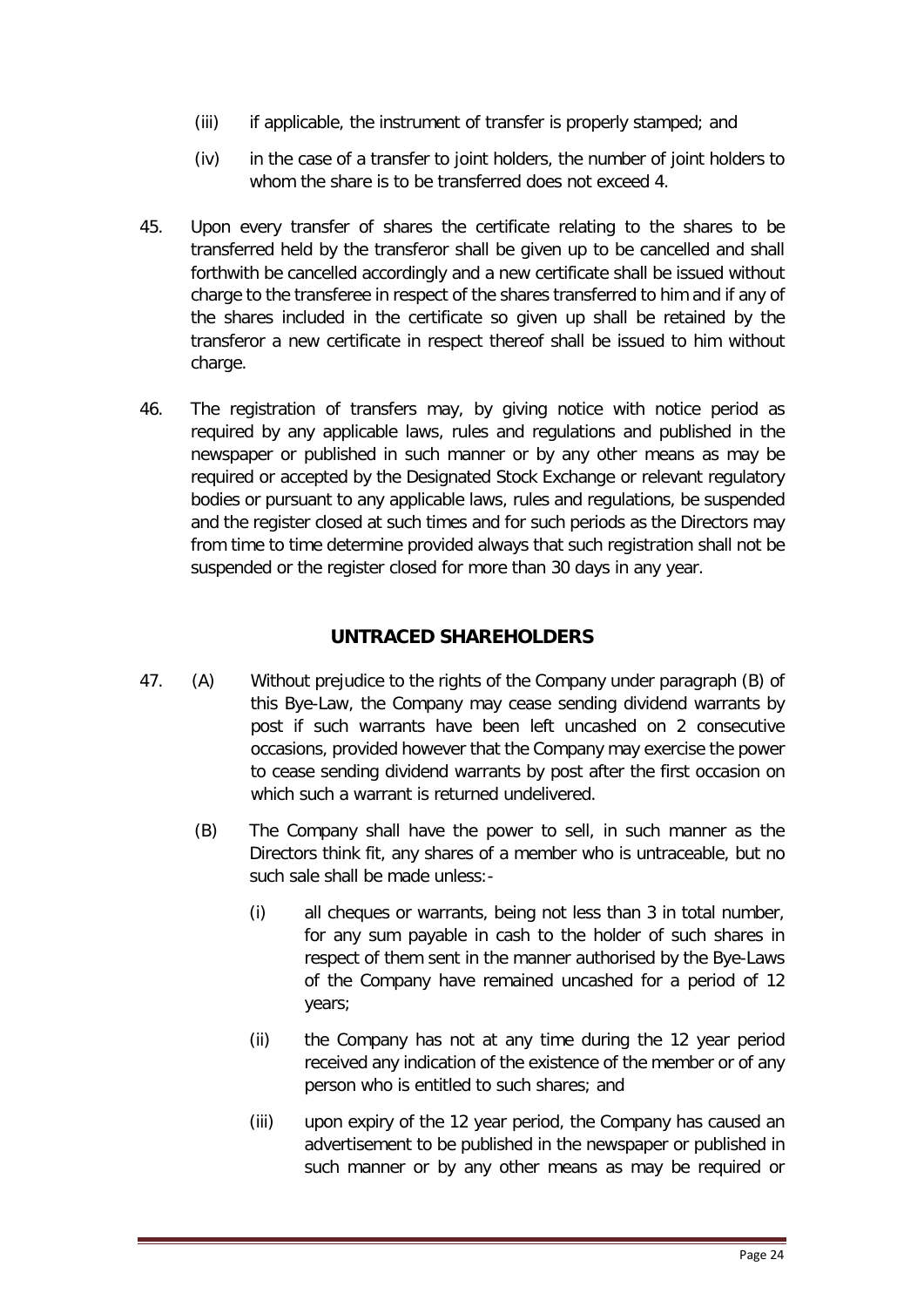accepted by the Designated Stock Exchange or relevant regulatory bodies or pursuant to any applicable laws, rules and regulations giving notice of its intention to sell such shares and a period of 3 months has elapsed since the date of such advertisement and the Company has notified the Designated Stock Exchange of such intention.

To give effect to any such sale the Directors may authorise any person to transfer the said shares and an instrument of transfer signed or otherwise executed by or on behalf of such person shall be as effective as if it had been executed by the registered holder or the person entitled by transmission to such shares, and the purchaser shall not be bound to see to the application of the purchase moneys nor shall his title to the shares be affected by any irregularity or invalidity in the proceedings relating to the sale. The net proceeds of the sale shall belong to the Company and upon receipt by the Company of such net proceeds it shall become indebted to the former member for an amount equal to such net proceeds. No trust shall be created in respect of such debt and no interest shall be payable in respect of it and the Company shall not be required to account for any moneys earned from the net proceeds which may be employed in the business of the Company or as it thinks fit. Any sale under this Bye-Law shall be valid and effective notwithstanding that the member holding the shares sold is dead, bankrupt or otherwise under any legal disability or incapacity.

# **TRANSMISSION OF SHARES**

- <span id="page-25-0"></span>48. In the case of the death of a member, the survivor or survivors where the deceased was a joint holder and the legal personal representatives of the deceased where he was a sole holder shall be the only persons recognised by the Company as having any title to his interest in the share; but nothing herein contained shall release the estate of the deceased (whether sole or joint holder) from any liability in respect of any share which had been held by him jointly with other persons or solely.
- 49. Any person to whom the right to any share has been transmitted by death, bankruptcy or operation of law may, upon such evidence being produced as may from time to time properly be required by the Directors and subject as hereinafter provided, elect either to be registered himself as holder of the shares, whether in whole or part, or to have some person nominated by him registered as the transferee thereof, whether in whole or part, but the Directors shall, in either case, have the same right to decline or suspend registration as they would have had in the case of a transfer of the shares by the original member before the event giving rise to the transmission. The merger of any 2 or more corporations under the laws of one or more foreign countries or states shall constitute a transmission by operation of law for the purposes of this Bye-Law.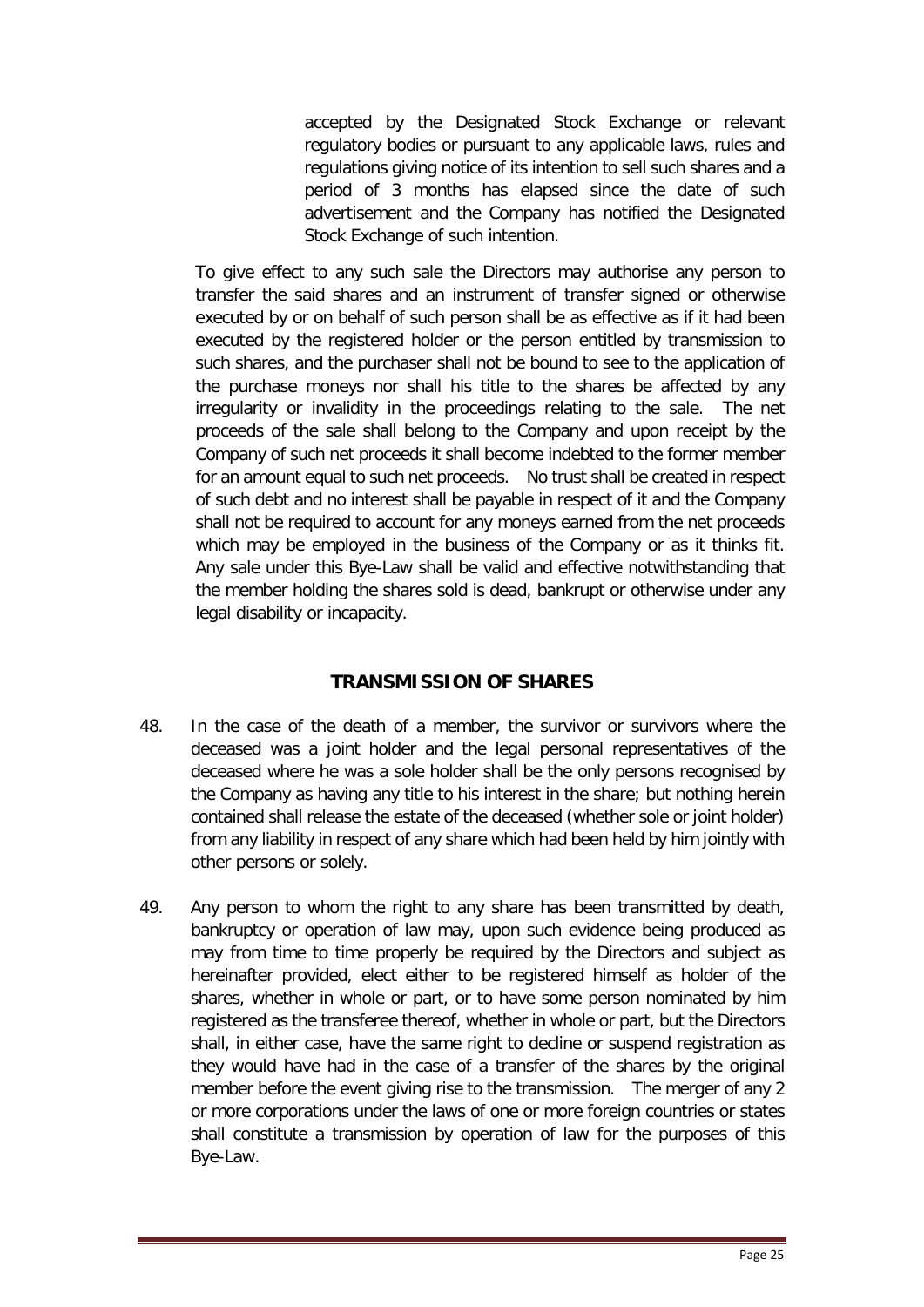- 50. If the person so becoming entitled shall elect to be registered himself, whether in whole or part in respect of the shares involved, he shall deliver or send to the Company a notice in writing signed by him stating that he so elects. If he shall elect to have another person registered in respect of the shares the right to which has been so transmitted, he shall testify his election by executing in favour of that person a transfer of the relevant shares. All the limitations, restrictions and provisions of the Bye-Laws relating to the right to transfer and the registration of transfers of shares shall be applicable to any such notice or transfer as aforesaid as if the transmission had not occurred and the notice or transfer were a transfer signed by the original registered holder.
- 51. Any person to whom the right to any share has been transmitted by operation of law shall be entitled to the same dividends and other advantages to which he would be entitled if he were the registered holder of the share. Provided always that the Directors may at any time give notice requiring any such person to elect either to be registered himself or to transfer the share, and if the notice is not complied with within 90 days the Directors may thereafter withhold payment of all dividends, bonuses or other monies payable in respect of the share until the requirements of the notice have been complied with but, subject to the requirements of Bye-Law 75 being met, such person may vote at meetings of the Company.

# **ALTERATION OF CAPITAL**

- <span id="page-26-0"></span>52. The Company in general meeting may, from time to time, whether or not all the shares for the time being authorised shall have been issued and whether or not all the shares for the time being issued shall have been fully paid up, by ordinary resolution increase its share capital by the creation of new shares, such new capital to be of such amount and to be divided into shares of such respective amounts as the resolution shall prescribe.
- 53. Except so far as otherwise provided by the conditions of issue or by the Bye-Laws, any new shares issued as a consequence of an alteration of capital shall be subject to the same provisions with reference to the payments of calls and instalments, liens, transfer, transmission, forfeiture, cancellation, surrender, voting and otherwise as the shares in the original capital.
- 54. The Company may from time to time by ordinary resolution:-
	- (i) consolidate and divide all or any of its capital into shares of larger amount than its existing shares; on any consolidation of fully paid shares into shares of larger amount, the Directors may settle any difficulty which may arise as they think expedient and in particular (but without prejudice to the generality of the foregoing) may as between the holders of the shares to be consolidated determine which particular shares are to be consolidated into each consolidated share and if it shall happen that any person shall become entitled to fractions of a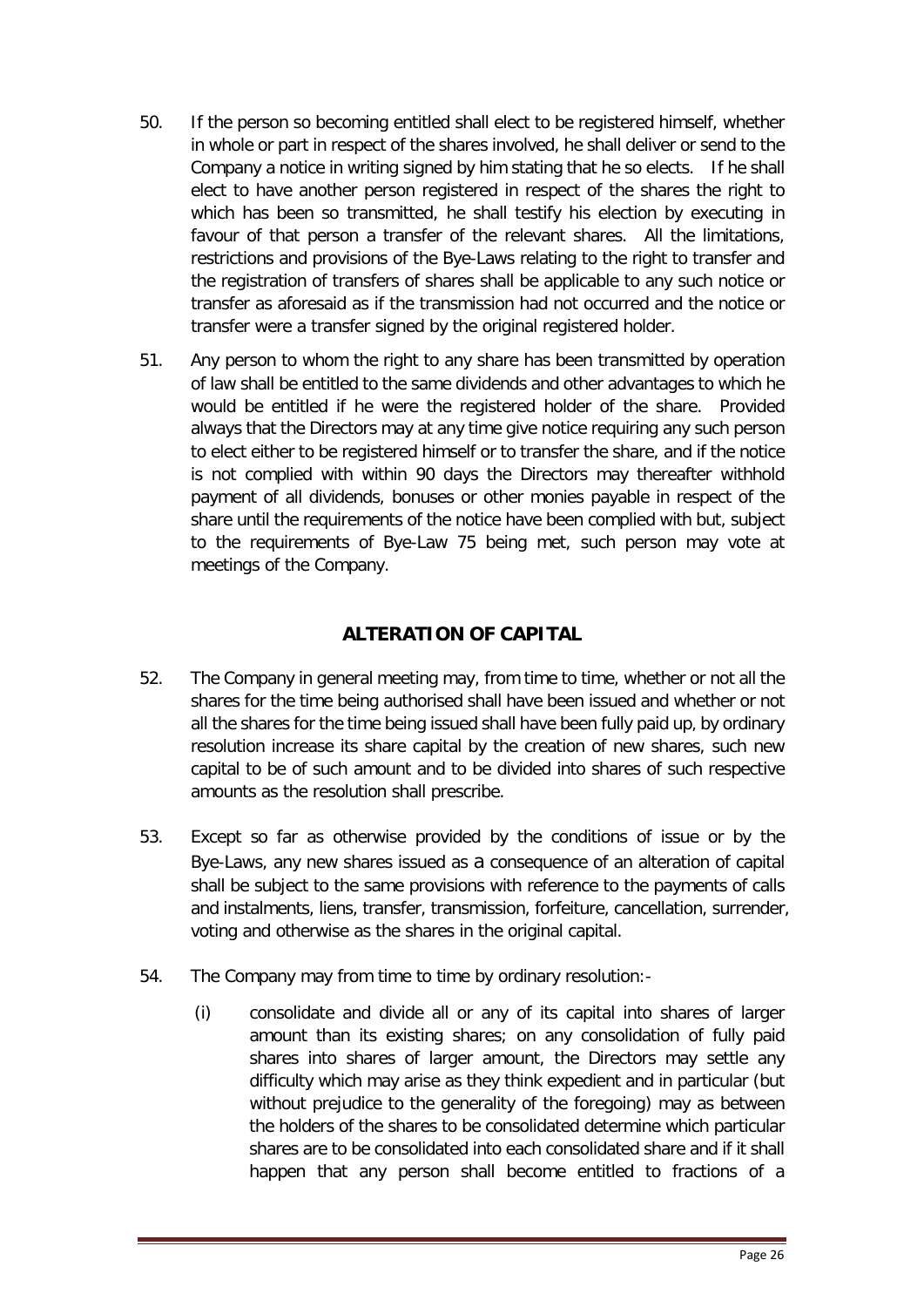consolidated share or shares, such fractions may be sold by some person appointed by the Directors for that purpose and the person so appointed may transfer the shares so sold to the purchaser thereof and the validity of such transfer shall not be questioned and so that the net proceeds of such sale (after deduction of the expenses of such sale) may either be distributed among the persons who would otherwise be entitled to a fraction or fractions of a consolidated share or shares rateably in accordance with their rights and interests or may be paid to the Company for the Company's benefit;

- (ii) sub-divide its existing shares or any of them into shares of smaller amount than is fixed by the Memorandum of Association subject, nevertheless, to the provisions of the Act; and so that the resolution whereby any share is sub-divided may determine that, as between the holders of the shares resulting from such sub-division, one or more of the shares may have any such preferred or other special rights over or may have such deferred rights or be subject to any such restrictions as compared with the others as the Company has power to attach to unissued or new shares; and
- (iii) cancel any shares which, at the date of the passing of the resolution, have not been taken or agreed to be taken by any person and diminish the amount of its capital by the amount of the shares so cancelled.
- 55. The Company may by special resolution reduce its capital, any capital redemption reserve fund or any share premium account in any manner prescribed by the Act.

## **GENERAL MEETINGS**

- <span id="page-27-0"></span>56. The Company shall in each year hold a general meeting as its annual general meeting in addition to any other meetings in that year and shall specify the meeting as such in the notices calling it and not more than 15 months shall elapse between the date of one annual general meeting of the Company and that of the next unless a longer period would not infringe the rules of any Designated Stock Exchange. The annual general meeting shall be held at such time and place as the Directors shall appoint. All general meetings other than annual general meetings shall be called special general meetings.
- 57. The Directors may, whenever they think fit, convene a special general meeting. A special general meeting shall also be convened on the written requisition of any 2 or more members holding at the date of the deposit of the requisition in aggregate not less than one-tenth of such of the paid up capital of the Company as at the date of the deposit carries the right of voting at general meetings of the Company. Such requisition must state the objects of the meeting and must be signed by the requisitionists and deposited at the office. If the Directors do not within 21 days from the date of the deposit of such requisition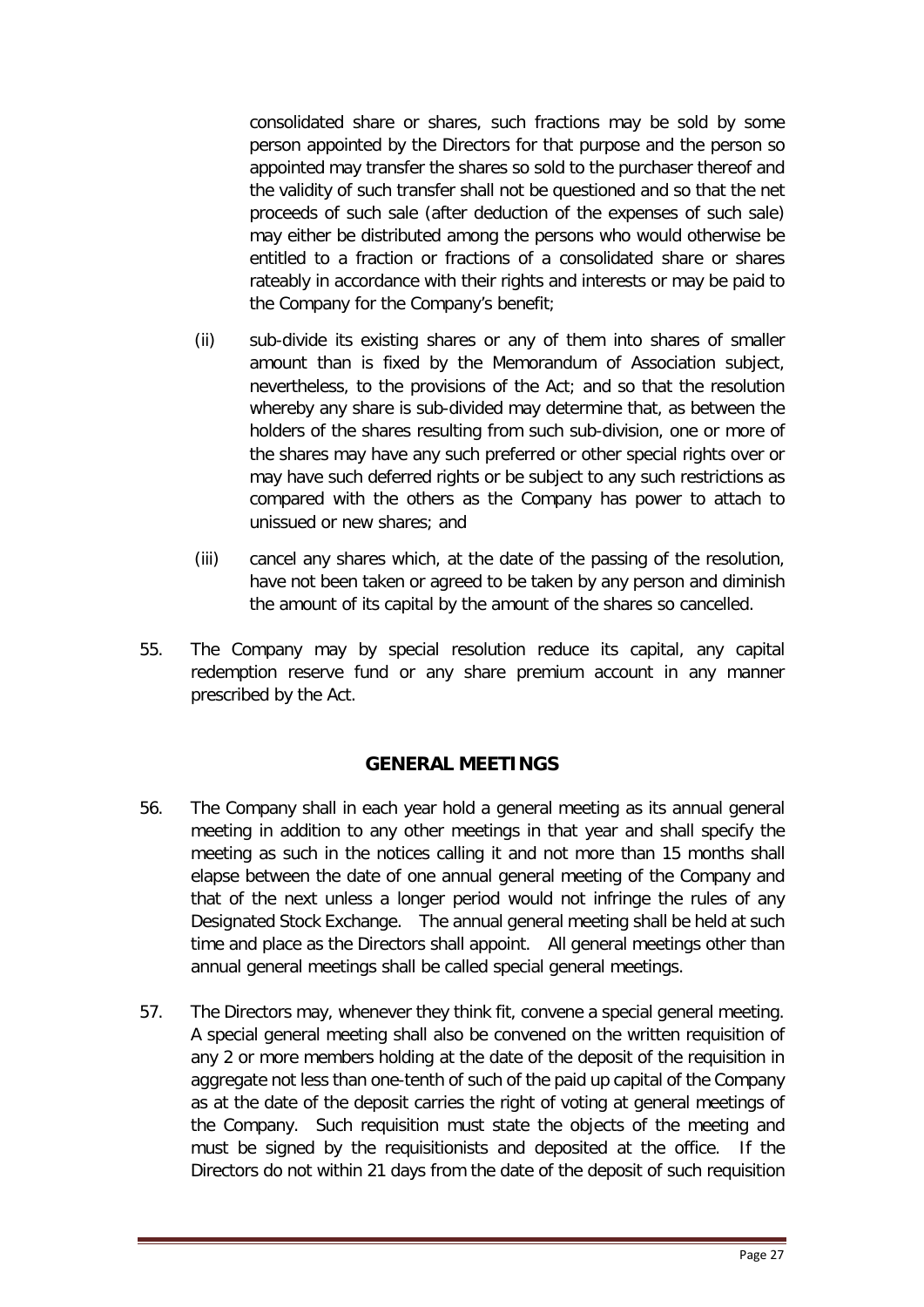proceed duly to convene a special general meeting, the requisitionists themselves or any of them representing more than one half of the total voting rights of all of them may convene the special general meeting in the same manner, as nearly as possible, as that in which meetings may be convened by the Directors, and all reasonable expenses incurred by the requisitionists as a result of the failure of the Directors to convene such a meeting shall be reimbursed to them by the Company.

## **NOTICE OF GENERAL MEETINGS**

- <span id="page-28-0"></span>58. An annual general meeting and a meeting called for the passing of a special resolution shall be called by 21 days' notice in writing at the least and a meeting of the Company other than an annual general meeting or a meeting for the passing of a special resolution shall be called by 14 days' notice in writing at the least. The notice shall be exclusive of the day on which it is served or deemed to be served and of the day for which it is given and shall specify the place, the day and the hour of meeting and, in case of special business, the general nature of that business. The notice convening an annual general meeting shall specify the meeting as such and the notice convening a meeting to pass a special resolution shall specify the intention to propose the relevant resolution as a special resolution.
- 59. Subject to the foregoing Bye-Law, the notice of every general meeting shall be given in manner hereinafter mentioned or in such other manner, if any, as may be prescribed by the Company in general meeting to such persons as are under the Bye-Laws entitled to receive such notices from the Company Provided that subject to the provisions of the Act a meeting of the Company shall, notwithstanding that it is called by shorter notice than that specified in this Article, be deemed to have been duly called if it is so agreed:-
	- (i) in the case of a meeting called as the annual general meeting, by all the members entitled to attend and vote thereat; and
	- (ii) in the case of any other meeting, by a majority in number of the members having a right to attend and vote at the meeting, being a majority together holding not less than 95 per cent in nominal value of the shares giving that right.
- 60. The accidental omission to give notice of a meeting to or the non-receipt of notice of a meeting by any person entitled to receive notice shall not invalidate any resolution passed or any proceedings at any meeting.
- 61. In cases where instruments of proxy are or are to be sent out with notices, the accidental omission to send such instruments of proxy to or the non-receipt of such instruments of proxy by any person entitled to receive notice shall not invalidate any resolution passed or any proceedings at any such meeting.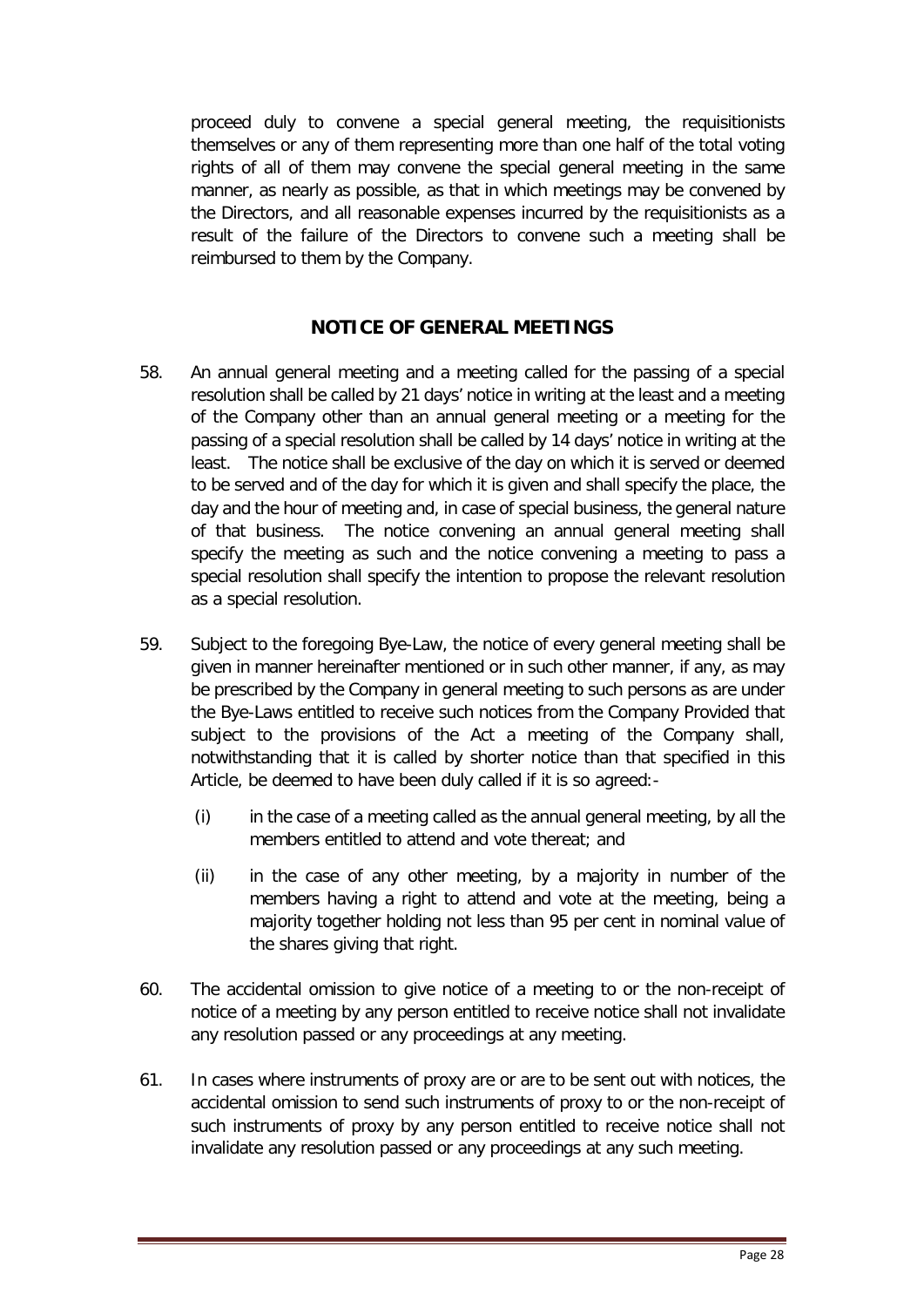## **PROCEEDINGS AT GENERAL MEETINGS**

- <span id="page-29-0"></span>62. All business shall be deemed special that is transacted at a special general meeting and at an annual general meeting, with the exception of the declaration and sanctioning of a dividend, making a call in accordance with the provisions of the Bye-Laws, the reading, consideration and adoption of the accounts, balance sheet and the reports of the Directors and other documents required to be annexed to the balance sheet, the election of Directors in the place of those retiring at the meeting whether by rotation or otherwise, the appointment of the auditors (where special notice of the intention for such appointment is not required by the Act) and the fixing, or the determination of the method of fixing, of the remuneration of the Directors and of the auditors.
- 63. For all purposes the quorum for a general meeting shall be 2 members entitled to vote present in person or by separate proxy or representative. No business shall be transacted at any general meeting unless the requisite quorum shall be present at the commencement of the business provided that the absence of a quorum shall not preclude the appointment, choice or election of a chairman which shall not be treated as part of the business of the meeting.
- 64. If within 15 minutes from the time appointed for the meeting a quorum is not present, the meeting, if convened upon the requisition of members, shall be dissolved; in any other case it shall stand adjourned to the same day in the next week and at such time and place as shall be decided by the Directors.
- 65. Each Director shall be entitled to attend and speak at any general meeting of the Company and at any separate meeting of the holders of any class of shares in the Company.
- 66. The president of the Company if there be one or the chairman or, in his absence, the deputy chairman, if any, shall preside as chairman at every general meeting of the Company.
- 67. If there is no such president, chairman or deputy chairman, as the case may be, or if at any meeting none of such persons is present within 15 minutes after the time appointed for holding the meeting or is willing to act as chairman, the Directors present shall choose one of their number as chairman and if only one Director shall be present he shall, if willing to act, preside as chairman. If no Director shall be present or if all the Directors present decline to take the chair or if the chairman chosen shall retire from the chair, then the members present shall choose one of their own number to be the chairman.
- 68. The chairman may, with the consent of any meeting at which a quorum is present and shall, if so directed by the meeting, adjourn the meeting from time to time and from place to place as the meeting shall determine, but no business shall be transacted at any adjourned meeting other than the business which might lawfully have been transacted at the meeting from which the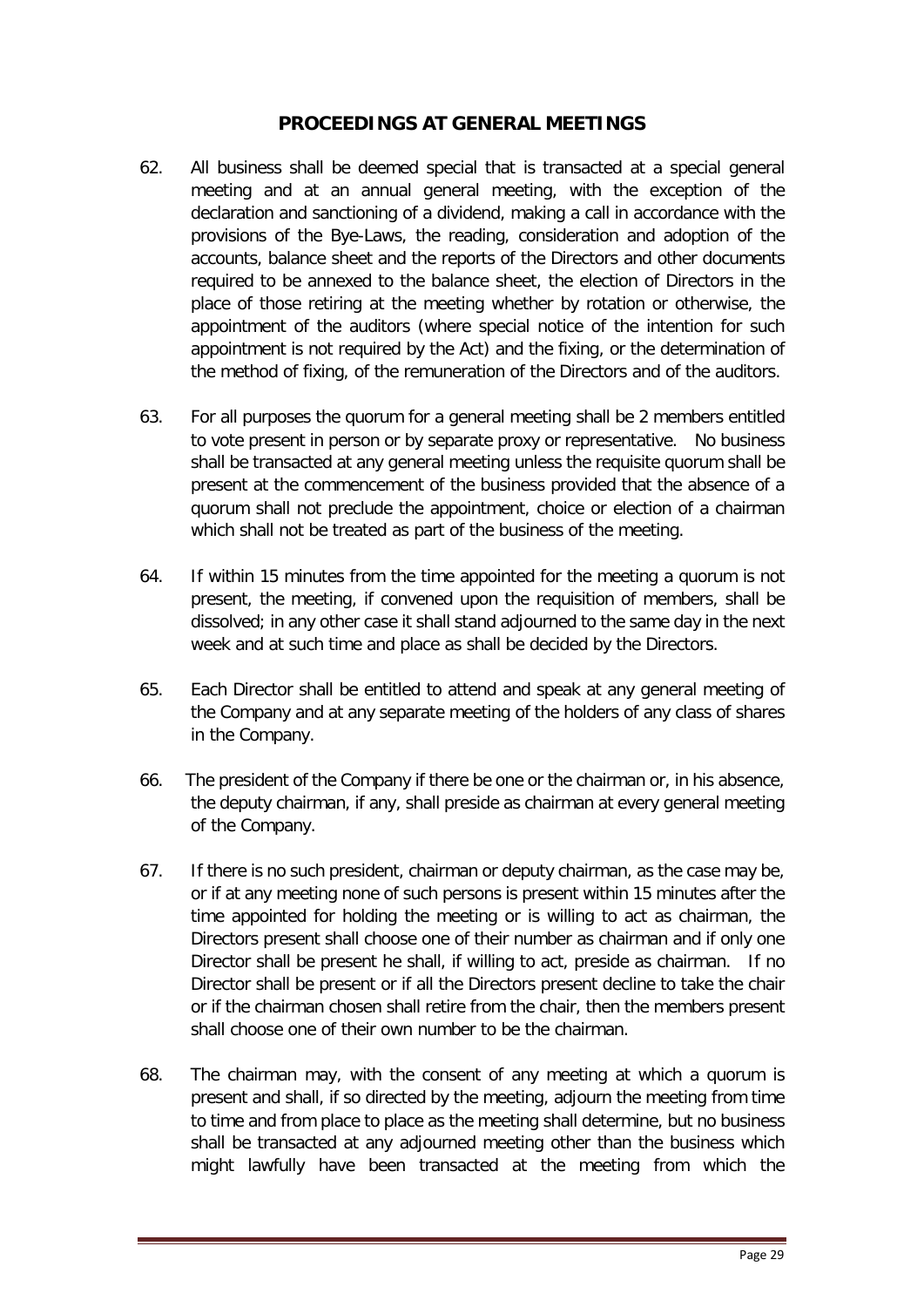adjournment took place. When a meeting is adjourned for 14 days or more, at least 7 clear days' written notice specifying the place, the day and the hour of the adjourned meeting shall be given as in the case of an original meeting but it shall not be necessary to specify in such notice the nature of the business to be transacted at the adjourned meeting. Save as aforesaid it shall not be necessary to give any notice of an adjournment or of the business to be transacted at an adjourned meeting.

- 69. At any general meeting a resolution put to the vote of the meeting shall be decided on a show of hands, unless voting by way of a poll is required by the applicable rules of any Designated Stock Exchange or a poll is (before or on the declaration of the result of the show of hands) demanded by:
	- (i) the chairman;
	- (ii) at least 3 members present in person or by proxy or representative for the time being entitled to vote at the meeting;
	- (iii) any member or members present in person or by proxy or representative and representing not less than one-tenth of the total voting rights of all the members having the right to attend and vote at the meeting; or
	- (iv) any member or members present in person or by proxy or representative and holding shares in the Company conferring a right to attend and vote at the meeting being shares on which an aggregate sum has been paid up equal to not less than one-tenth of the total sum paid up on all the shares conferring that right.

Unless a poll is so demanded and the demand is not withdrawn, a declaration by the chairman that a resolution has, on a show of hands, been carried or carried unanimously or by a particular majority or lost and an entry to that effect in the book of the proceedings of the Company shall be conclusive evidence of the fact, without proof of the number or proportion of the votes recorded in favour of or against that resolution.

70. If a poll is duly demanded it shall (subject as provided in Bye-Law 73) be taken in such manner (including the use of ballot or voting papers or tickets or scrutineers) and at such time and place, not being more than 30 days from the date of the meeting or adjourned meeting at which the poll was demanded, as the chairman directs and the result of the poll shall be deemed to be the resolution of the meeting at which the poll was demanded. No notice need be given of a poll not taken immediately. The chairman of the meeting and the Company shall disclose the voting figures and the results of the poll in accordance with the rules of any Designated Stock Exchange. The demand for a poll may be withdrawn with the consent of the chairman at any time before the close of the meeting or the taking of the poll, whichever is the earlier.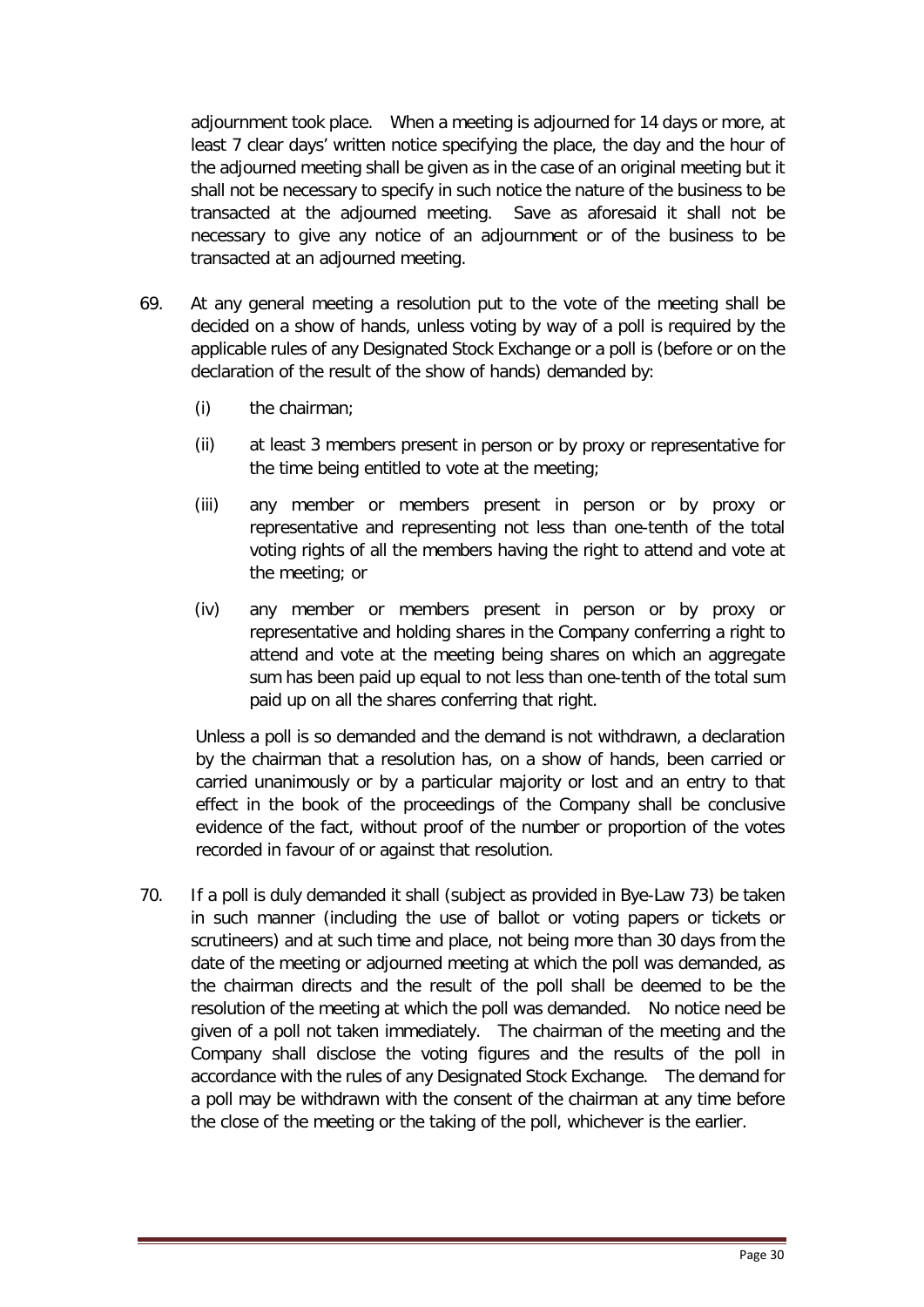- 71. All questions submitted to a meeting shall be decided by a simple majority of votes except where a greater majority is required by the Bye-Laws or by the Statutes. In the event of an equality of votes whether on a show of hands or on a poll, the chairman of the meeting shall be entitled to a second or casting vote.
- 72. The demand for a poll shall not prevent the continuance of a meeting for the transaction of any business other than the question on which a poll has been demanded.
- 73. A poll duly demanded on the election of a chairman of a meeting or on a question of adjournment shall be taken forthwith at the meeting and without adjournment. A poll demanded on any other question shall be taken at such time (being not later than 30 days after the date of the demand) and place as the chairman of the meeting directs.

## **VOTES OF MEMBERS**

- <span id="page-31-0"></span>74. Subject to any rights or restrictions for the time being attached to any class or classes of shares, on a show of hands every member present in person or by a representative duly authorised under Section 78 of the Act shall have one vote, and on a poll every member present in person or by proxy or by authorised representative shall have one vote for each share of which he is the holder and which is fully paid up or credited as fully paid up and shall have for every partly paid share of which he is the holder the fraction of one vote equal to the proportion which the nominal amount due and paid up or credited as paid up thereon bears to the nominal value of the share (but so that no amount paid up or credited as paid up on a share in advance of calls or instalments shall be treated for the purpose of this Bye-Law as paid up on the share). A person entitled to cast more than one vote upon a poll need not use all his votes or cast all the votes he uses in the same way.
- 75. Any person entitled under Bye-Law 49 to be registered as a shareholder may vote at any general meeting in respect thereof in the same manner as if he were the registered holder of such shares provided that at least 48 hours before the time of the holding of the meeting or adjourned meeting (as the case may be) at which he proposes to vote, he shall satisfy the Directors of his right to be registered as the holder of such shares or the Directors shall have previously admitted his right to vote at such meeting in respect thereof.
- 76. In the case of joint holders the vote of the senior who tenders a vote, whether in person or by proxy or by representative, shall be accepted to the exclusion of the votes of the other joint holders; and for this purpose seniority shall be determined by the order in which the names stand in the register. Several executors or administrators of a deceased member in whose name any share stands shall for the purposes of this Bye-Law be deemed joint holders thereof.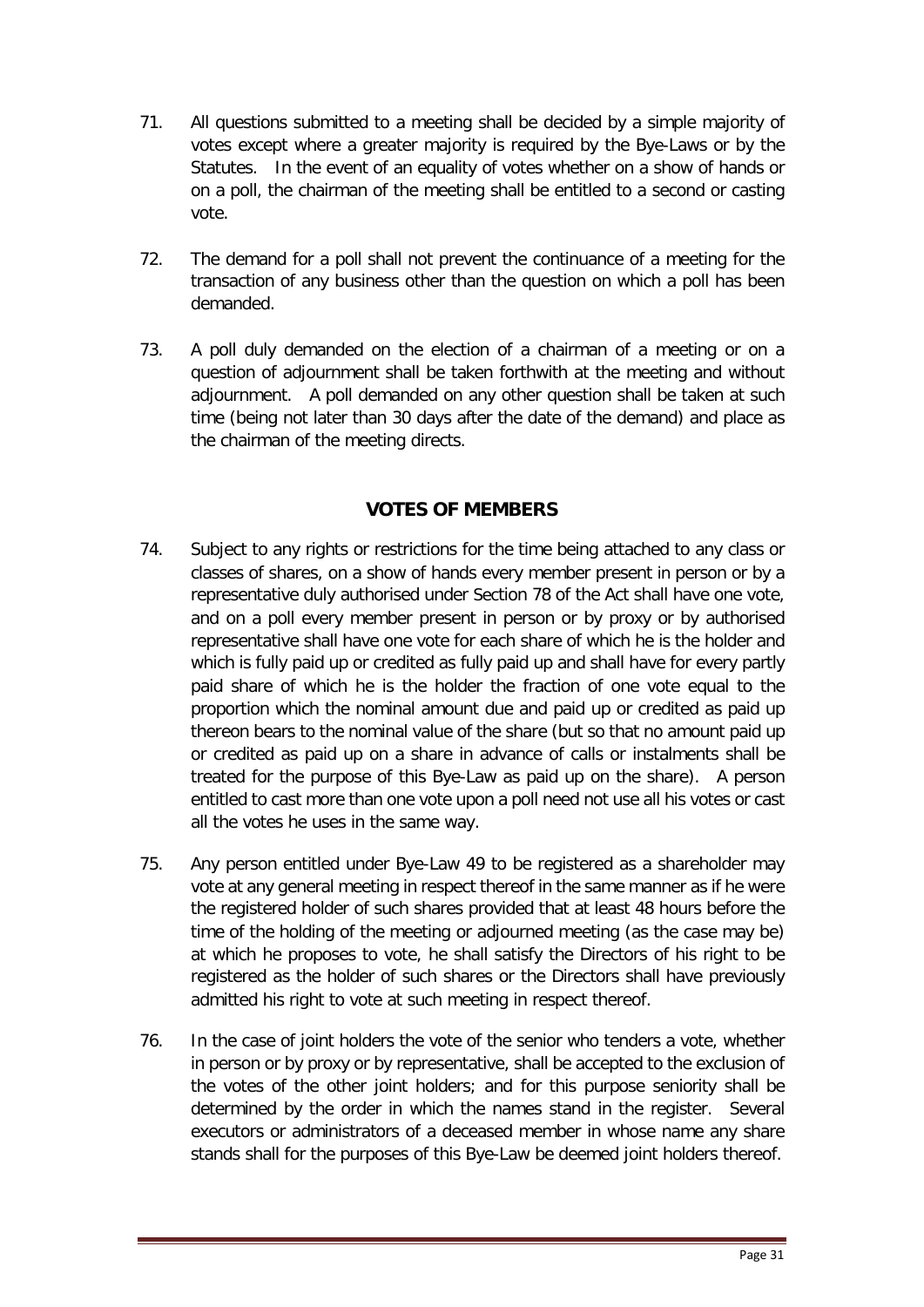- 77. A member of unsound mind or in respect of whom an order has been made by any court having jurisdiction in lunacy may vote, whether on a show of hands or on a poll, by his committee, receiver, curator bonis or other person in the nature of a committee, receiver or curator bonis appointed by that court and any such committee, receiver, curator bonis or other person may on a poll vote by proxy.
- 78. If (a) any objection shall be raised to the qualification of any voter or (b) any votes have been counted which ought not to have been counted or which might have been rejected or (c) any votes are not counted which ought to have been counted, the objection or error shall not vitiate the decision of the meeting or adjourned meeting on any resolution unless the same is raised or pointed out at the meeting or, as the case may be, the adjourned meeting at which the vote objected to is given or tendered or at which the error occurs. Any objection or error shall be referred to the chairman of the meeting and shall only vitiate the decision of the meeting on any resolution if the chairman decides that the same may have affected the decision of the meeting. The decision of the chairman on such matters shall be final and conclusive.
- 79. Any member of the Company entitled to attend and vote at a meeting of the Company shall be entitled to appoint another person as his proxy to attend and vote instead of him. On a poll votes may be given either personally or by proxy (which term shall for the purposes of this Bye-Law and Bye-Laws 80 to 85 include a representative appointed under Bye-Law 86). Provided that such is permitted by the Statutes, a proxy need not be a member of the Company. A member may appoint multiple proxies to attend on the same occasion.
- 79A. Subject to being permitted by any applicable law, where a member is a recognised clearing house (or its nominee) within the meaning of the Securities and Futures Ordinance (Chapter 571 of the Laws of Hong Kong), it may authorise such person or persons as it thinks fit to act as its proxy or proxies or as its corporate representative or representatives at any general meeting of members or any meeting of any class of members provided that, if more than one person is so authorised, the authorisation must specify the number and class of shares in respect of which each such person is so authorised. The person so authorised will be entitled to exercise the same power on behalf of the recognised clearing house (or its nominee) which he represents as that clearing house (or its nominees) could exercise if it were an individual member of the Company, including the right to vote individually on a show of hands.
- 80. The instrument appointing a proxy shall be in writing under the hand of the appointor or of his attorney duly authorized in writing or, if the appointor is a corporation, either under seal or under the hand of an officer or attorney duly authorised.
- 81. The instrument appointing a proxy and the power of attorney or other authority, if any, under which it is signed or a notarially certified copy of that power or authority shall be deposited at the office or at the place or one of such places (if any) as may be specified for that purpose in or by way of note to the notice convening the meeting or in any notice of any adjourned meeting or, in either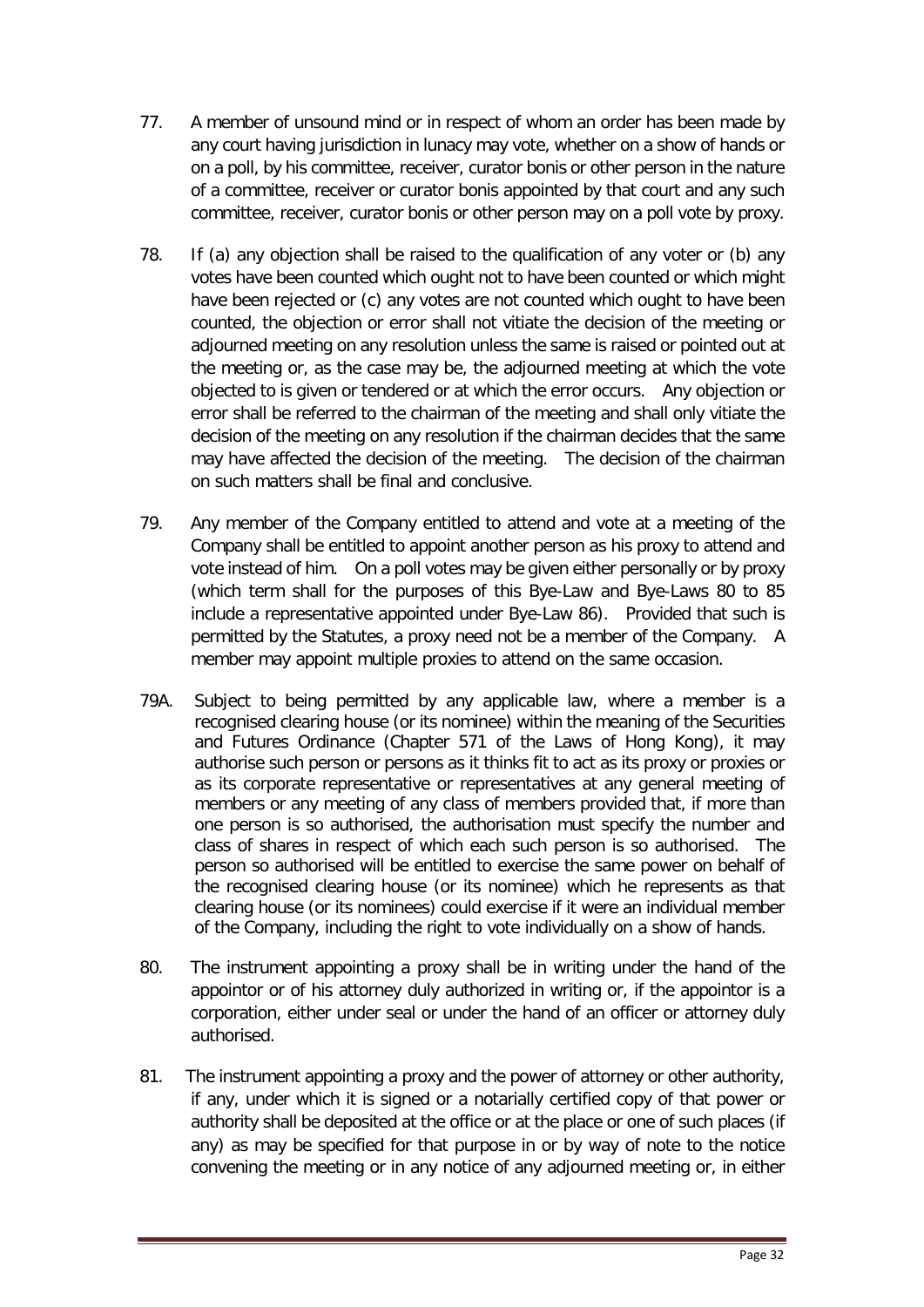case, in any document sent therewith or in the instrument of proxy issued by the Company not less than 48 hours before the time for holding the meeting or adjourned meeting or poll (as the case may be) at which the person named in the instrument proposes to vote and in default the instrument of proxy shall not be treated as valid. Delivery of an instrument appointing a proxy shall not preclude a member from attending and voting in person at the meeting or poll concerned.

- 82. No instrument appointing a proxy shall be valid after the expiration of 12 months from the date of its execution unless it states that it is valid for all meetings whatsoever until revoked with the exception that any instrument may be used at any adjournment of the meeting for which it was originally intended and on a poll demanded at a meeting or adjourned meeting provided that in all these cases the meeting was originally held within 12 months from such date.
- 83. The instrument appointing a proxy to vote at a general meeting shall be deemed to confer authority to demand or join in demanding a poll and to vote on any amendment of a resolution put to the meeting for which it is given as the proxy thinks fit.
- 84. A vote given in accordance with the terms of an instrument of proxy shall be valid notwithstanding the previous death or insanity of the principal or the revocation of the proxy or power of attorney or other authority under which the proxy was executed or transfer of the share in respect of which the proxy is given provided that no intimation in writing of the death, insanity, revocation or transfer has been received at the office or such other place as was specified for the deposit of instrument of proxy or by the chairman of the meeting at least 2 hours before the commencement of the meeting or adjourned meeting at which the instrument of proxy is used.
- 85. An instrument appointing a proxy whether for a specified meeting or otherwise may be in any usual or common form or in any other form which the Directors may approve provided that no provision contained herein shall prohibit, and the Directors shall not prohibit, the use of a two-way proxy form and the Directors may, if they think fit, send out with the notice of any meeting forms of instruments of proxy for use at the meeting.
- 86. Any corporation which is a member of the Company may, by resolution of its directors or other governing body or by power of attorney, authorise such person as it thinks fit to act as its representative at any meeting of the Company or of any class of members of the Company and the person so authorised shall be entitled to exercise the same powers on behalf of the corporation which he represents as that corporation could exercise if it were an individual member of the Company.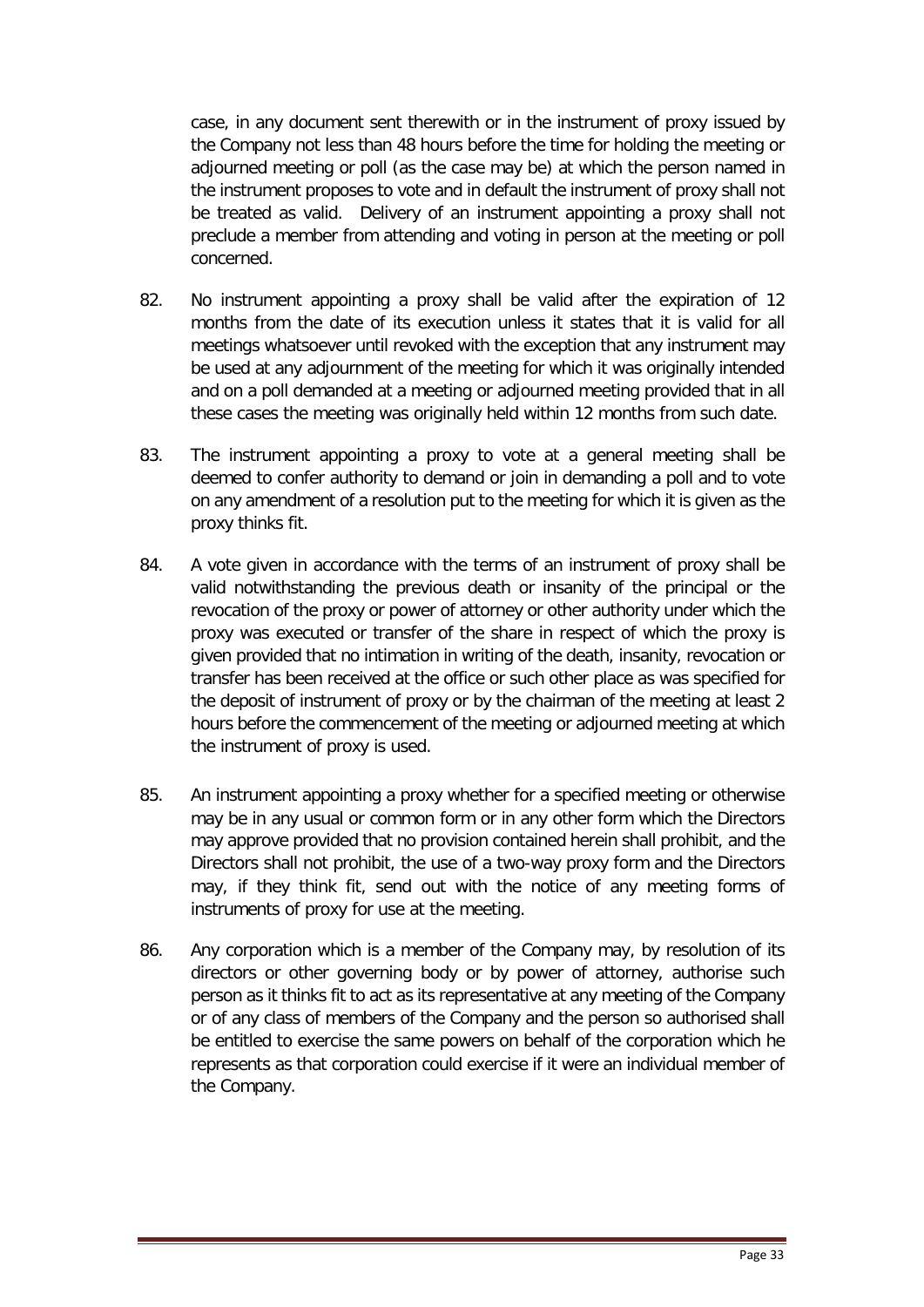86A. Where a member is required to abstain from voting on any particular resolution or restricted to voting only for or only against any particular resolution as specified by the applicable rules of any Designated Stock Exchange, any votes cast by or on behalf of such member in contravention of such requirement or restriction shall not be counted.

## **OFFICE**

<span id="page-34-0"></span>87. The office shall be at such place in Bermuda as the Directors shall from time to time appoint.

## **DIRECTORS**

- <span id="page-34-1"></span>88. Subject to the provisions of the Bye-Laws and the Act, the Company may by ordinary resolution elect any person to be a Director either to fill a casual vacancy or as an addition to the existing Directors.
- 89. No person, other than a retiring Director, shall, unless recommended by the Directors for election, be eligible for election to the office of Director at any general meeting, unless notice in writing by some member (not being the person to be proposed) entitled to attend and vote at the meeting for which such notice is given of his intention to propose that person for election as a Director and notice in writing by that person of his willingness to be elected shall have been given to the Company at least 7 days before the date of the general meeting appointed for such election and the period for lodgment of the notices will commence no earlier than the day after the despatch of the notice of the meeting appointed for such election and end no later than 7 days prior to the date of such meeting.
- 90. The Company may at a special general meeting called for that purpose, by ordinary resolution remove any Director before the expiration of his period of office (notwithstanding anything in the Bye-Laws or in any agreement between the Company and such Director but without prejudice to any claim which such Director may have against the Company for damages under any such agreement) and may by ordinary resolution elect another person in his stead provided that the notice of any such meeting convened for the purpose of removing a director shall contain a statement of the intention so to do and be served on such Director 14 days before the meeting and at such meeting, such director shall be entitled to be heard on the motion for his removal. Any person so elected shall hold office for such time only as the Director in whose place he is elected would have held the same if he had not been removed.
- 91. Without prejudice to the power of the Company in pursuance of the provisions of the Bye-Laws to appoint any person to be a Director and subject to the provisions of the Act, the Directors may appoint any person to be a Director as an additional Director or to fill a casual vacancy but so that the maximum number of Directors so appointed shall not exceed the number determined from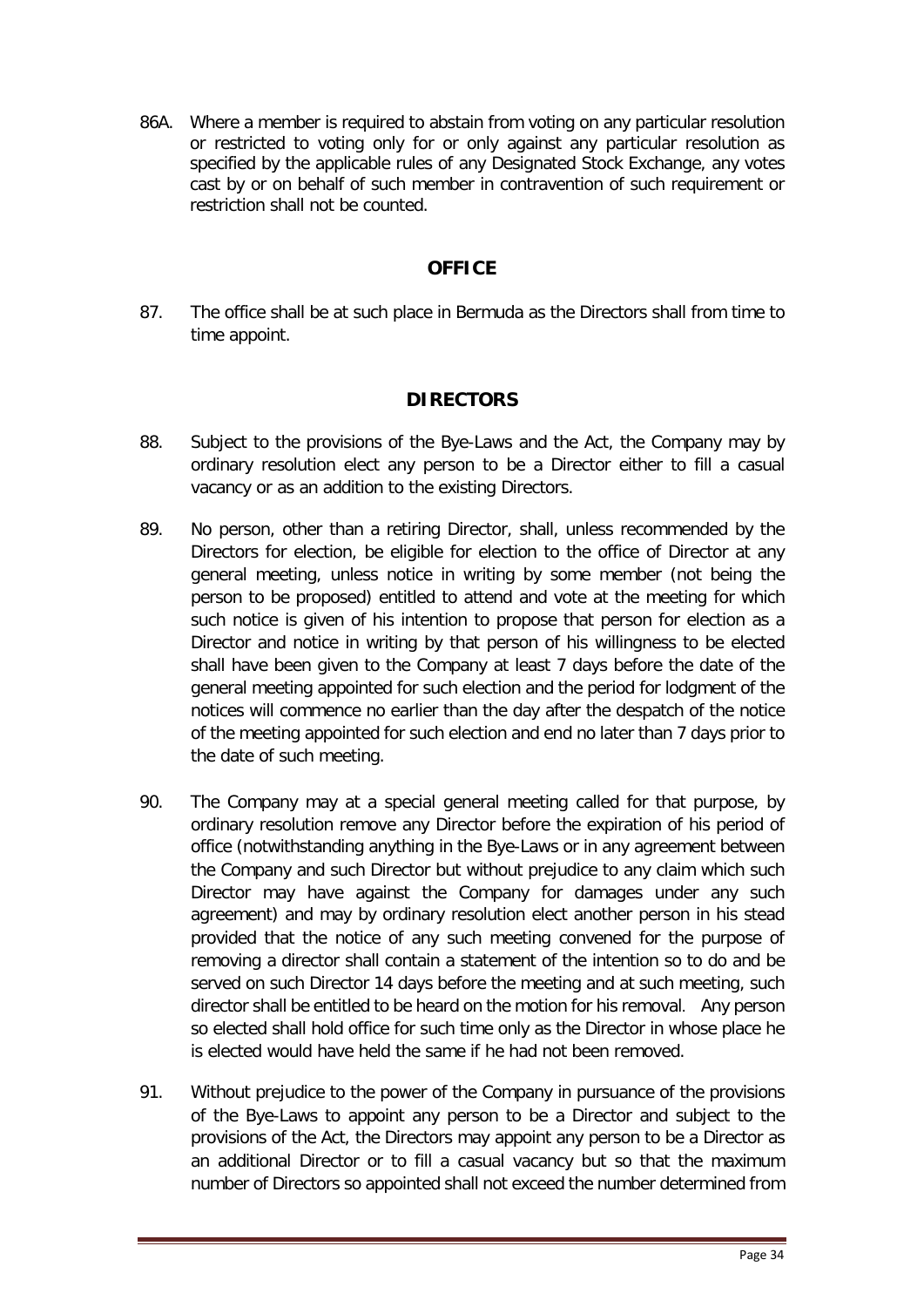time to time by the members in general meeting. Any person so appointed shall hold office only until the next following general meeting of the Company (in the case of filling a casual vacancy) or until the next following annual general meeting of the Company (in the case of an addition to their number), and shall then be eligible for re-election but shall not be taken into account in determining the Directors or the number of Directors who are to retire by rotation at such meeting.

- 92. Provided that such is permitted by the Statutes, a Director shall not be required to hold any qualification shares and a Director or alternate Director (as the case may be) who is not a member shall be entitled to receive notice of and to attend and speak at any general meeting of the Company and of all classes of shares of the Company.
- 93. (A) The Directors shall be entitled to receive by way of remuneration for their services such sum as shall from time to time be determined by the Company in general meeting, such sum (unless otherwise directed by the resolution by which it is voted) to be divided amongst the Directors in such proportions and in such manner as the Directors may agree or, failing such agreement, equally, except that in such event any Director holding office for less than the whole of the relevant period in respect of which the remuneration is paid shall only rank in such division in proportion to the time during such period for which he has held office.
	- (B) The Directors shall obtain the approval of the Company in general meeting before making any payment to any Director or past Director by way of compensation for loss of office or as consideration for or in connection with his retirement from office (not being a payment to which the Director is contractually entitled).
- 94. Any Director who, by request of the Directors or the Company, goes or resides outside the jurisdiction in which he normally resides for any purpose of the Company or holds any executive office or who serves on any committee or who otherwise performs services which in the opinion of the Directors are outside the scope of the ordinary duties of a Director may be paid such extra remuneration by way of salary, commission, participation in profits or otherwise as the Directors may determine.
- 95. The Directors shall also be entitled to be repaid all travelling, hotel and other expenses reasonably incurred by them respectively in or about the performance of their duties as Directors including their expenses of travelling to and from board meetings, committee meetings or general meetings or otherwise incurred whilst engaged on, in or about the business of the Company.
- 96. The Directors may establish and maintain or procure the establishment and maintenance of any contributory or non-contributory pension or superannuation funds or death or disability benefits for the benefit of, or give or procure the giving of donations, gratuities, pensions, allowances or emoluments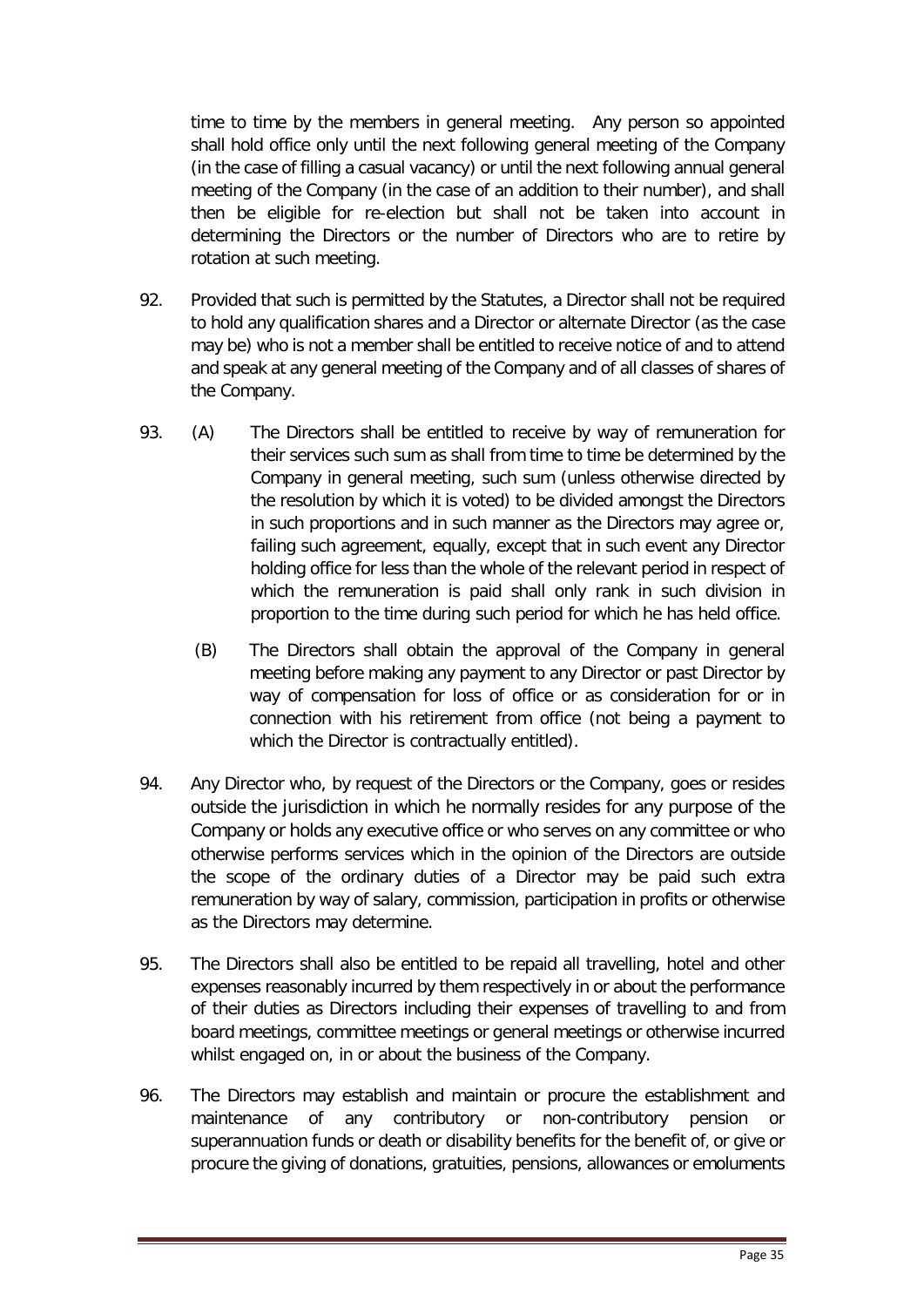to, any persons who are or were at any time in the employment or service of the Company or of any company which is a subsidiary of the Company or is allied or associated with the Company or with any such subsidiary company or who are or were at any time Directors or officers of the Company or any such other company as aforesaid and holding or who have held any salaried employment or office in the Company or such other company and the wives, widows, families and dependants of any such persons. The Directors may also establish and subsidise or subscribe to any institutions, associations, clubs or funds calculated to be for the benefit of or to advance the interests and well-being of the Company or of any such other company as aforesaid or of any such persons as aforesaid and may make payments for or towards the insurance of any such persons as aforesaid and subscribe or guarantee money for charitable or benevolent objects or for any exhibition or for any public, general or useful object. The Directors may do all or any of the matters aforesaid, either alone or in conjunction with any such other company as aforesaid. Any Director holding any such employment or office shall be entitled to participate in and retain for his own benefit any such donation, gratuity, pension, allowance or emolument.

- 97. Without prejudice to the provisions for retirement by rotation herein contained, the office of a Director shall be vacated if the Director:-
	- (i) becomes bankrupt or has a receiving order made against him or suspends payment or makes any arrangement or composition with his creditors generally;
	- (ii) becomes a lunatic or of unsound mind or a patient for any purpose of any statute relating to mental health and the Directors resolve that his office be vacated;
	- (iii) (not being a Director appointed to an office in the management or business of the Company under Bye-Law 108 whose contract precludes resignation) resigns his office by notice in writing to the Company;
	- (iv) is convicted of an indictable offence;
	- (v) has his office vacated or becomes prohibited from being a Director under any of the provisions of the Act or any order made under the Act;
	- (vi) absents himself from the meetings of the Directors during a continuous period of 6 months, without special leave of absence from the Directors and his alternate Director (if any) shall not during such period have attended in his stead and the Directors pass a resolution that his office be vacated by reason of such absence;
	- (vii) shall be removed from office by an ordinary resolution of the Company under Bye-Law 90; or
	- (viii) becomes prohibited from being a director by any provisions of the Statutes.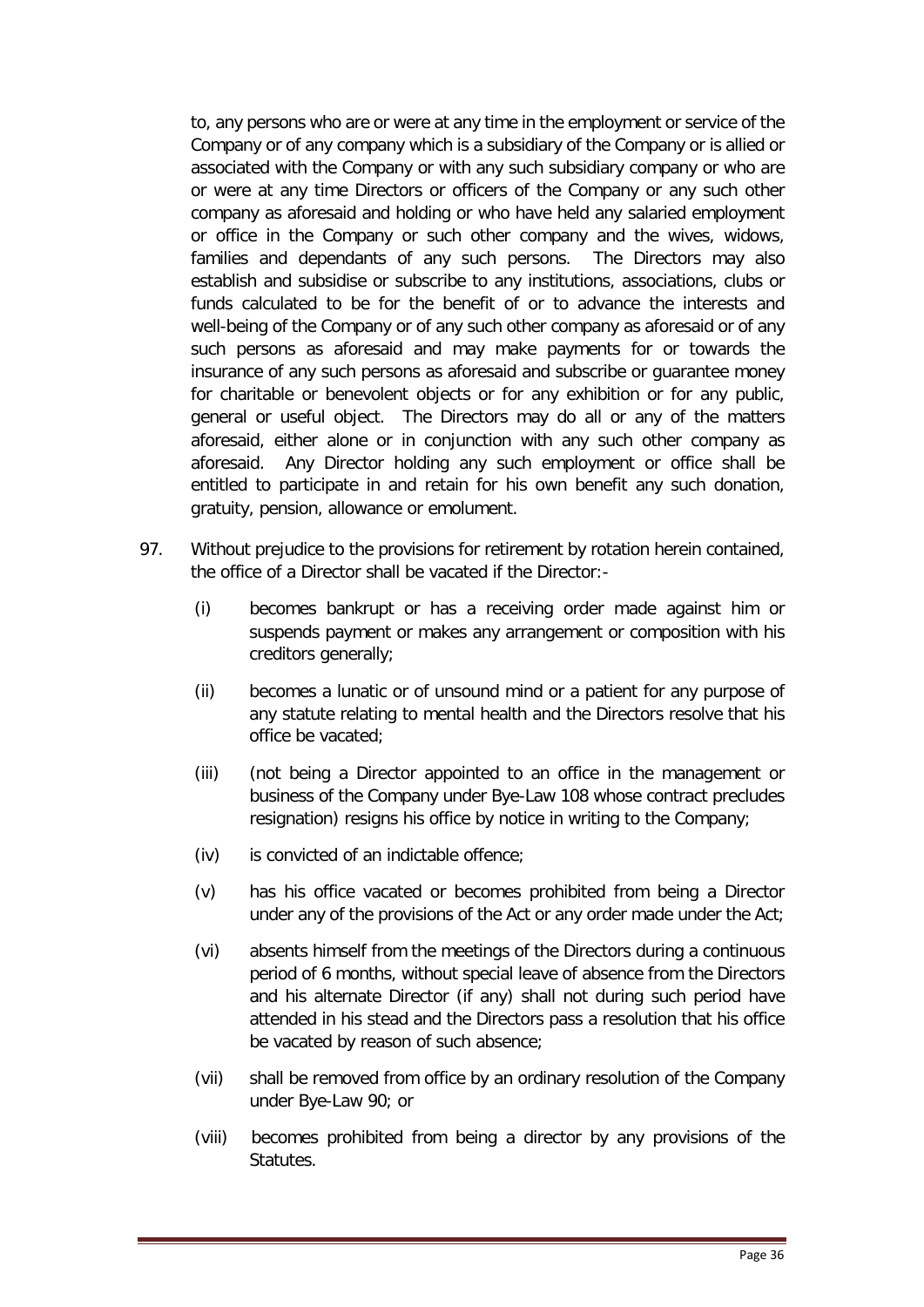98. No Director shall be required to vacate office or be ineligible for re-election or re-appointment as a Director and no person shall be ineligible for appointment as a Director by reason only of his having attained any particular age.

# **ROTATION OF DIRECTORS**

- <span id="page-37-0"></span>99. (A) The Directors shall be elected or appointed in the first place at the statutory meeting of members and thereafter in accordance with bye-law 99(B) herein unless the Statutes otherwise require in which case at each annual general meeting and who shall hold office until the next appointment of Directors or until their successors are elected or appointed.
	- (B) At each annual general meeting, one-third of the Directors for the time being or, if their number is not 3 or a multiple of 3, the number nearest to one-third shall retire from office provided that notwithstanding anything herein, every Director shall be subject to retirement by rotation at least once every three years. A Director retiring at a meeting shall retain office until the close of the meeting. The Directors to retire shall, subject as aforesaid, be those who have been longest in office since their last election but as between persons who became Directors on the same day those to retire shall (unless they otherwise agree between themselves) be determined by lot. The Directors to retire on each occasion (both as to number and identity) shall be determined by the composition of the Directors at the date of the notice convening the annual general meeting and no Director shall be required to retire or be relieved from retiring by reason of any change in the number and identity of the Directors after the date of such notice but before the close of the meeting. The retiring Directors shall be eligible for re-election.
- 100. The Company at any general meeting at which any Directors retire in manner aforesaid may fill the vacated office by electing a like number of persons to be Directors.
- 101. If at any general meeting at which an election of Directors ought to take place, the places of the retiring Directors are not filled, the retiring Directors or such of them as have not had their places filled shall if willing, continue in office until the next annual general meeting and so on from year to year until their places are filled, unless:-
	- (i) it shall be determined at such meeting to reduce the number of Directors:
	- (ii) it is expressly resolved at such meeting not to fill up such vacated offices; or
	- (iii) in any such case the resolution for re-election of a Director is put to the meeting and lost.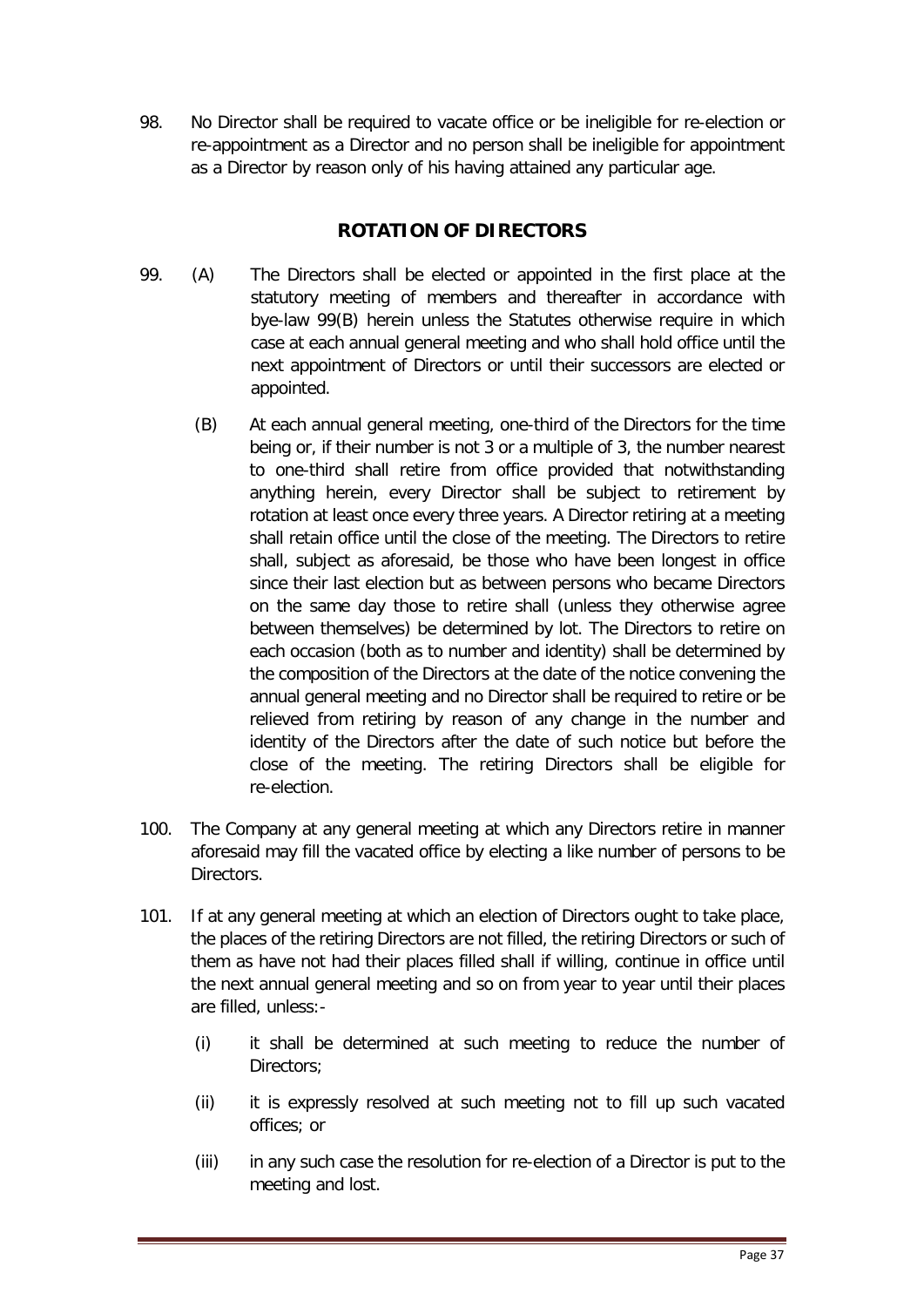- 102. The Company may from time to time in general meeting by ordinary resolution fix, increase or reduce the maximum and minimum number of Directors but so that the number of Directors shall never be less than 2.
- 103. The Company may keep at its office (or such other place as the Directors may decide) a register in which there shall be entered such particulars in respect of the Directors and secretaries as the Directors deem fit.

## **POWERS AND DUTIES OF DIRECTORS**

- <span id="page-38-0"></span>104. (A) The business of the Company shall be managed by the Directors who, without limiting the generality of the foregoing, may pay all expenses incurred in setting up and registering the Company and may exercise all such powers of the Company as are not required, by the Statutes or Bye-Laws, to be exercised by the Company in general meeting subject, nevertheless, to such regulations as may be prescribed by the Company in general meeting being not inconsistent with any of the provisions of the Statutes or Bye-Laws; but no regulation made by the Company in general meeting shall invalidate any prior act of the Directors which would have been valid if that regulation had not been made. The general powers given by this Bye-Law shall not be limited or restricted by any special authority or power given to the Directors by any other Bye-Law.
	- (B) Without prejudice to the general powers conferred by the Bye-Laws, it is hereby expressly declared that the Directors shall have the following powers:-
		- (i) To give to any person the right or option of requiring at a future date that an allotment shall be made to him of any share at par or at such premium as may be agreed; and
		- (ii) To give to any Directors, officers or servants of the Company an interest in any particular business or transaction or participation in the profits thereof or in the general profits of the Company either in addition to or in substitution for a salary or other remuneration.
- 105. The Directors may from time to time and at any time by power of attorney or otherwise appoint any company, firm or person or any fluctuating body of persons, whether nominated directly or indirectly by the Directors, to be the attorney or attorneys of the Company for such purposes and with such powers, authorities and discretions (not exceeding those vested in or exercisable by the Directors under the Bye-Laws) and for such period and subject to such conditions as they may think fit and any such power of attorney may contain such provisions for the protection and convenience of persons dealing with any such attorney as the Directors may think fit and may also authorise any such attorney to sub-delegate all or any of the powers, authorities and discretions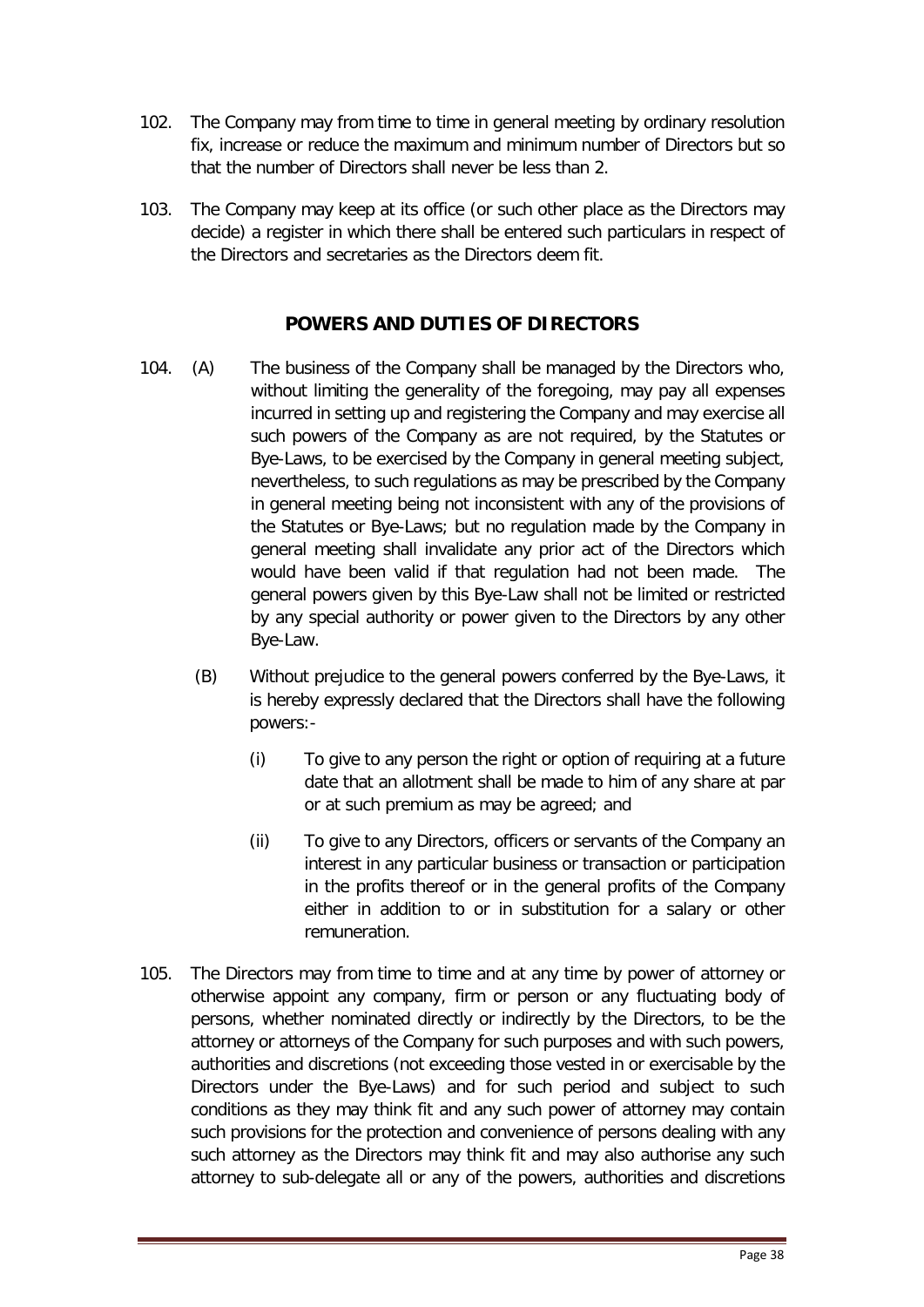vested in him.

- 106. The Directors may establish any local committees, boards or agencies for managing any of the affairs of the Company, either in Bermuda, Hong Kong or elsewhere, and may appoint any persons to be members of such committees, boards or agencies and may appoint any manager or agents (and in particular, but without limitation, may appoint any company, firm or person to be the Company's investment manager) and may in each case fix their remuneration and may delegate to any local committee, board or agency any of the powers, authorities and discretions vested in the Directors (other than their powers to make calls and forfeit shares) with power to sub-delegate and may authorise the members of any local committee, board or agency or any of them to fill any vacancies therein and to act notwithstanding vacancies and any such appointment or delegation may be upon such terms and subject to such conditions as the Directors may think fit and the Directors may remove any person so appointed and may annul or vary any such delegation but no person dealing in good faith and without notice of any such annulment or variation shall be affected thereby.
- 107. The Directors shall as soon as possible after the statutory meeting and, subject to the Statutes, after each annual general meeting elect one of their number to be Chairman of the Company and another of their number to be Vice-Chairman. In addition, the Directors may from time to time appoint one or more of their body to the office of Managing Director, Joint Managing Director, Deputy Managing Director or other Executive Director, General Manager, Joint General Manager and/or such other office in the management or business of the Company on such terms and for such period as they may determine and, without prejudice to the terms of any contract entered into in any particular case, may at any time revoke any such appointment.
- 108. A Director appointed to an office under Bye-Law 107 shall be subject to the same provisions as to removal and retirement by rotation as the other Directors of the Company and he shall (subject to the provisions of any contract between him and the Company) ipso facto and immediately cease to hold such office if he shall cease to hold the office of Director for any cause.
- 109. The Directors may from time to time entrust to and confer upon a Managing Director, Joint Managing Director, Deputy Managing Director, Executive Director, General Manager or Joint General Manager or a Director appointed to any other office in the management or business of the Company any of the powers exercisable by them as Directors upon such terms and conditions and with such restrictions as they think fit and either collaterally with or to the exclusion of their own powers and may from time to time revoke, withdraw, alter or vary all or any of such powers but no person dealing in good faith and without notice of such revocation, withdrawal, alteration or variation shall be affected thereby.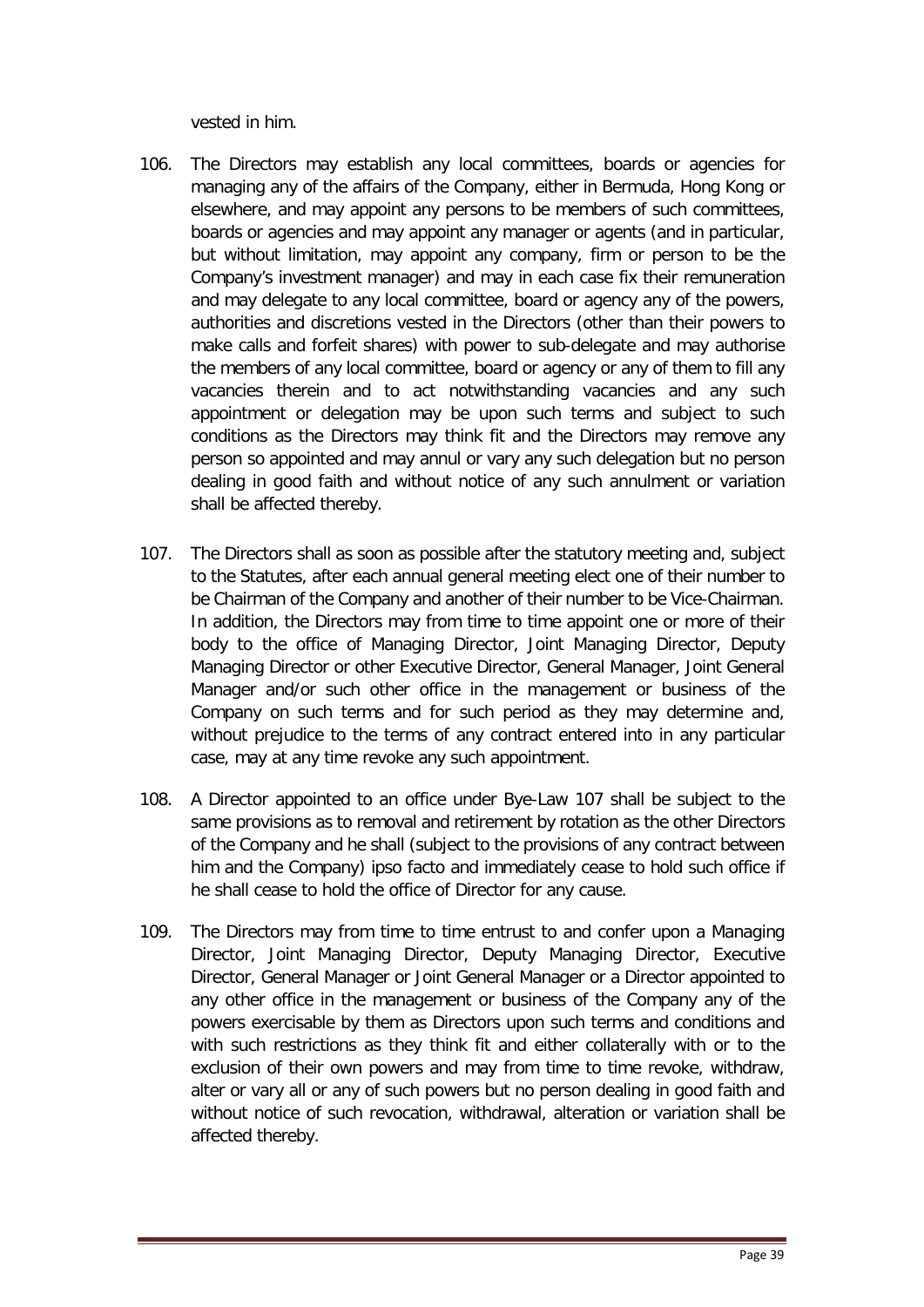- 110. Notwithstanding Bye-Laws 93, 94, 95 and 96, the remuneration of a Managing Director, Joint Managing Director, Deputy Managing Director or other Executive Director or a Director appointed to any other office in the management of the business of the Company shall from time to time be fixed by the Directors and may be by way of salary, commission, participation in profits or otherwise or by all or any of those modes and with such other benefits (including pension and/or gratuity and/or other benefits on retirement) and allowances as the Directors may from time to time decide. Such remuneration shall be in addition to his remuneration as a Director.
- 111. The Directors shall cause minutes to be duly entered in books provided for the purpose:-
	- (i) of all appointments of officers made by the Directors;
	- (ii) of the names of the Directors present at each meeting of the Directors and of any committee of Directors;
	- (iii) of all declarations made or notices given by any Director (either generally or specially) of his interest in any contract or proposed contract or of his holding of any office or property whereby any conflict of duty or interest may arise; and
	- (iv) of all resolutions and proceedings of general meetings of the Company and of meetings of the Directors and any committee of Directors;

and any such minutes of any general meeting of the Company or any meeting of the Directors or of any committee of Directors shall be signed by the chairman of such meeting or by the chairman of the next succeeding meeting and if so signed shall be receivable as conclusive evidence of the matters stated therein.

## **DIRECTORS' INTERESTS**

<span id="page-40-0"></span>112. (A) Subject to the provisions of the Act, a Director may be or become a director or other officer of, or otherwise interested in, any company promoted by the Company or in which the Company may be interested as vendor, shareholder or otherwise and, subject to the Act, no such Director shall be accountable to the Company for any remuneration or benefits received by him as a director or officer of, or from his interest in, such other company unless the Company otherwise directs. Subject to the provisions of the Act, the Directors may exercise the voting powers conferred by the shares in any other company held or owned by the Company or exercisable by them as directors of such other company in such manner in all respects as they think fit (including the exercise thereof in favour of any resolution appointing themselves or any of them as directors or other officers of such company) and any Director may vote in favour of the exercise of such voting rights in the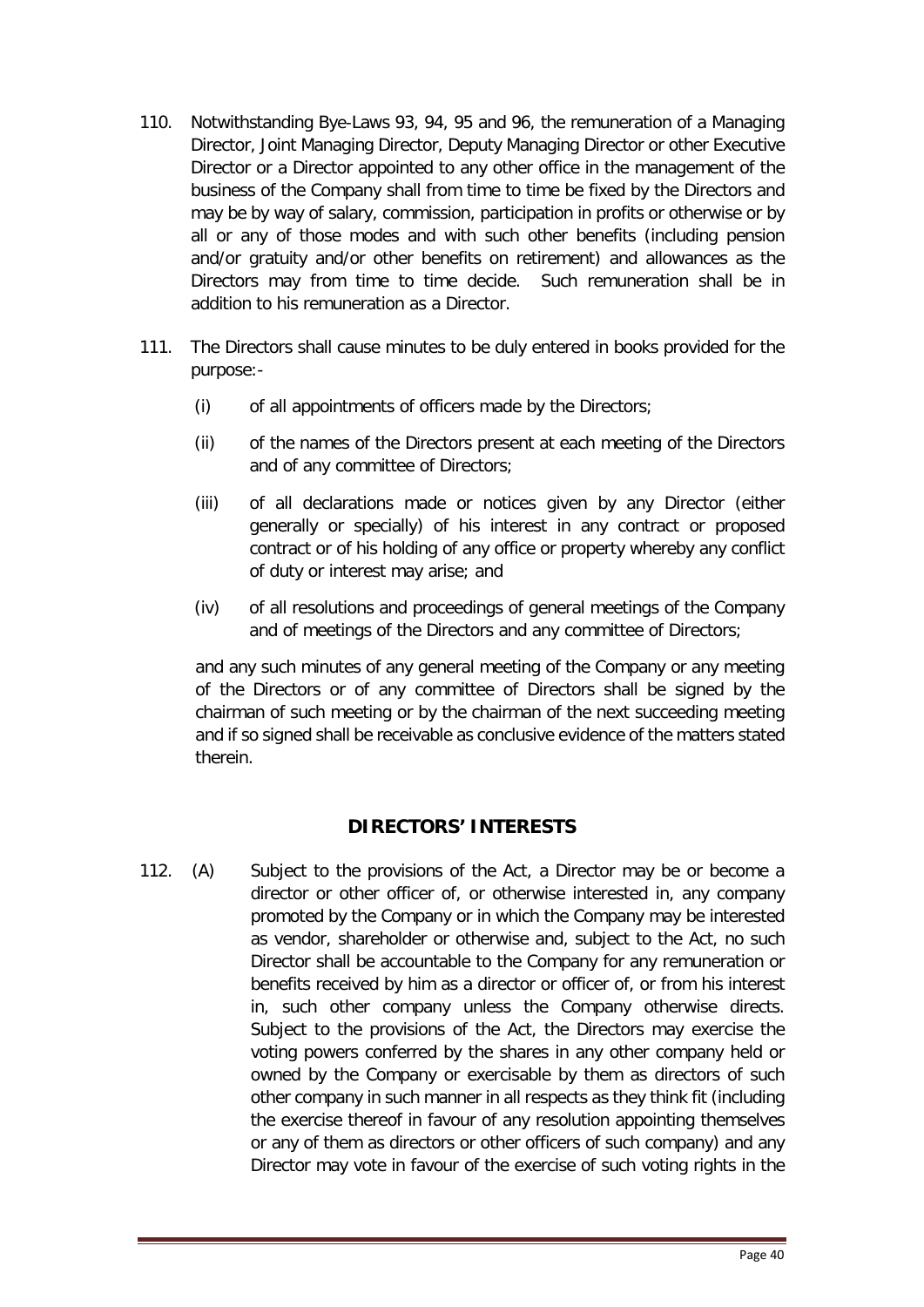manner aforesaid notwithstanding that he may be, or be about to be, appointed a director or other officer of such a company and that as such he is or may become interested in the exercise of such voting rights in the manner aforesaid.

- (B) A Director may hold any other office or place of profit under the Company (other than the office of auditor) in conjunction with his office of Director for such period and on such terms as to remuneration (whether by way of salary, commission, participation in profits or otherwise) as the Directors may determine and no Director or intending Director shall be disqualified by his office from contracting with the Company either with regard to his tenure of any such office or place of profit or as vendor, purchaser or otherwise nor shall any such contract or any contract or arrangement entered into by or on behalf of the Company in which any Director is in any way interested (whether or not such contract or arrangement is with any person, company or partnership of or in which any Director shall be a member) be liable to be avoided on that account nor shall any Director so contracting or being so interested be liable to account to the Company for any profit realised by any such contract or arrangement by reason of such Director holding that office or of the fiduciary relationship thereby established provided that such Director shall forthwith disclose the nature of his interest in any contract or arrangement in which he is interested as required by and subject to the provisions of the Act and the Bye-Laws. A Director may vote in respect of any resolution concerning his own appointment as the holder of any office or place of profit with the Company (including the arrangement or variation of the terms thereof or the termination thereof).
- (C) A general notice to the Directors by a Director that he is to be regarded as interested in any contract or arrangement which may be made with a specified person, firm or corporation after the date of such notice shall be a sufficient declaration of interest in relation to any contract or arrangement so made, provided that no such notice shall be of effect unless either it is given at a meeting of the Directors or the Director takes reasonable steps to ensure that it is brought up and read at the next meeting of the Directors after it is given.
- (D) Any Director may act by himself or his firm in a professional capacity for the Company and he or his firm shall be entitled to remuneration for professional services as if he were not a Director; provided that a Director or his firm shall not act as auditors to the Company.
- (E) Save as otherwise provided by the Bye-Laws, a Director or his associates shall not vote (nor be counted in the quorum) on any resolution of the Directors in respect of any contract or arrangement or any other proposal in which he or any of his associates has to his or their knowledge a material interest, but this prohibition shall not apply to any of the following proposals, contracts or arrangements, namely: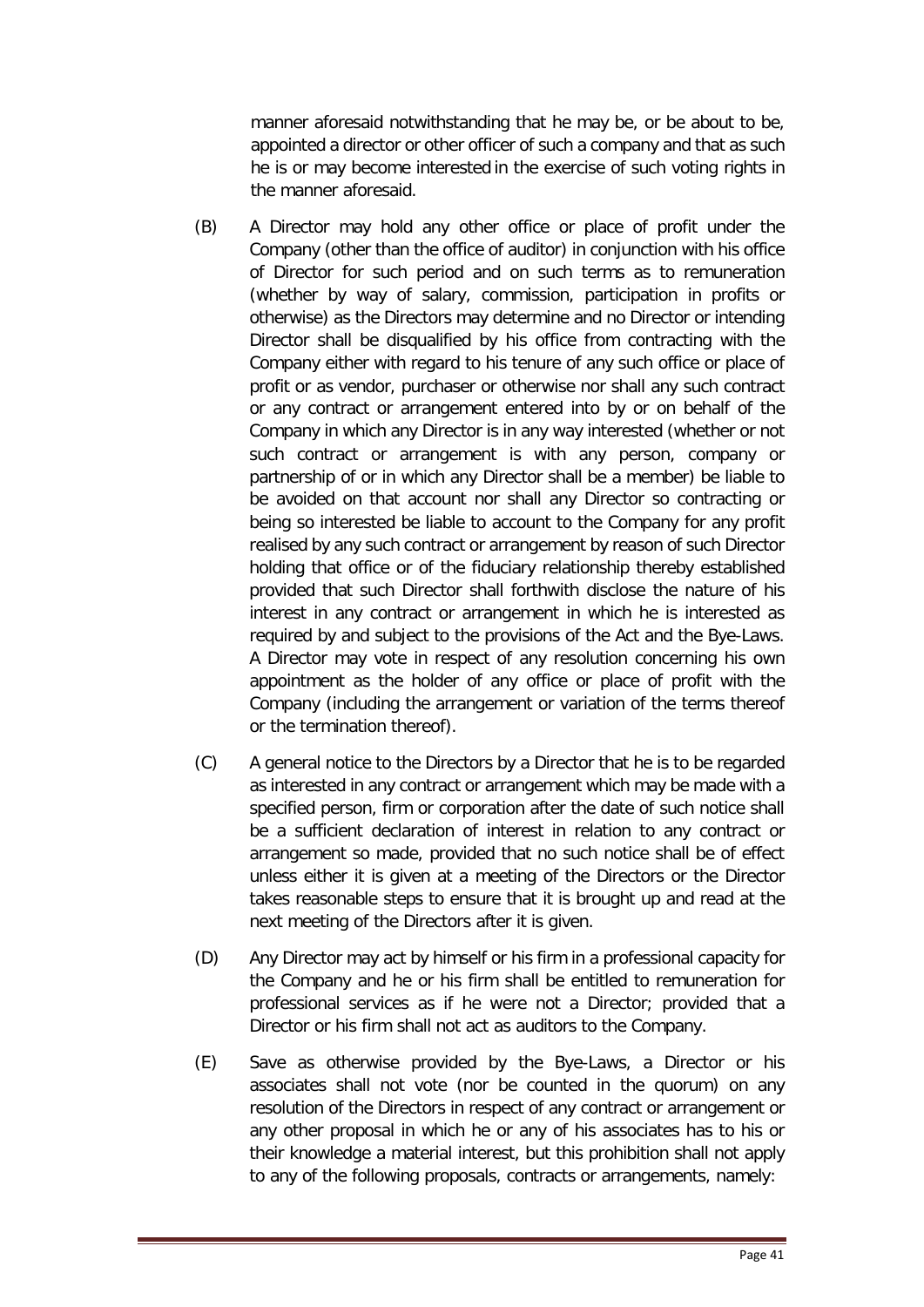- (i) the giving of any security or indemnity either:
	- (a) to the Director or his associate(s) in respect of money lent or obligations incurred or undertaken by him or any of them at the request of or for the benefit of the Company or any of its subsidiaries; or
	- (b) to a third party in respect of a debt or obligation of the Company or any of its subsidiaries for which the Director or his associate(s) has himself/themselves assumed responsibility in whole or in part and whether alone or jointly under a guarantee or indemnity or by the giving of security;
- (ii) any proposal concerning an offer of shares or debentures or other securities of or by the Company or any other company which the Company may promote or be interested in for subscription or purchase where the Director or his associate(s) is/are or is/are to be interested as a participant in the underwriting or sub-underwriting of the offer;
- (iii) any proposal concerning any other company in which the Director or his associate(s) is/are interested only, whether directly or indirectly, as an officer or executive or shareholder or in which the Director or his associate(s) is/are beneficially interested in shares of that company, provided that the Director and any of his associates are not in aggregate beneficially interested in 5 per cent or more of the issued shares of any class of such company (or of any third company through which his interest or that of his associates is derived) or of the voting rights;
- (iv) any proposal or arrangement concerning the benefit of employees of the Company or its subsidiaries including:
	- (a) the adoption, modification or operation of any employees' share scheme or any share incentive or share option scheme under which the Director or his associate(s) may benefit; or
	- (b) the adoption, modification or operation of a pension fund or retirement, death or disability benefits scheme which relates both to Directors, his associates and employees of the Company or any of its subsidiaries and does not provide in respect of any Director or his associate(s), as such any privilege or advantage not generally accorded to the class of persons to which such scheme or fund relates; and
- (v) any contract or arrangement in which the Director or his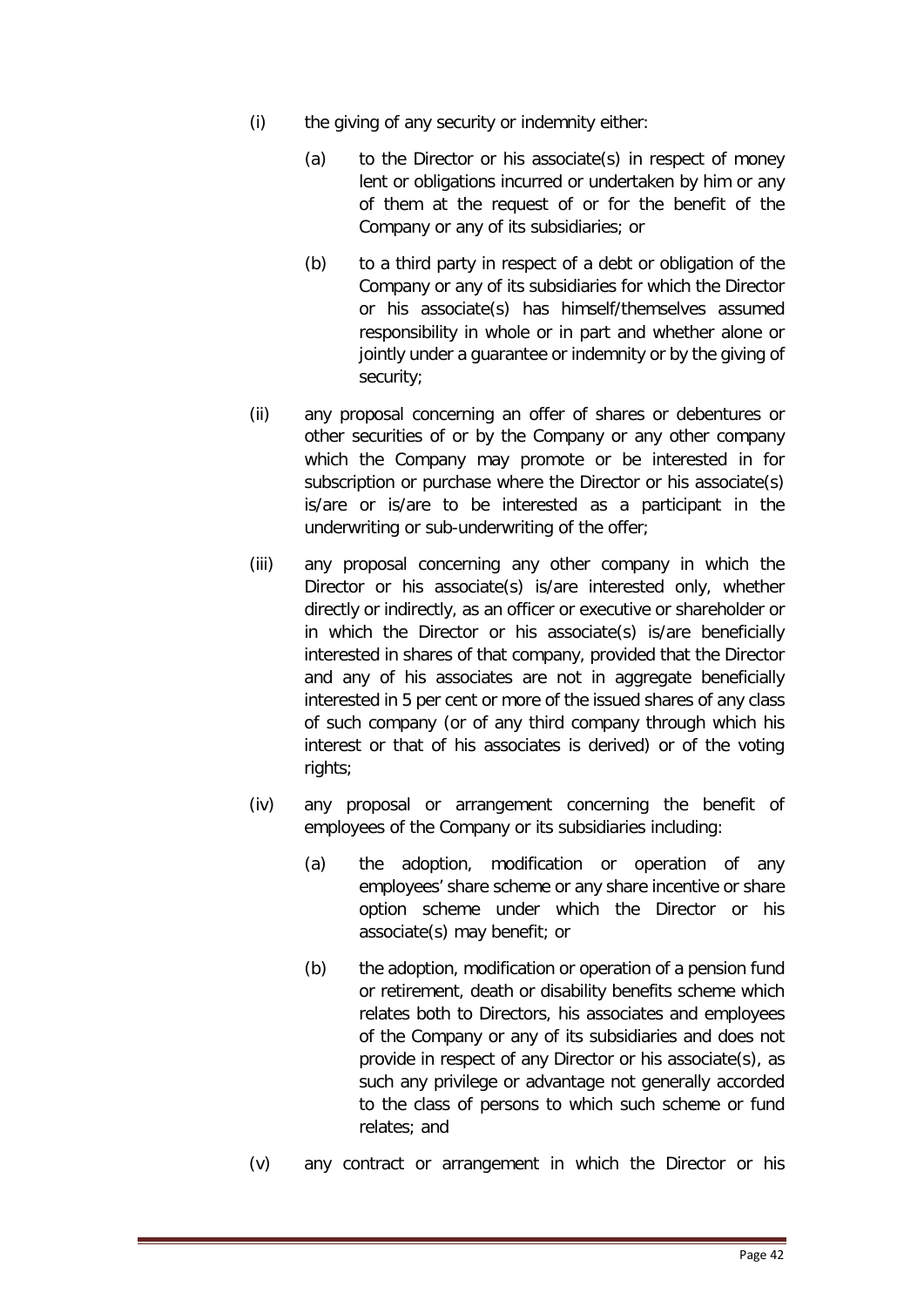associate(s) is/are interested in the same manner as other holders of shares or debentures or other securities of the Company by virtue only of his/their interest in shares or debentures or other securities of the Company.

(F) If any question shall arise at any meeting of the Directors as to the materiality of the interest of a Director (other than the chairman of the meeting) or as to the entitlement of any Director (other than the chairman) to vote and such question is not resolved by his voluntarily agreeing to abstain from voting, such question shall be referred to the chairman of the meeting and his ruling in relation to such other Director shall be final and conclusive except in a case where the nature or extent of the interest of the Director concerned as known to such Director has not been fairly disclosed to the other Directors. If any question as aforesaid shall arise in respect of the chairman of the meeting, such question shall be decided by a resolution of the Directors (for which purpose such chairman shall not vote thereon) and such resolution shall be final and conclusive except in a case where the nature or extent of the interest of such chairman as known to him has not been fairly disclosed to the other Directors.

## **PROCEEDINGS OF DIRECTORS**

- <span id="page-43-0"></span>113. The Directors may meet together for the dispatch of business, adjourn and otherwise regulate their meetings and proceedings as they think fit. Questions arising at any meeting shall be decided by a majority of votes and in the case of an equality of votes the chairman shall have a second or casting vote. A Director may, and the Secretary on the requisition of a Director shall, at any time summon a meeting of the Directors. Notice thereof shall be given to each Director and alternate Director either in writing or by telephone or by telex or telegram at the address from time to time notified to the Company by such Director or alternate Director or in such other manner as the Directors may from time to time determine provided that notice need not be given to any Director or alternate Director for the time being absent from Hong Kong. A Director may waive notice of any meeting either prospectively or retrospectively. The Directors or any committee of the Directors may participate in a meeting of the Directors or such committee by means of a conference telephone or similar communications equipment by means of which all persons participating in the meeting are capable of hearing each other.
- 114. A resolution in writing signed by all the Directors present in Hong Kong except such as are temporarily unable to act through ill-health or disability and all the alternate Directors present in Hong Kong whose appointors are absent from Hong Kong or temporarily unable to act as aforesaid and in either case who are entitled to receive notice of a meeting of the Directors shall (so long as they constitute a quorum as provided in Bye-Law 116 for the time being and provided that a copy of such resolution has been given or the contents thereof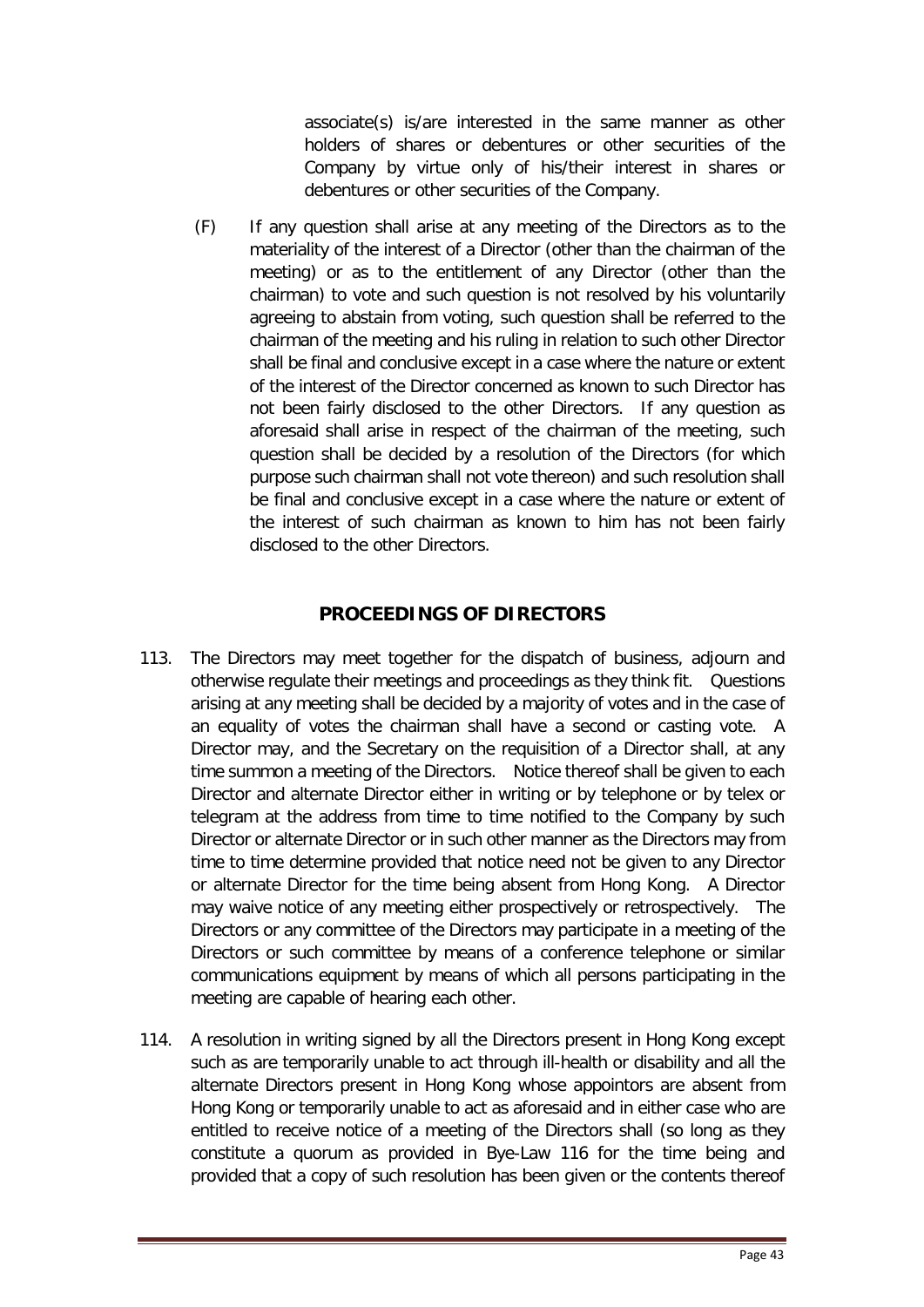communicated to all the Directors for the time being entitled to receive notices of board meeting) be as valid and effectual as if it had been passed at a meeting of the Directors duly convened and held. Any such resolution may consist of several documents in like form each signed by one or more of the Directors or alternate Directors.

- 115. A meeting of the Directors for the time being at which a quorum is present shall be competent to exercise all or any of the authorities, powers and discretions by or under the Bye-Laws for the time being vested in or exercisable by the Directors generally.
- 116. Unless otherwise determined by the Directors, the quorum of a Directors' Meeting shall be 2. Any Director who ceases to be a Director at a Directors' meeting may continue to be present and to act as a Director and be counted in the quorum until the termination of the Directors' meeting if no other Director objects and if otherwise a quorum of Directors would not be present. For the purpose of this Bye-Law an alternate Director shall be counted in a quorum but, notwithstanding that an alternate Director is an alternate for more than one Director, he shall for quorum purposes be counted only as one Director.
- 117. The continuing Directors may act notwithstanding any vacancy in their body but, if and so long as their number is reduced below the number fixed by or pursuant to the Bye-Laws as the necessary quorum of Directors, the continuing Directors may act for the purpose of increasing the number of Directors to that number or of summoning a general meeting of the Company but for no other purpose.
- 118. Subject to the Statutes, the Directors may from time to time elect or otherwise appoint a Director to be Chairman or Deputy Chairman and determine the period for which each of them is to hold office. The Chairman or, in his absence, the Deputy Chairman shall preside at meetings of the Directors; but if no such Chairman or Deputy Chairman is elected or appointed or if at any meeting the Chairman or Deputy Chairman is not present within 5 minutes after the time appointed for holding the same, the Directors present shall choose one of their number to be chairman of the meeting.
- 119. The Directors may delegate, and impose regulations in respect of such delegation of, any of their powers, authorities and discretions to committees consisting of such member or members of their body and such other persons as they think fit provided that the majority of the members of any such committee are Directors of the Company and that no meeting of any such committee shall be qualified as a quorum for the purpose of exercising any of such powers, authorities or discretions unless a majority of those present are Directors of the Company. The Directors may from time to time revoke such delegation or revoke the appointment of and discharge any such committees either wholly or in part and either as to persons or purposes, and every committee so formed shall in the exercise of the powers so delegated conform to any regulations that may from time to time be imposed on it by the Directors.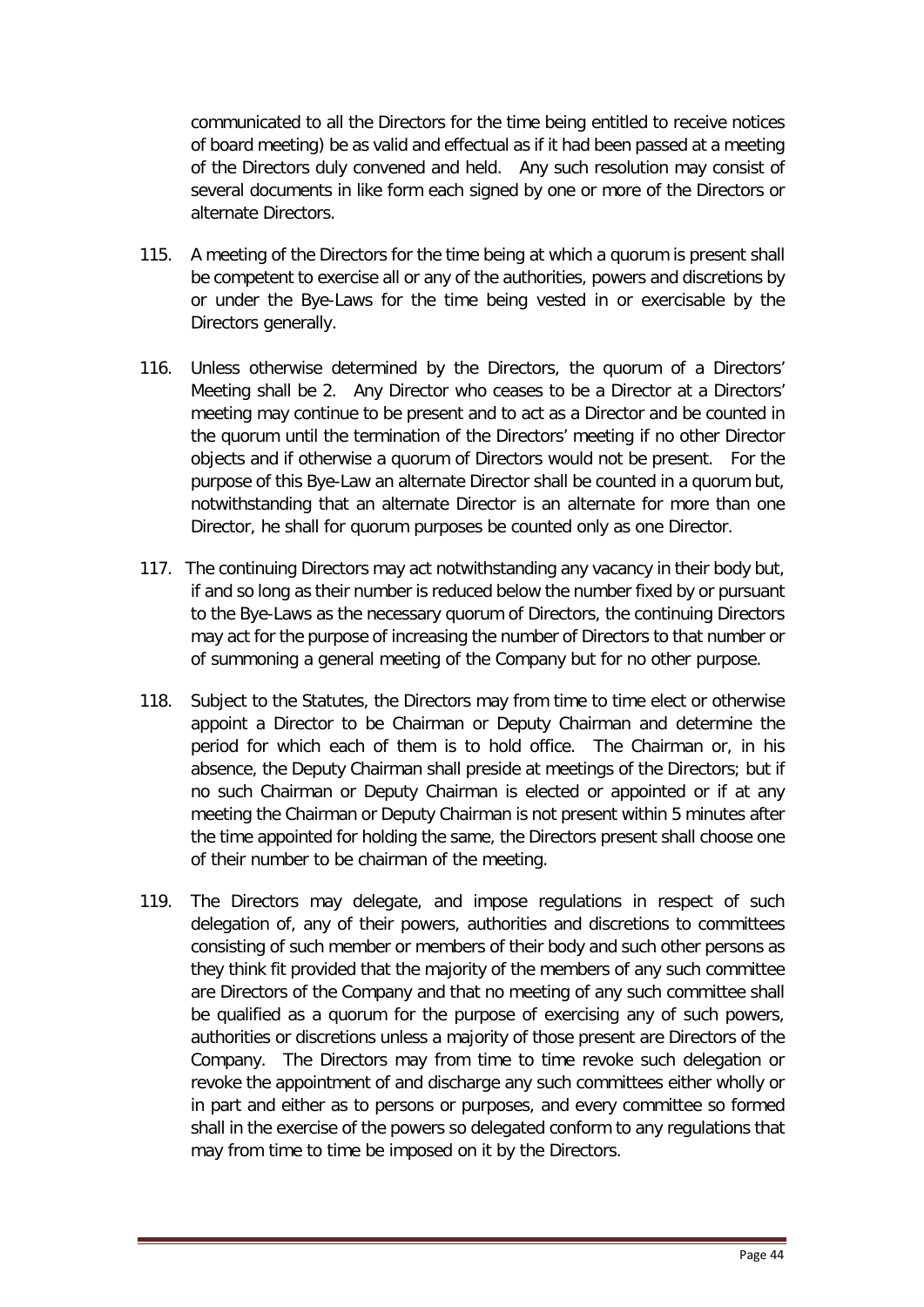- 120. All acts done by any such committee in conformity with such regulations and in fulfilment of the purposes for which it is appointed, but not otherwise, shall have the like force and effect as if done by the Directors and the Directors shall have power, with the consent of the Company in general meeting, to remunerate the members of any special committee and charge such remuneration to the current expenses of the Company.
- 121. The meetings and proceedings of any such committee consisting of 2 or more members shall be governed by the provisions herein contained for regulating the meetings and proceedings of the Directors including Bye-Law 114 so far as the same are applicable thereto and are not replaced by any regulations imposed by the Directors pursuant to Bye-Law 119.
- 122. All acts bona fide done by any meeting of the Directors or of a committee of Directors or by any person acting as a Director shall, notwithstanding that it be afterwards discovered that there was some defect in the appointment of any such Director or person acting as aforesaid or that they or any of them were or was disqualified, be as valid as if every such person had been duly appointed and was qualified to be a Director or member of such committee.

## **ALTERNATE DIRECTORS**

<span id="page-45-0"></span>123. (A) The Company may in general meeting elect or authorise the Directors to elect or appoint on its behalf a person or persons qualified to be Directors to act as Directors in the alternative to any of the Directors of the Company and subject to the Statutes, any Director may at any time by notice in writing delivered to the office or at a meeting of the Directors appoint any person (including another Director) to be an alternate Director in his place. Any person so appointed shall (except when absent from Hong Kong) be entitled to receive notices of and to attend and vote at meetings of the Directors and be counted towards a quorum and generally at such meetings to perform all the functions of his appointor as a Director and shall automatically vacate his office on the expiration of the term for or the happening of the event until which he is by the terms of his appointment to hold office or which, were he a Director, would cause him to vacate such office or if the appointor in writing revokes the appointment or himself ceases for any reason to hold office as a Director provided that, if at any meeting any Director retires by rotation or otherwise but is re-elected at the same meeting, any appointment made by him pursuant to this Bye-Law which was in force immediately before his retirement shall remain in force as though he had not retired. Any alternate director may be removed by the Company in general meeting and, if appointed by the Directors, may be removed by the Directors. An appointment of an alternate Director under this Bye-Law shall not prejudice the right of the appointor to receive notices of and to attend and vote at meetings of the Directors and the powers of the alternate Director shall automatically be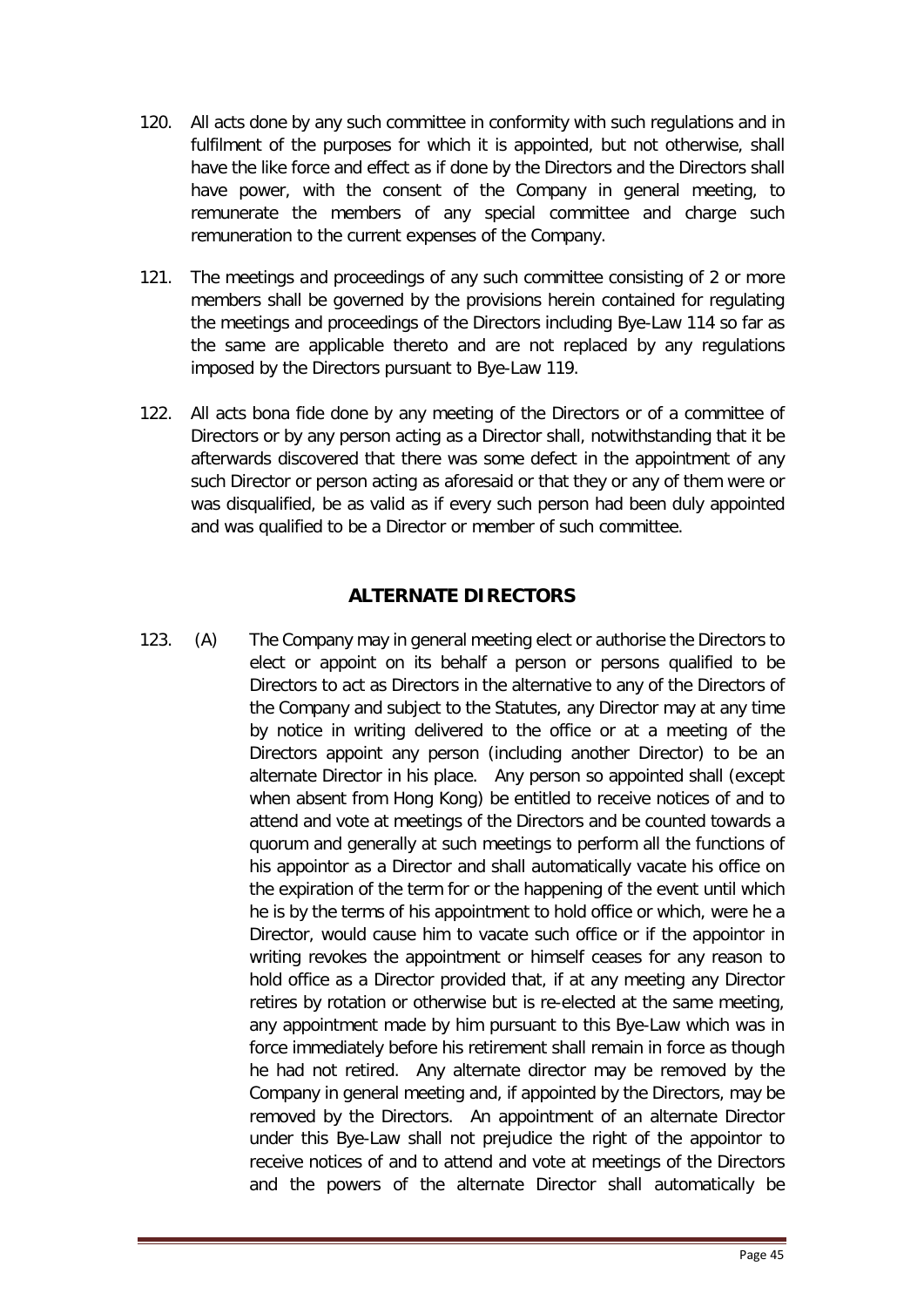suspended during such time as the Director appointing him is himself present in person at a meeting of the Directors. An Alternate Director may also be a Director in his own right and may act as alternate to more than one Director. Provided such is permitted by the Statutes, an Alternate Director shall not be required to hold any qualification share.

- (B) For the purposes of the proceedings at Directors' meetings the provisions of the Bye-Laws shall apply as if an alternate Director (instead of his appointor) were a Director. If he shall be himself a Director or shall attend any such meeting as an alternate for more than one Director his voting rights shall be cumulative. If his appointor is for the time being absent from Hong Kong or otherwise not available or unable to act, his signature to any resolution in writing of the Directors shall be as effective as the signature of his appointor. To such extent as the Directors may from time to time determine in relation to any committee of the Directors, the foregoing provisions of this paragraph shall also apply mutatis mutandis to any meeting of any such committee of which his appointor is a member. An alternate Director shall not, save as aforesaid, have power to act as a Director nor shall he be deemed to be a Director for the purposes of the Bye-Laws.
- (C) An alternate Director shall be entitled to contract and be interested in and benefit from contracts or arrangements or transactions and to be repaid expenses and to be indemnified to the same extent mutatis mutandis as if he were a Director but he shall not be entitled to receive from the Company in respect of his appointment as alternate Director any remuneration except only such part (if any) of the remuneration otherwise payable to his appointor as such appointor may by notice in writing to the Company from time to time direct. An Alternate Director shall alone be responsible to the Company for his acts and defaults and shall not be deemed to be the agent of or for any Director for whom he is alternate.

## **MANAGERS**

- <span id="page-46-0"></span>124. The Directors may from time to time appoint a manager or managers of the business of the Company and may fix his or their remuneration either by way of salary or commission or by conferring the right to participation in the profits of the Company or by a combination of two or more of these modes and pay the working expenses of any of the staff of the manager or managers who may be employed by him or them in the business of the Company.
- 125. The appointment of such manager or managers may be for such period as the Directors may decide and the Directors may confer upon him or them all or any of the powers of the Directors and such title or titles as they may think fit.
- 126. The Directors may enter into such agreement or agreements with any such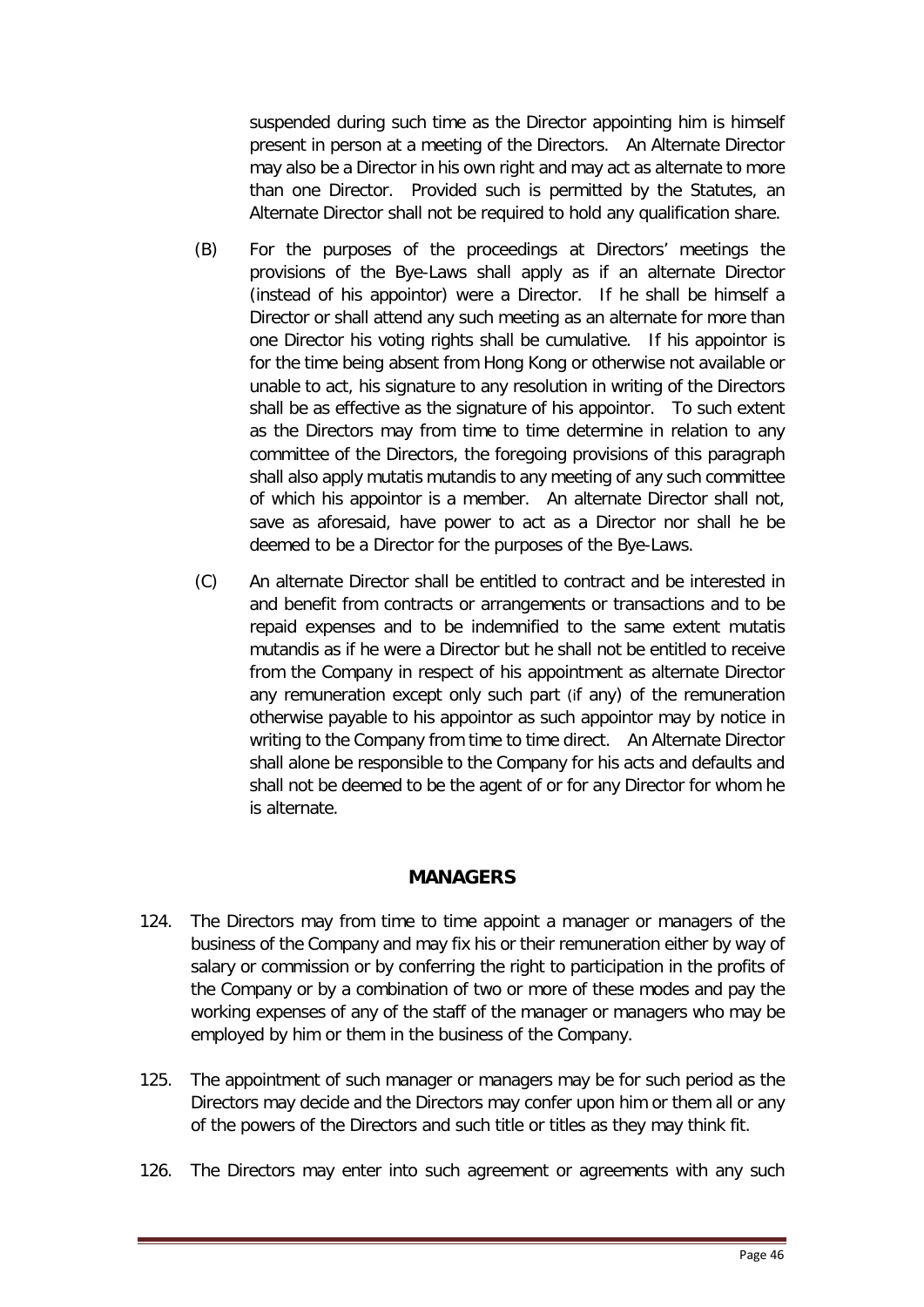manager or managers upon such terms and conditions in all respects as the Directors may in their absolute discretion think fit, including a power for such manager or managers to appoint an assistant manager or managers or other employees whatsoever under them for the purpose of carrying on the business of the Company.

## **SECRETARY**

- <span id="page-47-0"></span>127. The secretary shall be appointed by the Directors for such term, at such remuneration and upon such conditions as they may think fit; and any secretary so appointed may be removed by them. Anything by the Act or the Bye-Laws required or authorised to be done by or to the secretary, if the office is vacant or there is for any other reason no secretary capable of acting, may be done by or to any assistant, acting or deputy secretary or if there is no assistant, acting or deputy secretary capable of acting, by or to any officer of the Company authorised generally or specially in that behalf by the Directors.
- 128. Any provision of the Act or the Bye-Laws requiring or authorising a thing to be done by or to a Director and the secretary shall not be satisfied by its being done by or to the same person acting both as Director and as, or in place of, the secretary.

## **BORROWING POWERS**

- <span id="page-47-1"></span>129. The Directors may exercise all the powers of the Company to borrow money, give guarantees and mortgage or charge its undertaking, property and uncalled capital, or any part thereof, and to issue debentures and other securities, whether outright or as collateral security for any debt, liability or obligation of the Company or of any third party.
- 130. Where any uncalled capital of the Company is charged, all persons taking any subsequent charge thereon shall take the same subject to such prior charge and shall not be entitled, by notice to the members or otherwise, to obtain priority over such prior charge.
- 131. Debentures, debenture stock, bonds and other securities may be made assignable free from any equities between the Company and the person to whom the same may be issued.
- 132. Any debentures, debenture stock, bonds or other securities may be issued at a discount, premium or otherwise and with any special privileges as to redemption, surrender, drawings, allotment of shares, attending and voting at general meetings of the Company, appointment of Directors and otherwise, but so that no shares shall be issued at a discount.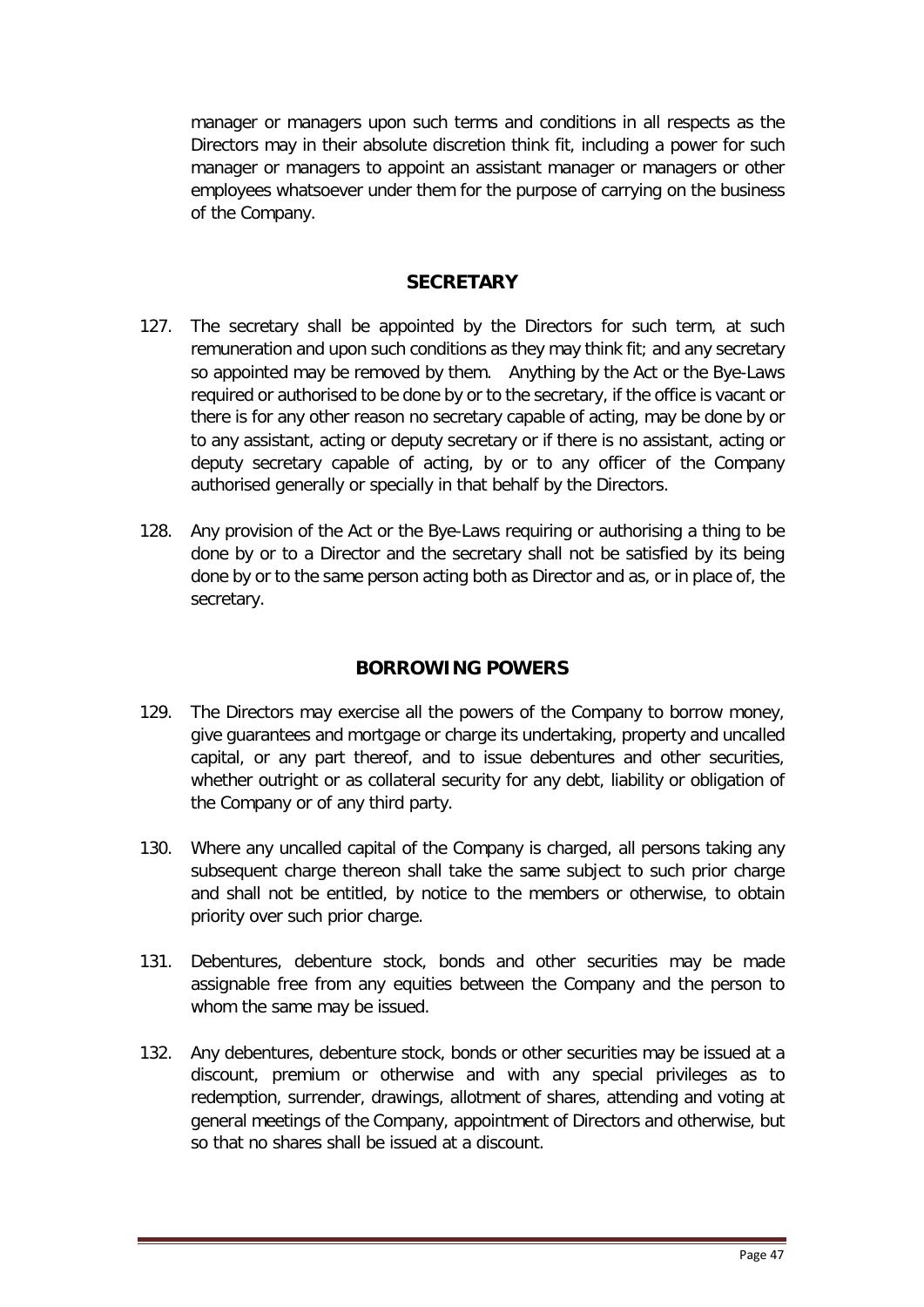- 133. The Directors shall cause a proper register to be kept, in accordance with the provisions of the Act, of all mortgages and charges specifically affecting the property of the Company and shall duly comply with the requirements of the Act in regard to the registration of mortgages and charges therein specified and otherwise.
- 134. If the Company issues a series of debentures or debenture stock not transferable by delivery, the Directors shall cause a proper register to be kept of the holders of such debentures or debenture stock in accordance with the provisions of the Act.

## **CHEQUES**

<span id="page-48-0"></span>135. All cheques, promissory notes, drafts, bills of exchange and other negotiable or transferable instruments and all receipts for moneys paid to the Company shall be signed, drawn, accepted, endorsed or otherwise executed, as the case may be, in such manner as the Directors shall from time to time by resolution determine. The Company's banking accounts shall be kept with such bankers as the Directors shall from time to time determine.

# **THE SEAL**

- <span id="page-48-1"></span>136. (A) The Directors shall provide for safe custody of the seal which shall only be used with the authority of the Directors or of a committee authorised by the Directors in that behalf; and every instrument to which the seal shall be affixed shall be signed by one Director and the Secretary or some other person appointed by the Directors for the purpose or by two Directors Provided that the Directors may either generally or in any particular case resolve (subject to such restrictions as to the manner in which the seal may be affixed as the Directors may determine) that such signature may be affixed to certificates for shares or debentures or representing any other form of security by some mechanical means other than autographic to be specified in such resolution or that such certificates need not be signed by any person. Every instrument executed in the manner provided by this Bye-Law shall be deemed to be sealed and executed with the authority of the Directors previously given.
	- (B) The Company may have a duplicate seal for use in such state, country or territory outside Bermuda as the Directors shall determine and the Company may by writing under the seal appoint any agent or committee outside Bermuda to be the duly authorised agent of the Company for the purpose of affixing and using such duplicate seal and the agent may impose such restrictions on the use thereof as may be thought fit. The Company may also have, for the purpose of sealing securities issued by the Company, and for the purpose of sealing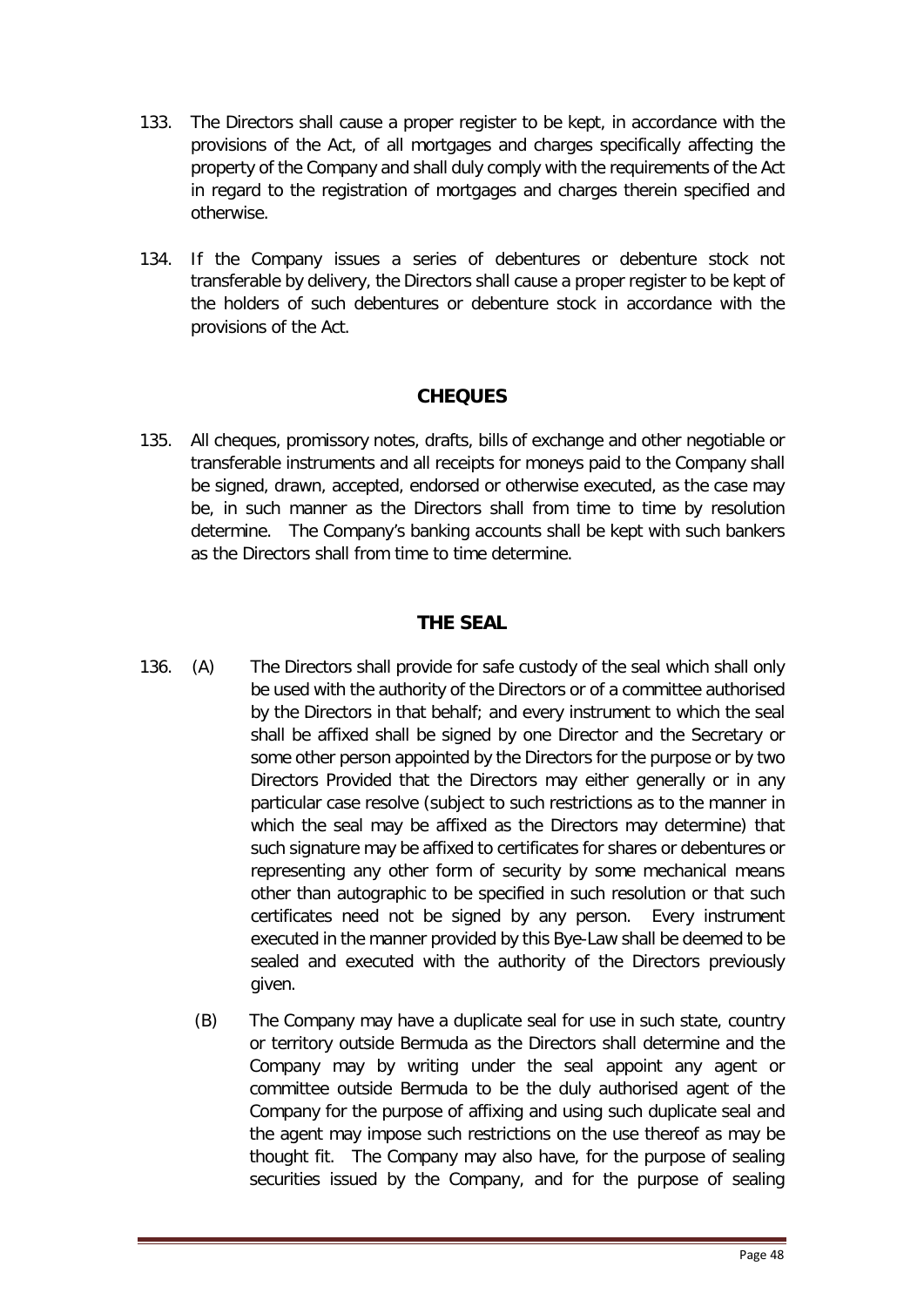documents representing or evidencing the securities so issued, a duplicate seal which is a facsimile of the seal with the addition on its face of the words "Securities Seal". Wherever in the Bye-Laws reference is made to the seal, the reference shall, so far as may be applicable, be deemed to include such duplicate seals as aforesaid.

## **DIVIDENDS AND RESERVES**

- <span id="page-49-0"></span>137. Subject to the Act and as hereinafter set out, the Company in general meeting may declare dividends, in any currency, to be paid to the members according to their rights and privileges in the profits available for distribution (such profits being ascertained in accordance with the provision of the Act) but no dividend shall exceed the amount recommended by the Directors. The Company in general meeting may also make a distribution to the members out of any contributed surplus (as ascertained in accordance with the Act).
- 138. (A) The Directors may from time to time pay to the members such interim dividends as appear to the Directors to be justified by the position of the Company and, in particular (but without prejudice to the generality of the foregoing), if at any time the capital of the Company is divided into different classes, the Directors may pay such interim dividends in respect of those shares in the capital of the Company which confer on the holders thereof deferred or non-preferential rights as well as in respect of those shares which confer on the holders thereof preferential rights with regard to dividend but no interim dividend shall be paid on shares carrying deferred or non-preferential rights if, at the time of payment, any preferential dividend is in arrear provided that if the Directors act bona fide the Directors shall not incur any responsibility to the holders of shares conferring any preference for any damage that they may suffer by reason of the lawful payment of an interim dividend on any shares having deferred or non-preferential rights.
	- (B) The Directors may also pay half-yearly or at other suitable intervals to be settled by them any dividend which may be payable at a fixed rate if the Directors are of the opinion that the position of the Company justifies the payment.
- 139. No dividends shall be paid otherwise than out of profits. No dividend or other moneys payable by the Company on or in respect of any share shall bear interest against the Company.
- 140. Whenever the Directors or the Company in general meeting have resolved that a dividend be paid or declared, the Directors may further resolve that such dividend be satisfied wholly or in part by the distribution of specific assets of any kind and in particular of paid up shares, debentures or warrants to subscribe for securities of the Company or other company or in any one or more of such ways and where any difficulty arises in regard to such distribution, the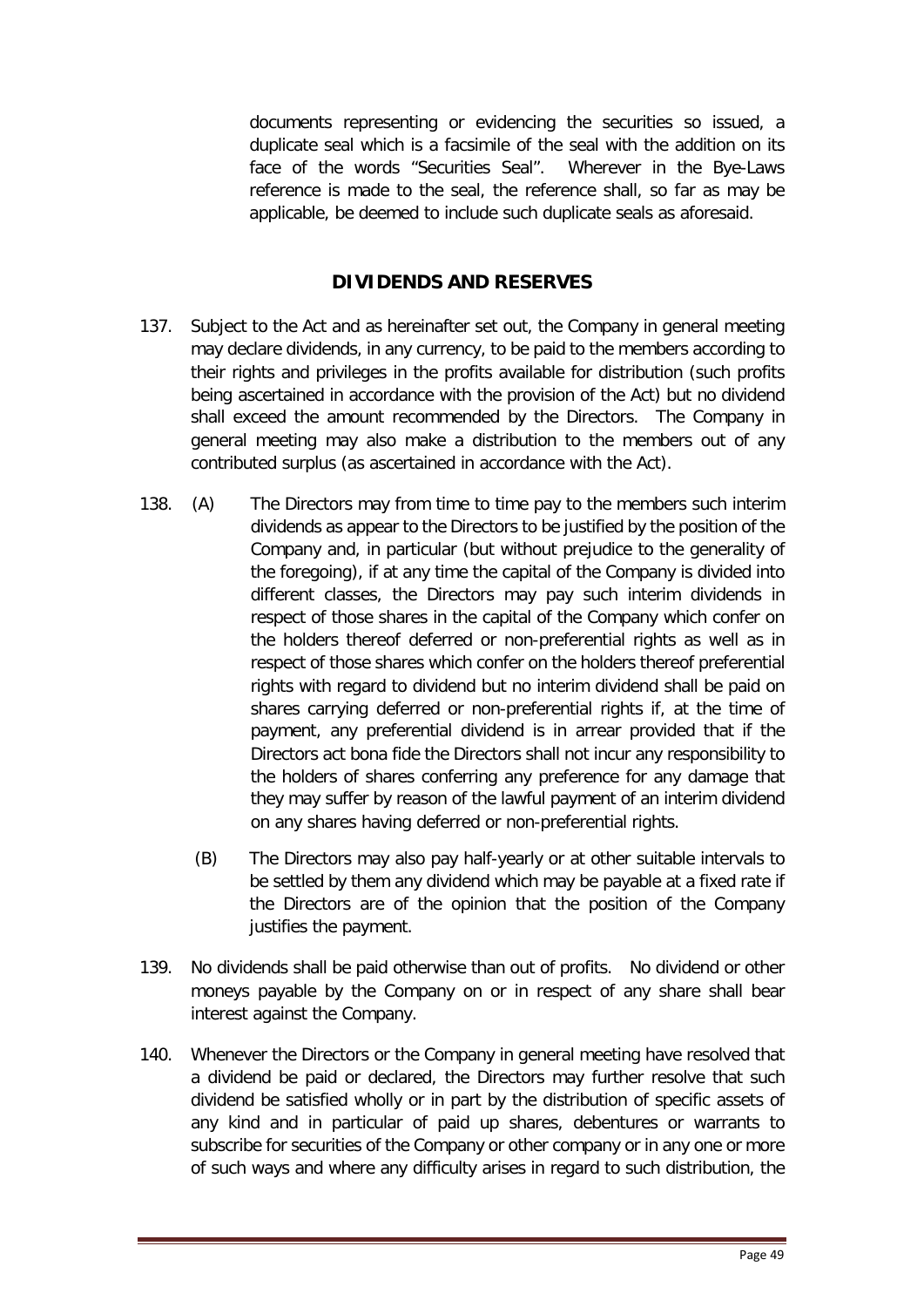Directors may settle the same as they think expedient and in particular may issue fractional certificates, disregard fractional entitlements or round the same up or down and may fix the value for distribution of such specific assets or any part thereof and may determine that cash payments shall be made to any members upon the footing of the value so fixed in order to adjust the rights of all parties and may vest any such specific assets in trustees as may seem expedient to the Directors and may appoint any person to sign any requisite instruments of transfer and other documents on behalf of the persons entitled to the dividend and such appointment shall be effective. The Directors may appoint any person to sign such contract on behalf of the persons entitled to the dividend and such appointment shall be effective.

- 141. (A) Whenever the Directors or the Company in general meeting have resolved that a dividend be paid or declared, the Directors may further resolve:
	- either (i) that such dividend be satisfied wholly or in part in the form of an allotment of shares credited as fully paid provided that the members entitled thereto will be entitled to elect to receive such dividend (or part thereof) in cash in lieu of such allotment. In such case, the following provisions shall apply:-
		- (a) the basis of any such allotment shall be determined by the Directors;
		- (b) the Directors, after determining the basis of allotment, shall give not less than 2 weeks' notice in writing to the members of the right of election accorded to them and shall send with such notice forms of election and specify the procedure to be followed and the place at which and the latest date and time by which duly completed forms of election must be lodged in order to be effective;
		- (c) the right of election may be exercised in respect of the whole or part of that portion of the dividend in respect of which the right of election has been accorded;
		- (d) the dividend (or that part of the dividend to be satisfied by the allotment of shares as aforesaid) shall not be payable in cash on shares in respect whereof the cash election has not been duly exercised ("the non-elected shares") and in lieu and in satisfaction thereof shares shall be allotted credited as fully paid to the members who have not duly exercised the said cash election on the basis of allotment determined as aforesaid and for such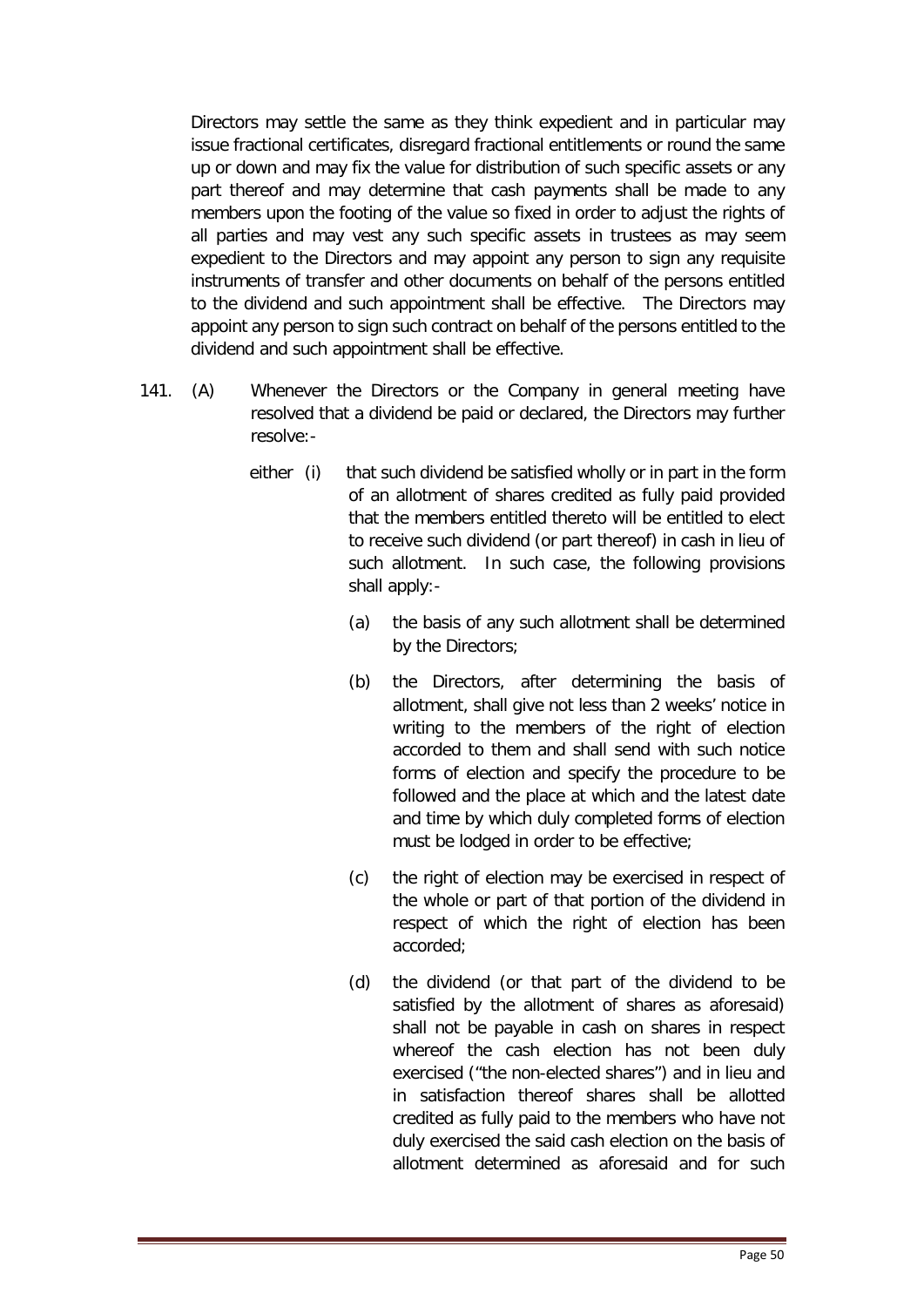purpose the Directors shall capitalise and apply out of any part of the profits of the Company available for distribution or any part of any of the Company's reserve accounts (including any special account, share premium account and capital redemption reserve fund) as the Directors may determine, a sum equal to the aggregate nominal amount of the shares to be allotted on such basis and apply the same in paying up in full the appropriate number of shares for allotment and distribution to and amongst the allottees of the non-elected shares on such basis;

- or (ii) that the members entitled to such dividend shall be entitled to elect to receive an allotment of shares credited as fully paid in lieu of the whole or such part of the dividend as the Directors may think fit. In such case, the following provisions shall apply:-
	- (a) the basis of any such allotment shall be determined by the Directors;
	- (b) the Directors, after determining the basis of allotment, shall give not less than 2 weeks' notice in writing to the members of the right of election accorded to them and shall send with such notice forms of election and specify the procedure to be followed and the place at which and the latest date and time by which duly completed forms of election must be lodged in order to be effective;
	- (c) the right of election may be exercised in respect of the whole or part of that portion of the dividend in respect of which the right of election has been accorded;
	- (d) the dividend (or that part of the dividend in respect of which a right of election has been accorded) shall not be payable on shares in respect whereof the share election has been duly exercised ("the elected shares") and in lieu and in satisfaction thereof shares shall be allotted credited as fully paid to the members who have duly exercised the said share election on the basis of allotment determined as aforesaid and for such purpose the Directors shall capitalise and apply out of any part of the profits of the Company available for distribution or any part of any of the Company's reserve accounts (including any special account, share premium account and

Page 51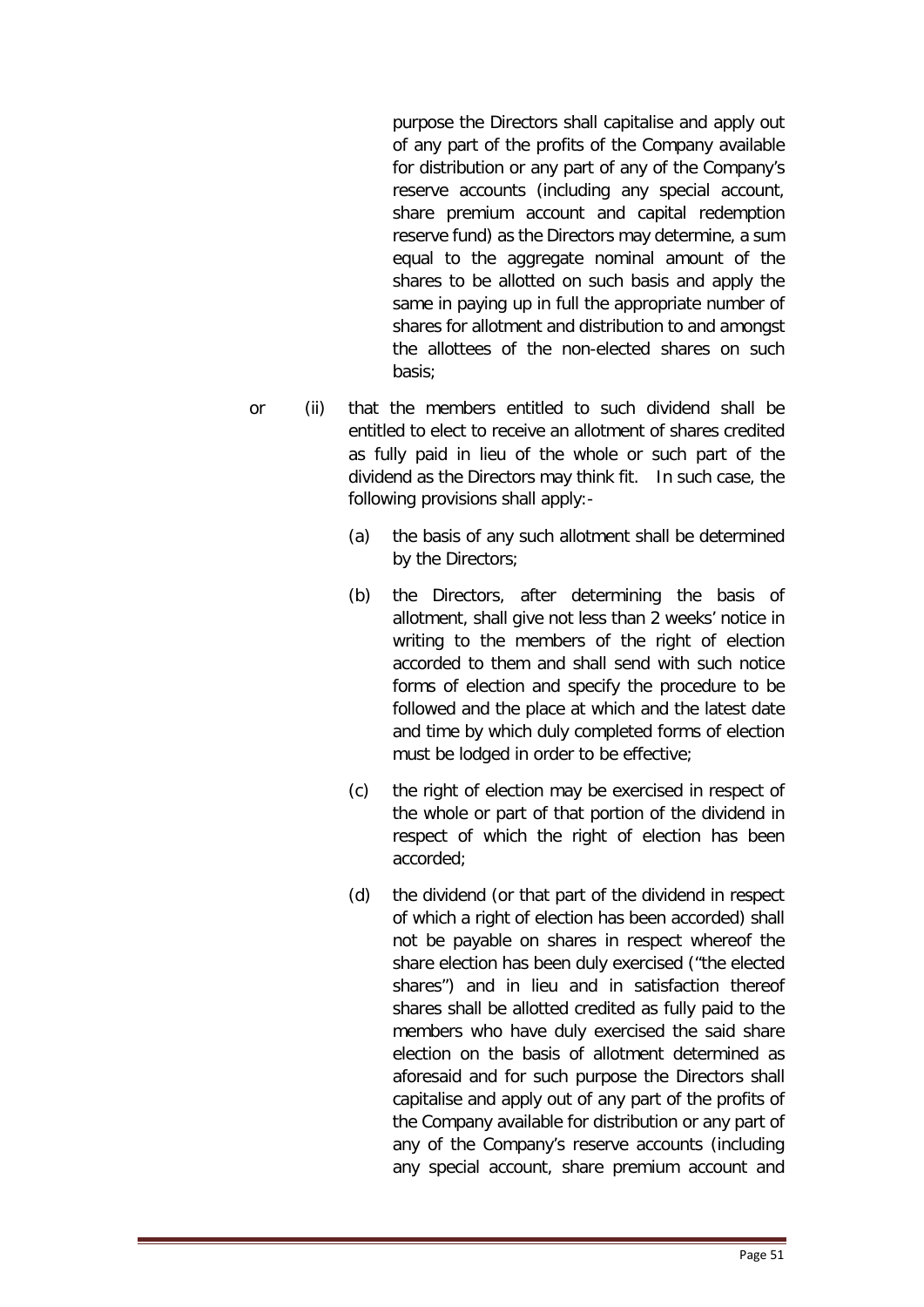capital redemption reserve fund) as the Directors may determine, a sum equal to the aggregate nominal amount of the shares to be allotted on such basis and apply the same in paying up in full the appropriate number of shares for allotment and distribution to and amongst the allottees of the elected shares on such basis.

- (B) The shares allotted pursuant to the provisions of paragraph (A) of this Bye-Law shall rank pari passu in all respects with the shares then in issue save only as regards participation:-
	- (i) in the relevant dividend (or the right to receive or to elect to receive an allotment of shares in lieu and in satisfaction thereof as aforesaid); or
	- (ii) in any other distributions, bonuses or rights paid, made, declared or announced prior to or contemporaneously with the payment or declaration of the relevant dividend

unless, contemporaneously with the announcement by the Directors of their proposal to apply the provisions of sub-paragraph (i) or (ii) of paragraph (A) of this Bye-Law in relation to the relevant dividend or contemporaneously with their announcement of the distribution, bonus or rights in question, the Directors shall specify that the shares to be allotted pursuant to the provisions of paragraph (A) of this Bye-Law shall rank for participation in such dividend, distribution, bonus or rights.

- (C) The Directors may do all acts and things considered necessary or expedient to give effect to any capitalisation pursuant to the provisions of paragraph (A) of this Bye-Law with full power to the Directors to make such provisions as they think fit in the case of shares becoming distributable in fractions (including provisions whereby, in whole or in part, fractional entitlements are aggregated and sold and the net proceeds distributed to those entitled or are disregarded or rounded up or down or whereby the benefit of fractional entitlements accrues to the Company rather than to the members concerned). The Directors may authorise any person to enter into, on behalf of all members interested, an agreement with the Company providing for such capitalisation and matters incidental thereto and any agreement made pursuant to such authority shall be effective and binding on all concerned.
- (D) The Company may, upon the recommendation of the Directors, by special resolution resolve in respect of any one particular dividend of the Company that notwithstanding the provisions of paragraph (A) of this Bye-Law a dividend may be satisfied wholly in the form of an allotment of shares credited as fully paid without offering any right to members to elect to receive such dividend in cash in lieu of such allotment.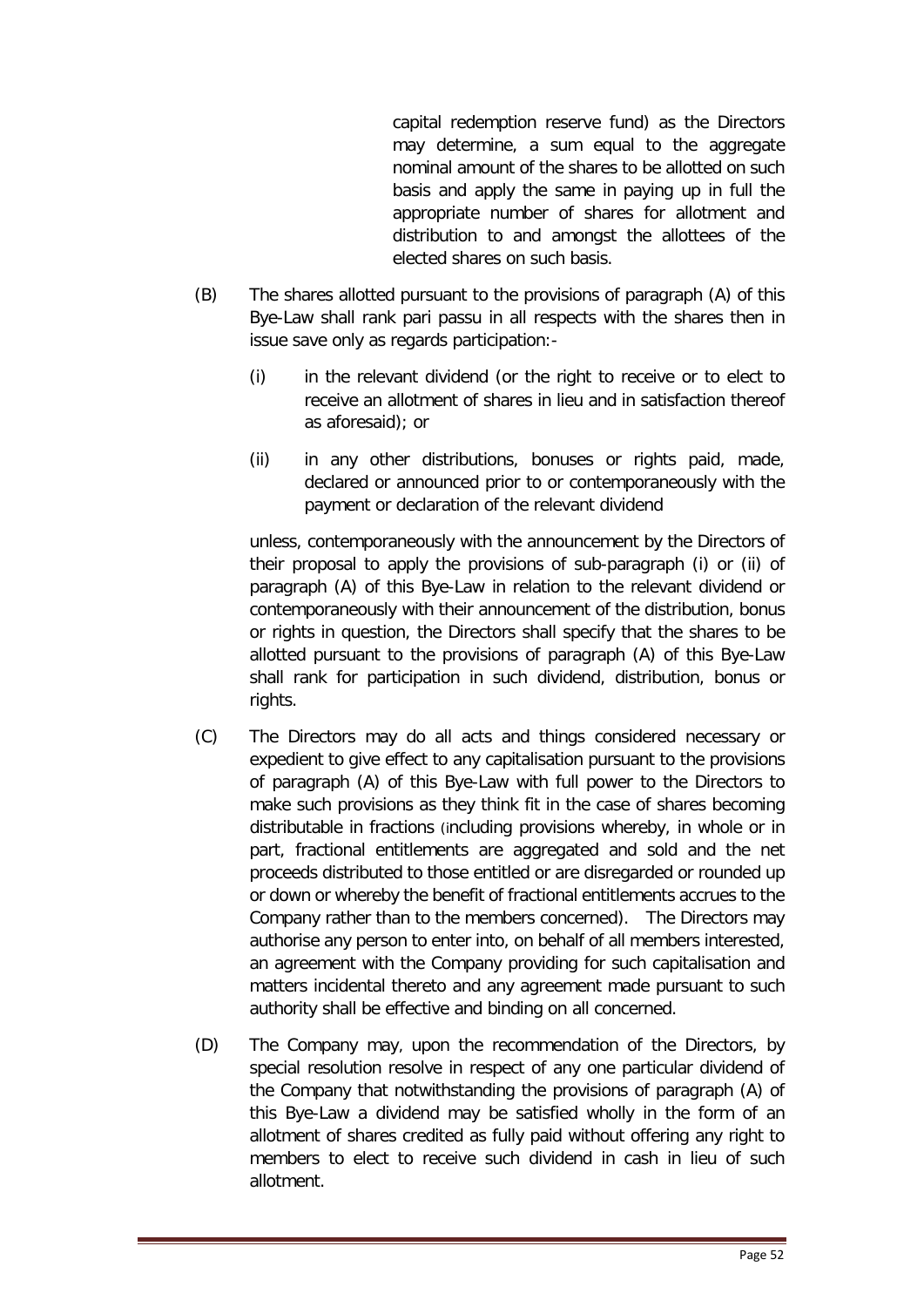- (E) The Directors may on any occasion determine that rights of election and the allotment of shares under paragraph (A) of this Bye-Law shall not be made available or made to any members with registered addresses in any territory where in the absence of a registration statement or other special formalities the circulation of an offer of such rights of election or the allotment of shares would or might be unlawful and in such event the provisions aforesaid shall be read and construed subject to such determination.
- 142. Subject to the rights of persons, if any, entitled to shares with special rights as to dividends, all dividends shall be declared and paid according to the amounts paid or credited as paid on the shares in respect whereof the dividend is paid but no amount paid or credited as paid on a share in advance of calls shall be treated for the purposes of this Bye-Law as paid on the share. All dividends shall be apportioned and paid proportionately to the amounts paid or credited as paid on the shares during any portion or portions of the period in respect of which the dividend is paid; but if any share is issued on terms providing that it shall rank for dividend as from a particular date such share shall rank for dividend accordingly. The Directors may deduct from any dividend, bonus or distribution payable to any member all sums of money (if any) presently payable by him to the Company on account of calls, instalments or otherwise in relation to the shares of the Company.
- 143. The Directors may retain any dividends or other moneys payable on or in respect of a share upon which the Company has a lien and may apply the same in or towards satisfaction of the debts, liabilities or engagements in respect of which the lien exists.
- 144. The Directors may, before recommending any dividend, set aside out of the profits of the Company such sums as they think proper as a reserve or reserves which shall, at the discretion of the Directors, be applicable for meeting claims on or liabilities of the Company or contingencies or for paying off any loan capital or for equalising dividends or for any other purpose to which the profits of the Company may be lawfully applied and pending such application may, at the like discretion, either be employed in the business of the Company or be invested in such investments (other than shares or warrants of the Company) as the Directors may from time to time think fit and so that it shall not be necessary to keep any investments constituting the reserve or reserves separate or distinct from any other investments of the Company. The Directors may also without placing the same to reserve carry forward any profits which they may think prudent not to distribute by way of dividend.
- 145. Any general meeting sanctioning a dividend may make a call on the members of such amount as the meeting fixes but so that the call on each member shall not exceed the dividend payable to him and so that the call shall be made payable at the same time as the dividend and the dividend may, if so arranged between the Company and the member, be set off against the call.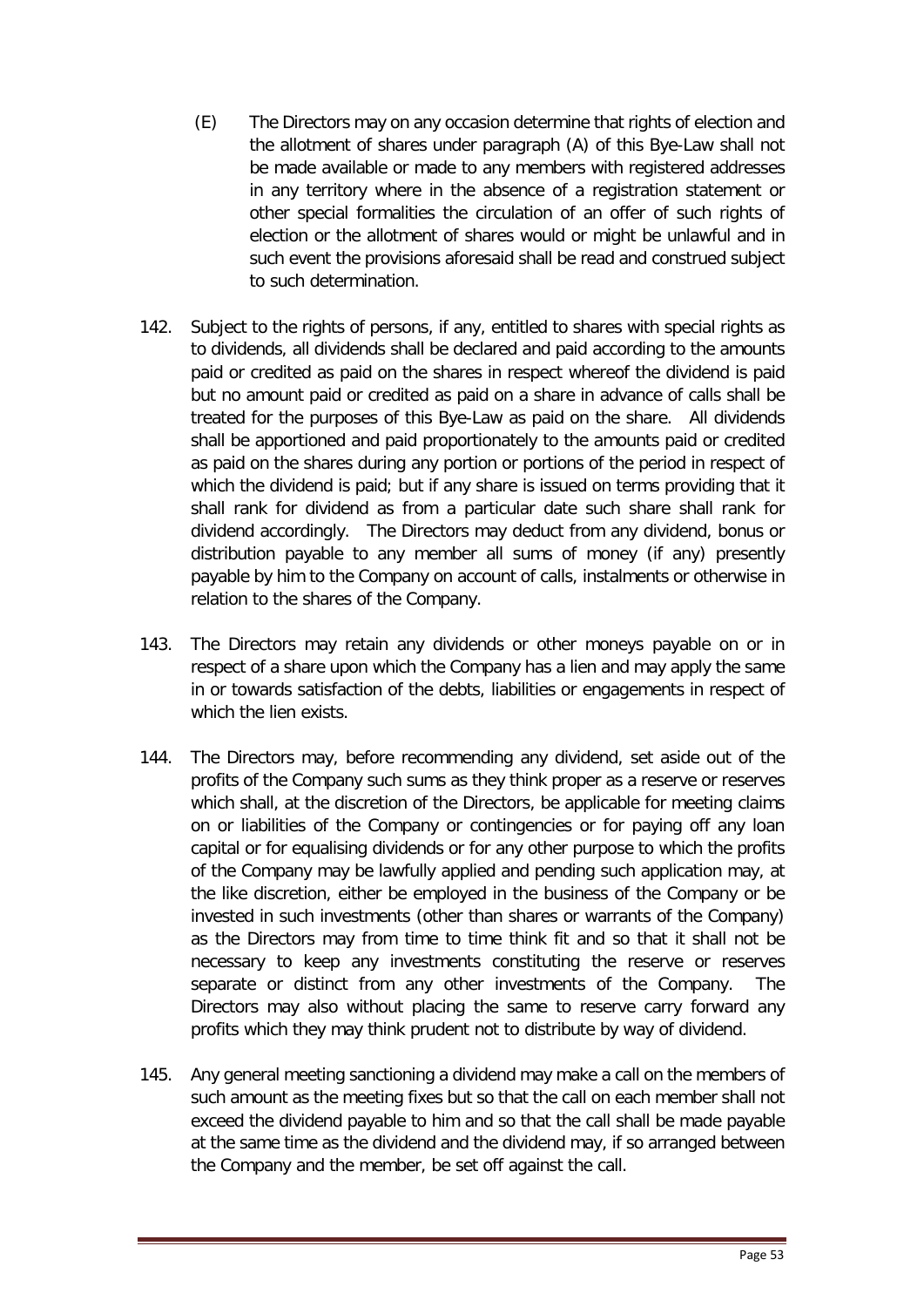- 146. A transfer of shares shall not pass the right to any dividend or bonus declared thereon before the registration of the transfer.
- 147. Notwithstanding anything herein contained, if two or more persons are registered as joint holders of any share, any one of them may give an effectual receipt for any dividends, interim dividends or bonuses or other moneys payable on or in respect of such shares.
- 148. Unless otherwise directed by the Directors, any dividend, interest, bonus or other sum payable in cash to the members may be paid by cheque or warrant sent through the post to the registered address of the member or person entitled thereto or to such person at such address as the member or person entitled (as the case may be) may direct. Every such cheque or warrant shall be made payable to the order of the person to whom it is sent or to the order of such other person as the member or person entitled (as the case may be) may direct and shall be sent at his own risk and the payment of any such cheque or warrant shall operate as a good discharge to the Company in respect of the dividend, interest, bonus or other sum represented thereby, notwithstanding that it may subsequently appear that the same has been stolen or that any endorsement thereon has been forged.
- 149. All dividends or bonuses unclaimed for one year after having been declared may be invested or otherwise made use of by the Directors for the benefit of the Company until claimed and the Company shall not be constituted a trustee in respect thereof or any profit or benefit derived therefrom. All dividends or bonuses unclaimed for 6 years after having been declared shall be forfeited by the Directors and shall revert to the Company.
- 150. (A) The Directors may, with the sanction of an ordinary resolution of the Company, capitalise any sum standing to the credit of any of the Company's reserve accounts (including share premium account and capital redemption reserve fund) or any sum standing to the credit of any profit and loss account or otherwise available for distribution (and not required for the payment or provision of the dividend on any shares with a preferential right to dividend) by appropriating such sum to the holders of shares in the proportions in which such sum would have been divisible amongst them had the same been a distribution of profits by way of dividend and applying such sum on their behalf in or towards paying up any amounts for the time being unpaid on any shares held by them respectively or in paying up in full unissued shares (or, subject to any special rights previously conferred on any shares or class of shares for the time being issued, unissued shares of any other class not being redeemable shares), debentures or other obligations of the Company for allotment and distribution credited as fully paid up to and amongst them in the proportion aforesaid, or partly in the one way and partly in the other: Provided that a share premium account and a capital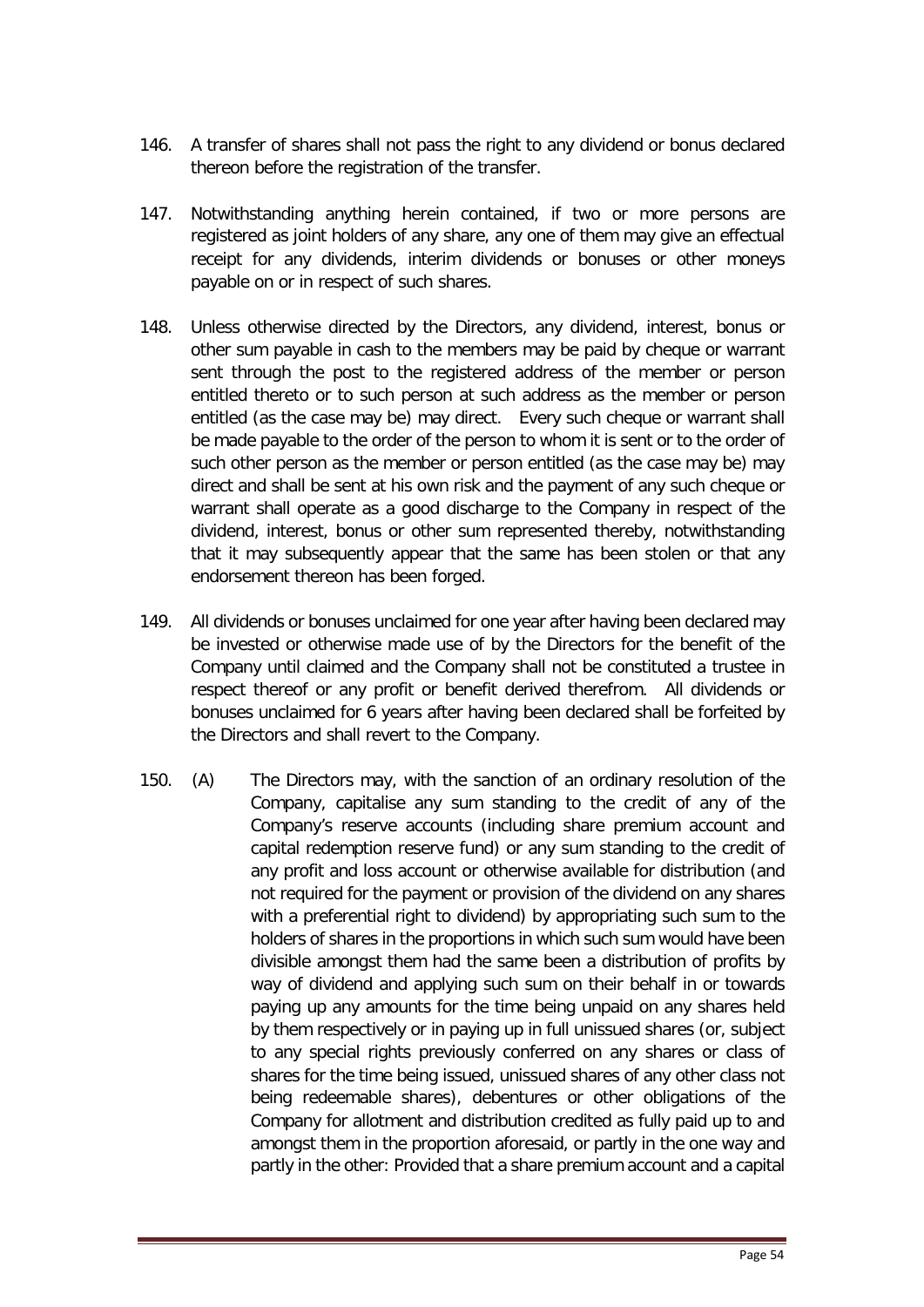redemption reserve fund and any reserve or fund representing unrealised profits may, for the purposes of this Bye-Law, only be applied in paying up unissued shares to be allotted to members as fully paid bonus shares.

- (B) Whenever such a resolution as aforesaid shall have been passed the Directors shall make all appropriations and applications of the undivided profits resolved to be capitalised thereby and all allotments and issues of fully paid up shares or debentures, if any, and generally shall do all acts and things considered necessary or expedient to give effect to any such capitalisation. In particular where any difficulty arises in regard to any distribution under paragraph (A) of this Bye-Law the Directors may settle the same as they think expedient and in particular may issue fractional certificates or authorise any person to sell and transfer any fractions or may resolve that the distribution should be as nearly as may be practicable in the correct proportion but not exactly so or may ignore fractions altogether and may determine that cash payments shall be made to any members in order to adjust the rights of all parties, as may seem expedient to the Directors. The Directors may authorise any person to enter on behalf of all the members entitled thereto into an agreement with the Company providing for any such capitalisation and matters incidental thereto including the allotment to them respectively, credited as fully paid up, of any further shares or debentures to which they may be entitled upon such capitalisation or, as the case may require, the payment up by the Company on their behalf, by the application thereto of their respective proportions of the profits resolved to be capitalised, of the amounts or any part of the amounts remaining unpaid on their existing shares and any agreement made under such authority shall be effective and binding on all concerned.
- 151. The following provisions shall have effect at any time and from time to time in so far as they are not prohibited by or inconsistent with the Statutes:
	- (A) If, so long as any of the rights attached to any warrants issued by the Company to subscribe for shares of the Company shall remain exercisable, the Company does any act or engages in any transaction which, as a result of any adjustments to the subscription price in accordance with the provisions of the conditions of the warrants, would reduce the subscription price to below the par value of a share then the following provisions shall apply:-
		- (i) as from the date of such act or transaction the Company shall establish and thereafter (subject as provided in this Bye-Law) maintain in accordance with the provisions of this Bye-Law a reserve (the "Subscription Right Reserve") the amount of which shall at no time be less than the sum which for the time being would be required to be capitalised and applied in paying up in full the nominal amount of the additional shares required to be issued and allotted credited as fully paid pursuant to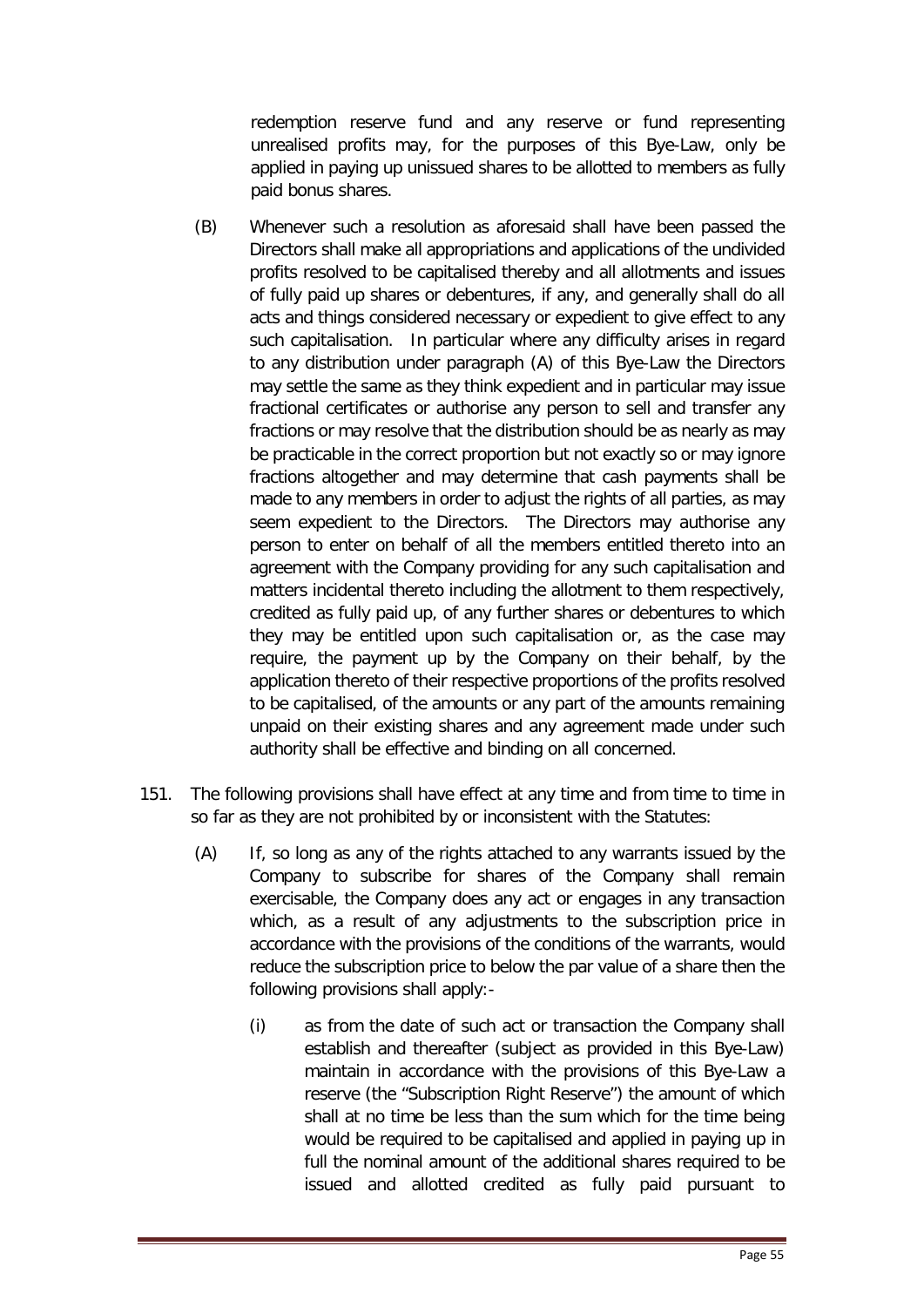sub-paragraph (iii) of this paragraph (A) on the exercise in full of all the subscription rights outstanding and shall apply the Subscription Right Reserve in paying up such additional shares in full as and when the same are allotted;

- (ii) the Subscription Right Reserve will not be used for any purpose other than that specified above until all other reserves of the Company (other than share premium account and capital redemption reserve fund) have been used and will then only be used to make good losses of the Company if and so far as is required by law;
- (iii) upon the exercise of all or any of the subscription rights represented by any warrant, the relevant subscription rights shall be exercisable in respect of a nominal amount of shares equal to the amount in cash which the holder of such warrant is required to pay on exercise of the subscription rights represented thereby (or as the case may be, the relevant portion thereof in the event of a partial exercise of the subscription rights) and, in addition, there shall be allotted in respect of such subscription rights to the exercising warrantholder, credited as fully paid, such additional nominal amount of shares as is equal to the difference between:-
	- (a) the said amount in cash which the holder of such warrant is required to pay on exercise of the subscription rights represented thereby (or, as the case may be, the relevant portion thereof in the event of a partial exercise of the subscription rights); and
	- (b) the nominal amount of shares in respect of which such subscription rights would have been exercisable having regard to the provisions of the conditions of the warrants, had it been possible for such subscription rights to represent the right to subscribe for shares at less than par

and immediately upon such exercise so much of the sum standing to the credit of the Subscription Right Reserve as is required to pay up in full such additional nominal amount of shares shall be capitalised and applied in paying up in full such additional nominal amount of shares which shall forthwith be allotted credited as fully paid to the exercising warrantholder;

(iv) if upon the exercise of the subscription rights represented by any warrant the amount standing to the credit of the Subscription Right Reserve is not sufficient to pay up in full such additional nominal amount of shares equal to such difference as aforesaid to which the exercising warrantholder is entitled, the Directors shall apply any profits or reserves then or thereafter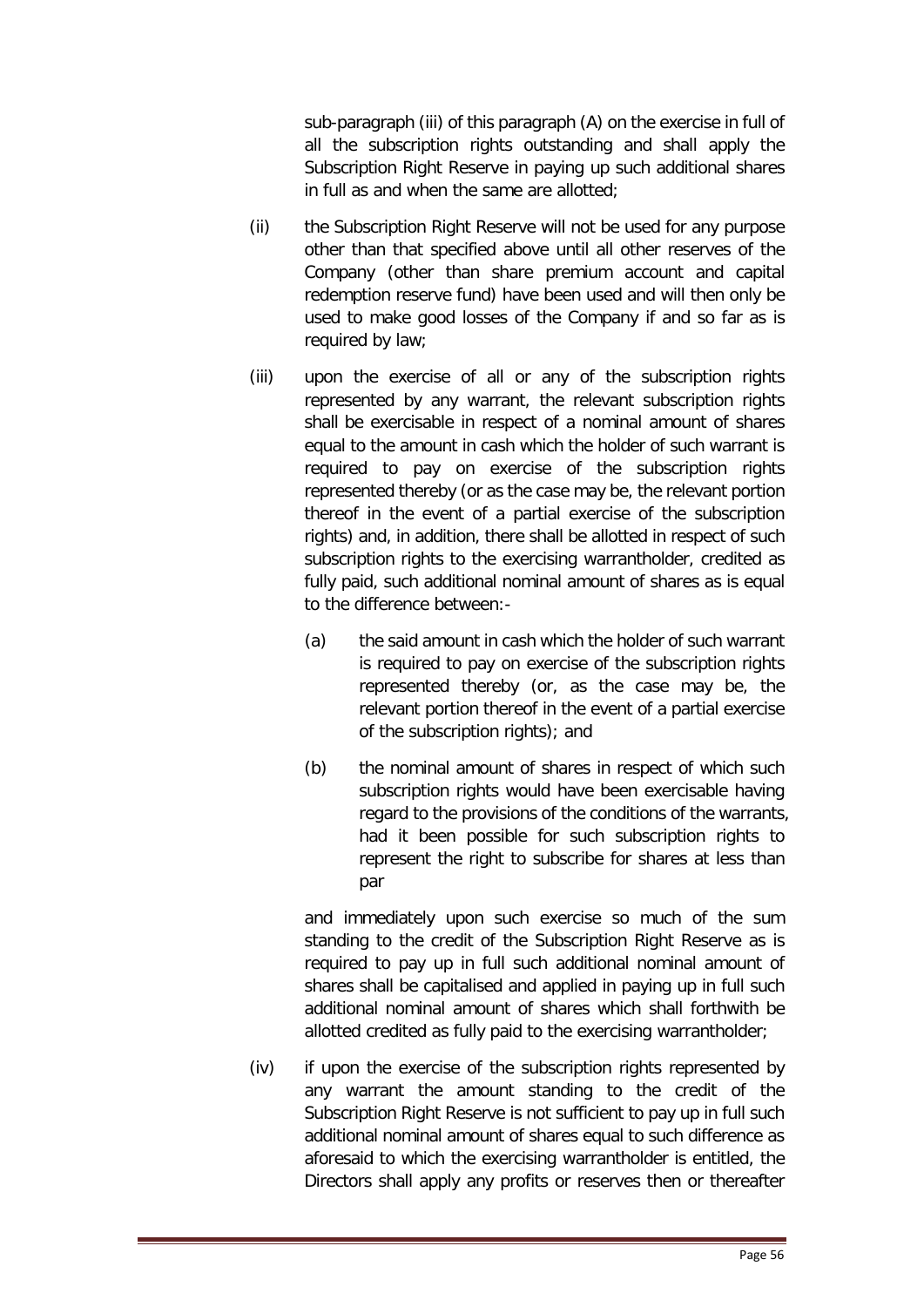becoming available (including to the extent permitted by law, share premium account and capital redemption reserve fund) for such purpose until such additional nominal amount of shares is paid up and allotted as aforesaid and until such time no dividend or other distribution shall be paid or made on the shares. Pending such payment up and allotment the exercising warrantholder shall be issued by the Company with a certificate evidencing his right to the allotment of such additional nominal amount of shares. The rights represented by any such certificate shall be in registered form and shall be transferable in whole or in part in units of one share in the like manner as the shares for the time being transferable, and the Company shall make such arrangements in relation to the maintenance of a register therefor and other matters in relation thereto as the Directors may think fit and adequate particulars thereof shall be made known to each relevant exercising warrantholder upon the issue of such certificate.

- (B) Shares allotted pursuant to the provisions of this Bye-Law shall rank pari passu in all respects with the other shares allotted on the relevant exercise of the subscription rights represented by the warrant concerned.
- (C) Notwithstanding anything contained in paragraph (A) of this Bye-Law no fraction of a share shall be allotted on exercise of the subscription rights.
- (D) The provisions of this Bye-Law as to the establishment and maintenance of the Subscription Right Reserve shall not be altered or added to in any way which would vary or abrogate, or which would have the effect of varying or abrogating, the provisions for the benefit of any warrantholder or class of warrantholders under this Bye-Law without the sanction of a special resolution of such warrantholders or class of warrantholders.
- (E) A certificate or report by the auditors for the time being of the Company as to whether or not the Subscription Right Reserve is required to be established and maintained and if so the amount thereof so required to be established and maintained, as to the purposes for which the Subscription Right Reserve has been used, as to the extent to which it has been used to make good losses of the Company, as to the additional nominal amount of shares required to be allotted to an exercising warrantholder credited as fully paid and as to any other matter concerning the Subscription Right Reserve shall (in the absence of manifest error) be conclusive and binding upon the Company and all warrantholders.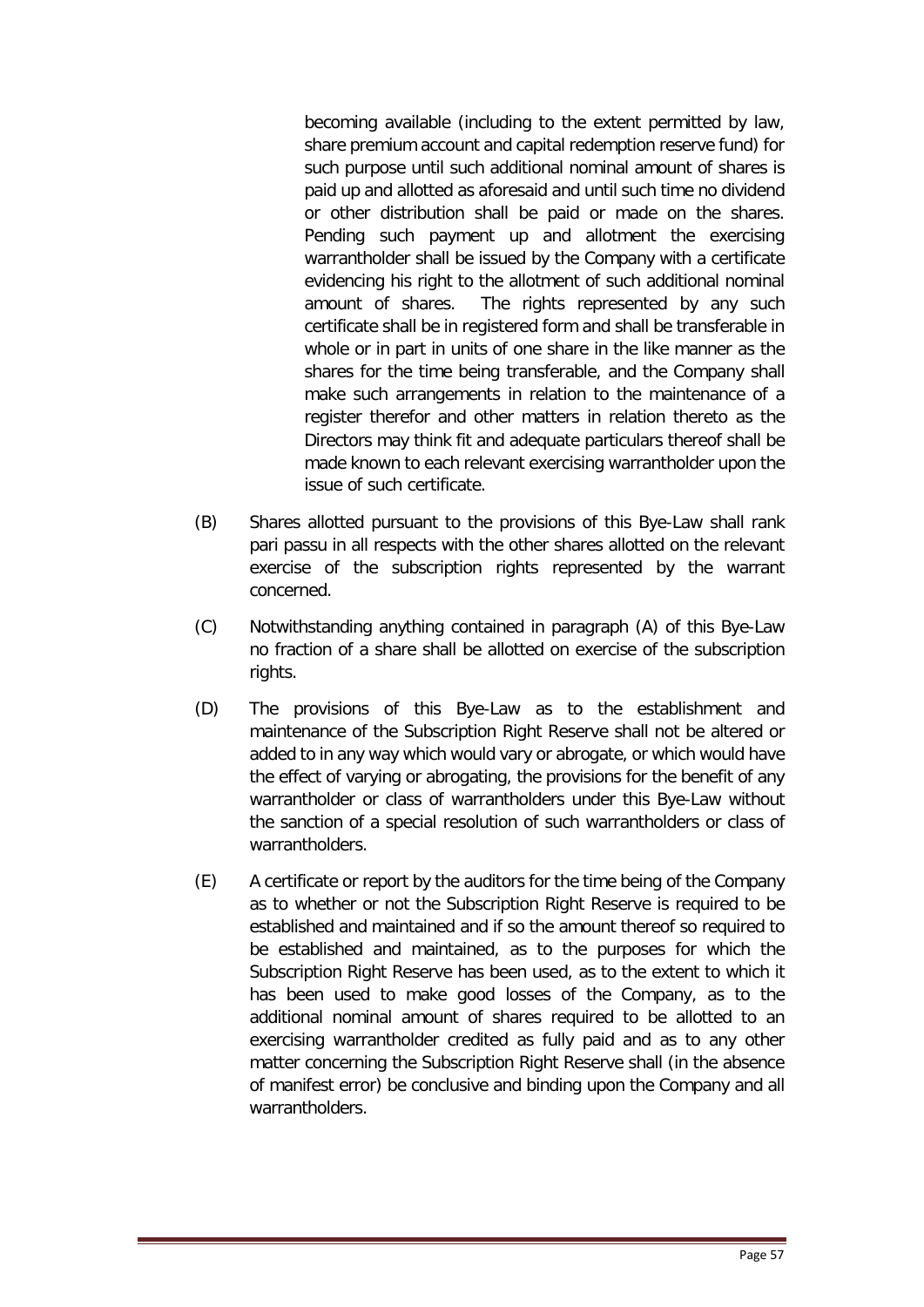## **RECORD DATES**

<span id="page-58-0"></span>152. Notwithstanding any other provision of these presents the Company or the Directors may fix any date as the record date for any dividend, distribution, allotment or issue and such record date may be on or at any time before or after any date on which such dividend, distribution, allotment or issue is declared, paid or made.

## **ANNUAL RETURNS**

<span id="page-58-2"></span><span id="page-58-1"></span>153. The Directors shall file the requisite annual declaration and pay the annual government fee in Bermuda in accordance with the Statutes.

## **ACCOUNTS**

- 154. The Directors shall cause proper books of account to be kept with respect to:-
	- (i) all sums of money received and expended by the Company and the matters in respect of which the receipt and expenditure took place;
	- (ii) all sales and purchases of goods by the Company; and
	- (iii) the properties, assets, credits and liabilities of the Company and of all other matters required by the Act.

Proper books shall not be deemed to be kept if there are not kept such books of account as are necessary to give a true and fair view of the state of the Company's affairs and to explain its transactions.

- 155. The books of account shall be kept at the Company's principal place of business in Hong Kong or at such other place as the Directors think fit and shall always be open to inspection by the Directors, provided that if the books of account shall be kept outside Bermuda, there shall be kept at an office of the Company in Bermuda such records as will enable the Directors to ascertain with reasonable accuracy the financial position of the Company at the end of each 3 month period.
- 156. The Directors shall from time to time determine whether and to what extent and at what times and places and under what conditions or regulations the account and books of the Company or any of them shall be open to the inspection of members not being Directors and no member (not being a Director) shall have any right of inspecting any account or book or document of the Company except as conferred by law or authorised by the Directors or by the Company in general meeting.
- 157. The Directors shall from time to time, in accordance with the relevant provisions of the Act, cause to be prepared and audited by the auditors for the time being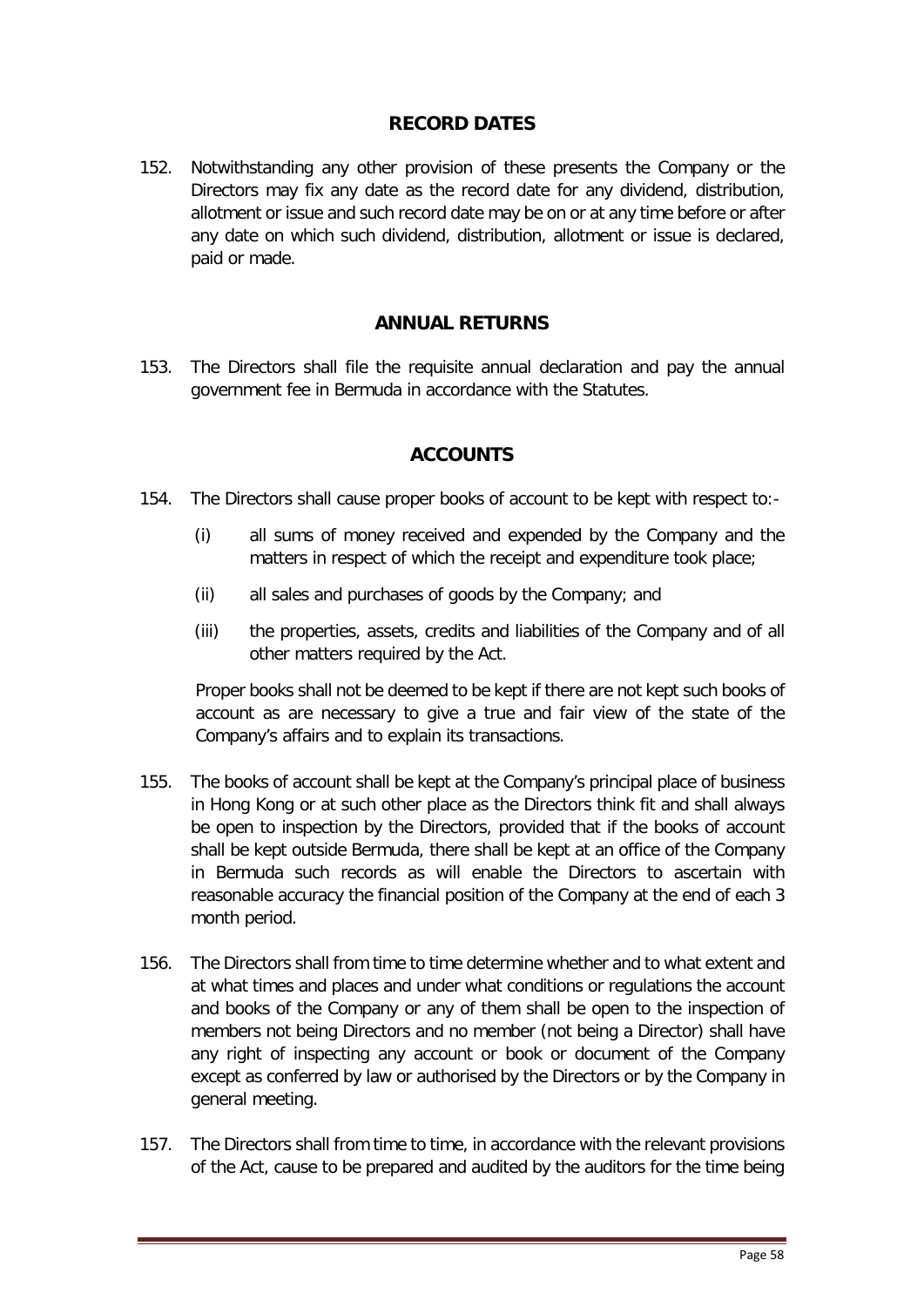of the Company such profit and loss accounts, balance sheets and group accounts (if any) as are referred to in those provisions. Such profit and loss accounts, balance sheets and group accounts (if any) as shall have been audited by the auditors for the time being of the Company and such other reports as are referred to in the relevant provisions of the Act shall be laid before the Company at the annual general meeting which must be held in accordance with the provisions of Bye-Law 56.

158. Every balance sheet of the Company shall be signed pursuant to the relevant provisions of the Act and, subject to those provisions, a copy of every balance sheet (including every document required by law to be annexed thereto) and profit and loss account which is to be laid before the Company at the annual general meeting, together with a copy of the Directors' report and a copy of the auditors' report, shall be sent to every member of, and every holder of debentures of, the Company and every person registered under Bye-Law 49 and to all persons other than members or holders of debentures of the Company, being persons entitled to receive notices of general meetings of the Company, at the same time as notice of the meeting is being sent: Provided that this Bye-Law shall not require a copy of those documents to be sent to any person of whose address the Company is not aware or to more than one of the joint holders of any shares or debentures. Copies of each of the said documents shall also be forwarded in appropriate number to the relevant stock exchange on which the shares of the Company shall be listed or the relevant committee thereof in accordance with the terms of any listing agreement for the time being binding on the Company or with the continuing obligation binding on the Company by virtue of any listing.

#### **BRANCH REGISTERS**

<span id="page-59-0"></span>159. Subject to the provisions of the Act, if the Directors consider it necessary or appropriate, the Company may establish and maintain a branch register of members at such location within or outside Bermuda as the Directors think fit. The Directors may, subject to the Act, make or vary from time to time such provisions as they think fit in respect of the keeping of any such branch register and the transfer of shares to, on or from any such branch register and may comply with the requirements of any local law.

The Directors in so far as permitted by any applicable law may, in their absolute discretion, at any time and from time to time transfer any share upon the register to any branch register or any share on any branch register to the register or any other branch register. In the event of any such transfer, unless otherwise determined by the Directors, the shareholder requesting such transfer shall bear the cost of effecting the transfer.

Unless the Directors otherwise agree (which agreement may be on such terms and subject to such conditions as the Directors in their absolute discretion may from time to time determine, and which agreement they shall, without giving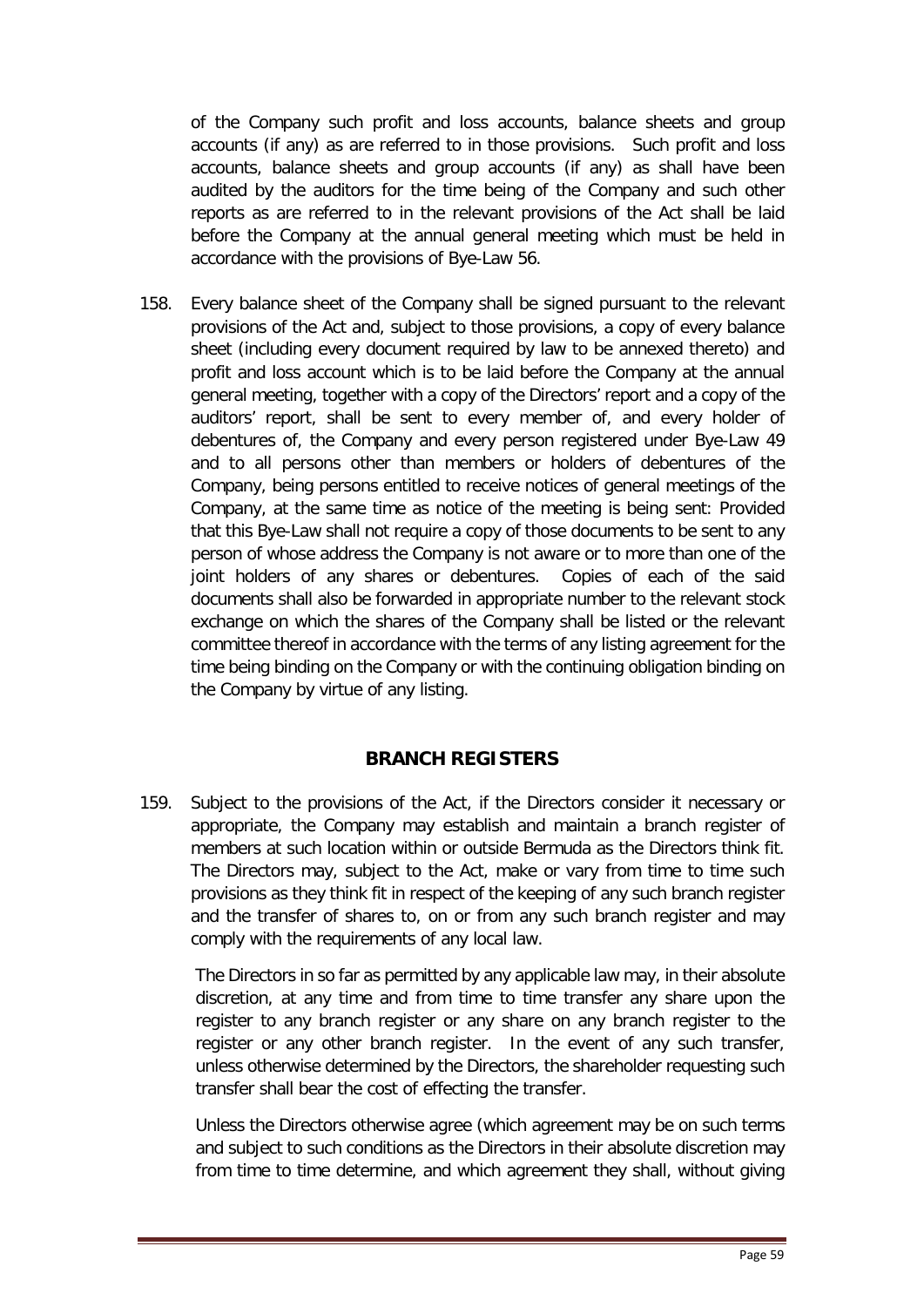any reason therefor, be entitled in their absolute discretion to give or withhold), no shares upon the register shall be transferred to any branch register nor shall shares on any branch register be transferred to the register or any other branch register and all transfers and other documents of title shall be lodged for registration, and registered, in the case of any shares on a branch register, at the relevant registration office, appointed by the Directors and, in the case of any shares on the register, at the office or such other place in Bermuda at which the register is kept in accordance with the Act.

## **AUDIT**

- <span id="page-60-0"></span>160. Auditors shall be appointed and their duties regulated in accordance with the Bye-Laws and the provisions of the Act.
- 161. Subject as otherwise provided by the Act, the remuneration of the auditors shall be fixed by the Company in general meeting Provided always that in respect of any particular year the Company in general meeting may delegate the fixing of such remuneration to the Directors.
- 162. Every statement of account audited by the Company's auditors and presented by the Directors at a general meeting shall after approval at such meeting be conclusive as to the contents thereof except as regards any error discovered therein within 3 months of the approval thereof. Whenever any such error is discovered within that period, it shall forthwith be corrected and the statement of account amended in respect of the error shall be conclusive as aforesaid.

#### **NOTICES**

- <span id="page-60-1"></span>163. Any notice or document (including a share certificate) may be given by the Company to any member either personally or by sending it by post to him at his registered address as appearing in the register or at the address, within or outside Bermuda, supplied by him to the Company for the sending of notices or documents to him or by advertisement to be published in the newspaper or published in such manner or by any other means as may be required or accepted by the Designated Stock Exchange or relevant regulatory bodies or pursuant to any applicable laws, rules and regulations. A member who has no address of either type as aforesaid shall be deemed to have received any notice which shall have been displayed at the office or at the principal place of business for the time being of the Company in Hong Kong and shall have remained there for the period of 24 hours and such notice shall be deemed to have been received by such member on the day following that on which it shall have been first so displayed.
- 164. Subject to Bye-Law 163, where a notice is sent by post, service of the notice shall be deemed to be effected by properly addressing, prepaying and posting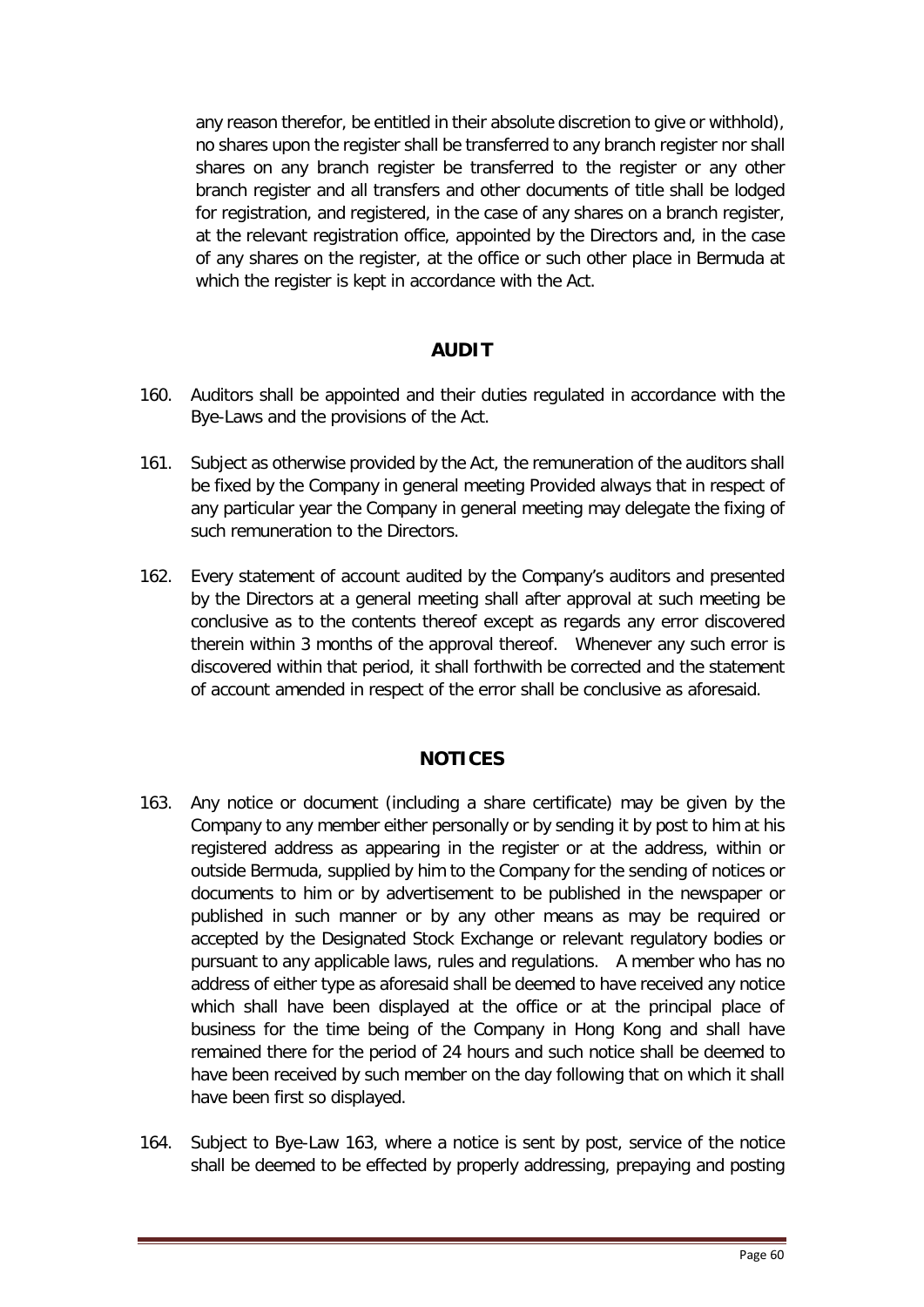an envelope or a wrapper containing the notice and to have been effected on the day following that on which the envelope or wrapper containing the same is put into a post office situated within Bermuda or Hong Kong and in proving such service it shall be sufficient to prove that the envelope or wrapper containing the notice was properly prepaid, addressed and put into such post office and a certificate in writing signed by the secretary or other person appointed by the Directors that the envelope or wrapper containing the notice was so addressed and put into such post office shall be conclusive evidence thereof. Any notice or other document delivered or left at the registered address or address supplied for the sending of notices or documents to him otherwise then by post shall be deemed to have been served or delivered on the day it was so delivered or left.

- 165. A notice may be given by the Company to the joint holders of a share by giving the notice to the joint holder named first in the register in respect of the share and notice so given shall be sufficient notice to all the joint holders.
- 166. A notice may be given by the Company to the persons entitled to a share in consequence of the death, mental disorder or bankruptcy of a member by sending it through the post in a prepaid envelope or wrapper addressed to them by name or by the title of representatives of the deceased or trustee of the bankrupt or committee, receiver, curator bonis or other person in the nature of a committee, receiver or curator bonis appointed by the court or by any like description at the address, if any, within Bermuda or Hong Kong supplied for the purpose by the persons claiming to be so entitled or, until such an address has been so supplied, by giving the notice in any manner in which the same might have been given if the death, mental disorder or bankruptcy had not occurred.
- 167. Any person who, by operation of law, transfer or other means whatsoever, becomes entitled to any share shall be bound by every notice in respect of such share which, prior to his name and address being entered in the register, shall have been duly given under the Bye-Laws to the person from whom he derived his title to such share.
- 168. Notice of every general meeting shall be given in any manner hereinbefore authorised to (a) every member, (b) every person entitled to a share in consequence of the death, mental disorder or bankruptcy of a member who, but for his death, mental disorder or bankruptcy, would be entitled to receive notice of the meeting, and (c) the auditors for the time being of the Company. No other persons shall be entitled to receive notices of general meetings.
- 169. Any notice or document delivered or sent by post or left at the registered address or the address supplied by him for the sending of notices or documents to him of any member in pursuance of the Bye-Laws shall, notwithstanding that such member be then deceased or bankrupt or that any other event has occurred and whether or not the Company has notice of his death, bankruptcy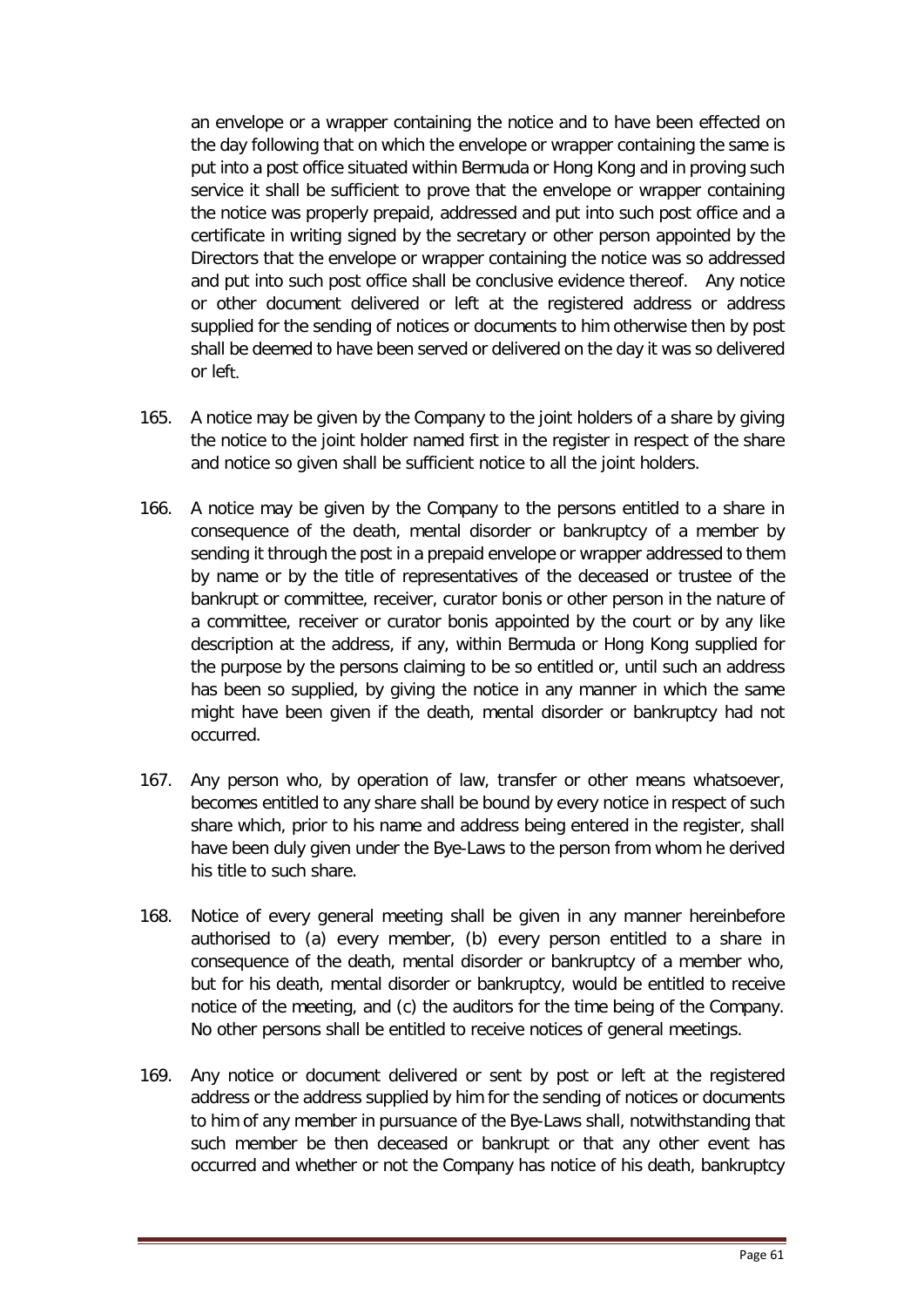or such other event, be deemed to have been duly served in respect of any registered shares whether held solely or jointly with other persons by such member until some other person be registered in his stead as the holder or joint holder thereof and such service shall for all purposes of the Bye-Laws be deemed a sufficient service of such notice or document on all persons interested (whether jointly with or as claiming through or under him) in the share.

170. The signature to any notice to be given by the Company may be written or printed.

## **INFORMATION**

<span id="page-62-0"></span>171. No member shall be entitled to require discovery of or any information respecting any detail of the Company's trading or any matter which is or may relate to the conduct of the business of the Company and which in the opinion of the Directors it will be inexpedient in the interests of the members of the Company to communicate to the public.

## **DESTRUCTION OF DOCUMENTS**

- <span id="page-62-1"></span>172. The Company may destroy:-
	- (i) any share certificate which has been cancelled at any time after the expiry of one year from the date of such cancellation;
	- (ii) any dividend mandate or any variation or cancellation thereof or any notification of change of name or address at any time after the expiry of 2 years from the date such mandate, variation, cancellation or notification was recorded by the Company;
	- (iii) any instrument of transfer of shares which has been registered at any time after the expiry of 6 years from the date of registration; and
	- (iv) any other document on the basis of which any entry in the register is made at any time after the expiry of 6 years from the date an entry in the register was first made in respect of it;

and it shall conclusively be presumed in favour of the Company that every share certificate so destroyed was a valid certificate duly and properly cancelled and that every instrument of transfer so destroyed was a valid and effective instrument duly and properly registered and that every other document destroyed hereunder was a valid and effective document in accordance with the recorded particulars thereof in the books or records of the Company. Provided always that:-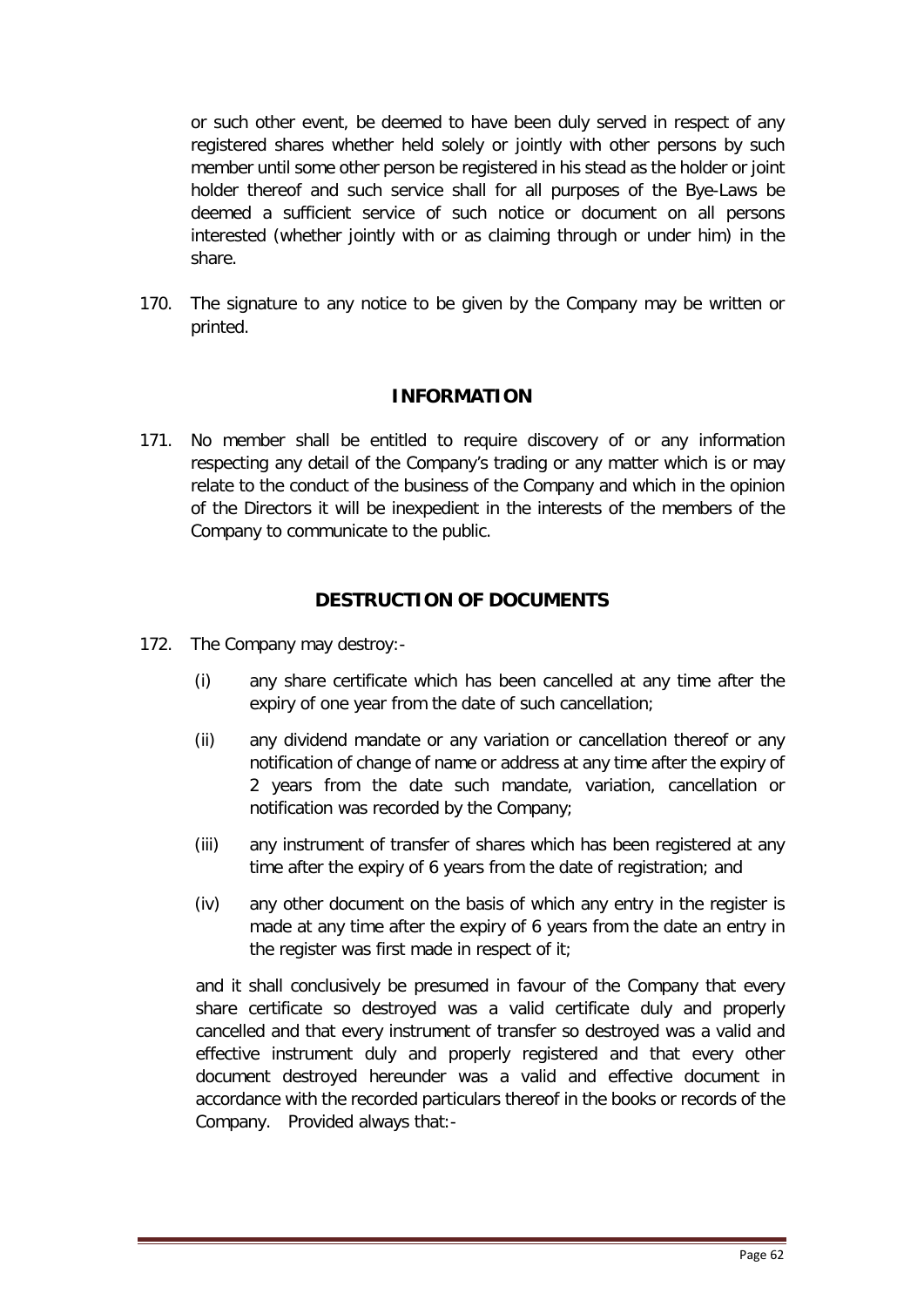- (a) the foregoing provisions of this Bye-Law shall apply only to the destruction of a document in good faith and without express notice to the Company that the preservation of such document was relevant to a claim;
- (b) nothing contained in this Bye-Law shall be construed as imposing upon the Company any liability in respect of the destruction of any such document earlier than as aforesaid or in any case where the conditions of proviso (a) above are not fulfilled; and
- (c) references in this Bye-Law to the destruction of any document include references to its disposal in any manner.

## **WINDING-UP**

- <span id="page-63-0"></span>173. If the Company is wound up and the assets available for distribution among the members as such are insufficient to repay the whole of the paid-up capital, such assets shall be distributed so that as nearly as may be the losses shall be borne by the members in proportion to the capital paid up or which ought to have been paid up at the commencement of the winding-up on the shares held by them respectively. If in a winding-up the assets available for distribution among the members are more than sufficient to repay the whole of the capital paid up at the commencement of the winding-up, the excess shall be distributed amongst the members in proportion to the capital at the commencement of the winding-up paid up by them respectively. This Bye-Law shall not add to or detract from the rights of the holders of shares issued upon special terms and conditions.
- 174. No fee or commission shall be paid by the Company to any Director or liquidator upon any sale or realisation of the Company's undertaking or assets or any part thereof except with the sanction of a general meeting convened by notice specifying the fee or commission proposed to be paid.
- 175. If the Company shall be wound up (whether voluntarily or under supervision of or by the court), the liquidator may, with the sanction of a special resolution of the Company and any other sanction required by the Act, divide amongst the members in specie or kind the whole or any part of the assets of the Company (whether they shall consist of property of the same kind or not) and may, for such purpose, set such value as he deems fair upon any property to be divided as aforesaid and may determine how such division shall be carried out as between the members or different classes of members. The liquidator may, with the like sanction, vest the whole or any part of such assets in trustees upon such trust for the benefit of the contributories as the liquidator, with the like sanction, shall think fit and the liquidation of the Company may be closed and the Company dissolved, but so that no member shall be compelled to accept any shares or other securities whereon there is any liability.